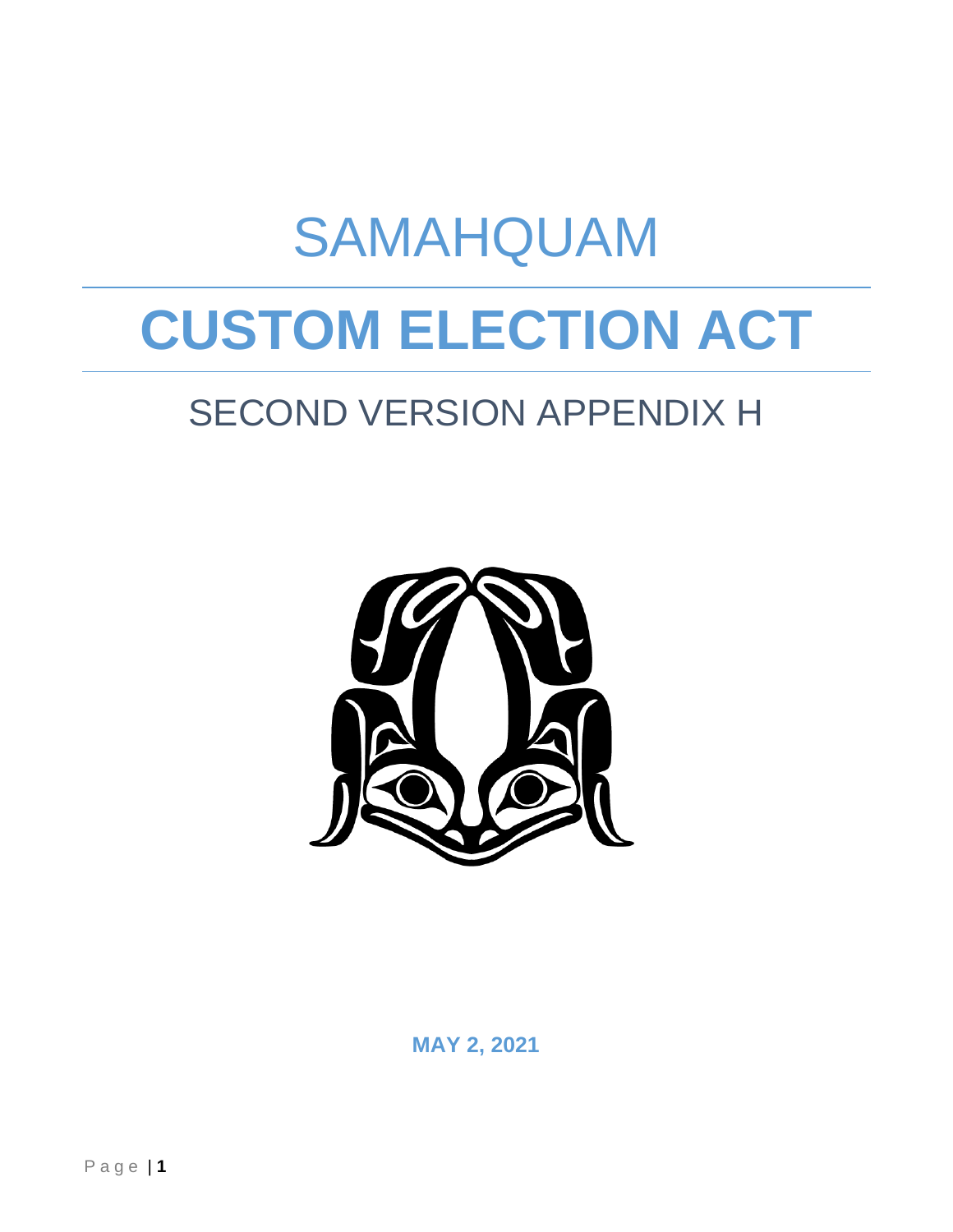#### **TABLE OF CONTENTS**

| <b>Section</b>      |                                                          | Page           |
|---------------------|----------------------------------------------------------|----------------|
| <b>Election Act</b> |                                                          | 4              |
| 1.                  | <b>Definitions</b>                                       | $\overline{4}$ |
| 2.                  | <b>Composition of Chief and Council</b>                  | 6              |
| 3.                  | Eligibility Criteria to Hold Office of Chief and Council | $\overline{7}$ |
| 4.                  | <b>Electoral Officers</b>                                | 8              |
| 5.                  | <b>Chief and Council Vacancies</b>                       | 9              |
| 6.                  | Suspension of The Chief or A Council Member              | 11             |
| 7.                  | Nomination of Candidates for Chief or Councillor         | 12             |
| 8.                  | Eligible Voters List                                     | 12             |
| 9.                  | <b>Notice of Nomination Period</b>                       | 13             |
| 10.                 | <b>Nomination Process</b>                                | 13             |
| 11.                 | Procedures for Achieving Candidacy                       | 14             |
| 12.                 | Process for Eligible Campaigning                         | 14             |
| 13.                 | <b>All-Candidates Meeting</b>                            | 14             |
| 14.                 | Election by Acclamation                                  | 15             |
| 15.                 | Notice of Poll or Election and Preparation of Ballots    | 15             |
| 16.                 | Preparing the Poll Station                               | 16             |
| 17.                 | Opening the Poll                                         | 17             |
| 18.                 | Procedures for Voting in Person                          | 17             |
| 19.                 | Procedures for Voting by Mail                            | 18             |
| 20.                 | <b>Voting Integrity</b>                                  | 19             |
| 21.                 | <b>Special Voting Provisions</b>                         | 19             |
| 22.                 | <b>Closing the Polls</b>                                 | 20             |
| 23.                 | <b>Counting Ballots</b>                                  | 20             |
| 24.                 | <b>Special Poll</b>                                      | 22             |
| 25.                 | <b>Disposal of Election Materials</b>                    | 22             |
| 26.                 | <b>Commencement of Term</b>                              | 22             |
| 27.                 | <b>Appeal Board</b>                                      | 23             |
| 28.                 | <b>Appeal Procedure</b>                                  | 23             |
| 29.                 | <b>Amendments to Election Act</b>                        | 25             |
| 30.                 | Liability                                                | 26             |
| 31.                 | Severability                                             | 26             |
| 32.                 | Coming into Force                                        | 26             |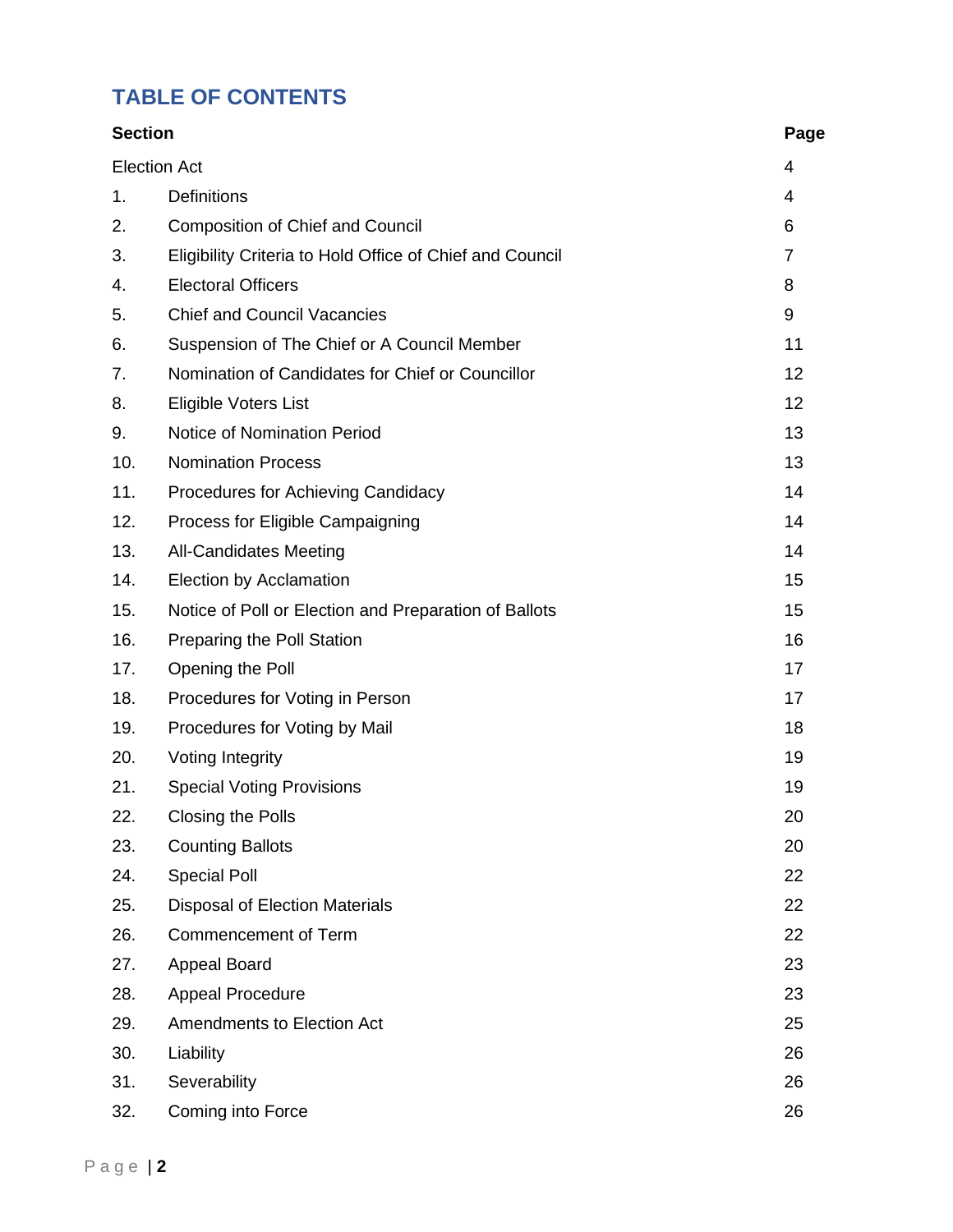#### **APPENDIX GUIDE**

| No. | <b>Title</b>                                        | Page |
|-----|-----------------------------------------------------|------|
| 1   | Appointment of Electoral Officer                    | 27   |
| 2   | Appointment of Appeal Board                         | 26   |
| 3   | Acceptance of Nomination                            | 27   |
| 4   | <b>Candidates Ballot Information</b>                | 28   |
| 5   | <b>Chief/Councillor Qualification/Certification</b> | 29   |
| 6   | Oath of Office for Electoral Officer                | 30   |
| 7   | Notice of Nomination Meeting                        | 31   |
| 8   | <b>Mail in Nomination Form</b>                      | 32   |
| 9   | Mail-In Voter Declaration to Nominate               | 33   |
| 10  | Notice to Candidates of Nomination                  | 34   |
| 11  | <b>Withdrawal of Nomination</b>                     | 35   |
| 12  | <b>Nomination Meeting Report</b>                    | 36   |
| 13  | Notice of Poll                                      | 39   |
| 14  | Voter Declaration re: Mail-In Ballot                | 40   |
| 15  | Sample Ballot                                       | 41   |
| 16  | Instructions for Mail-In Voting                     | 42   |
| 17  | <b>Notice Appointing Scrutineers</b>                | 44   |
| 18  | Declaration of Electors Right to Vote               | 45   |
| 19  | <b>Voting Instructions</b>                          | 46   |
| 20  | <b>Electors Lost Ballot Declaration</b>             | 47   |
| 21  | <b>Ballot Box Certificate</b>                       | 48   |
| 22  | Opening of Ballot Box Certificate                   | 49   |
| 23  | <b>Electoral Officers Report</b>                    | 50   |
| 24  | <b>Official Statement of Results</b>                | 54   |
| 25  | Certificate of Destruction of Ballots               | 56   |
| 26  | Oath for Chief and Councillors                      | 57   |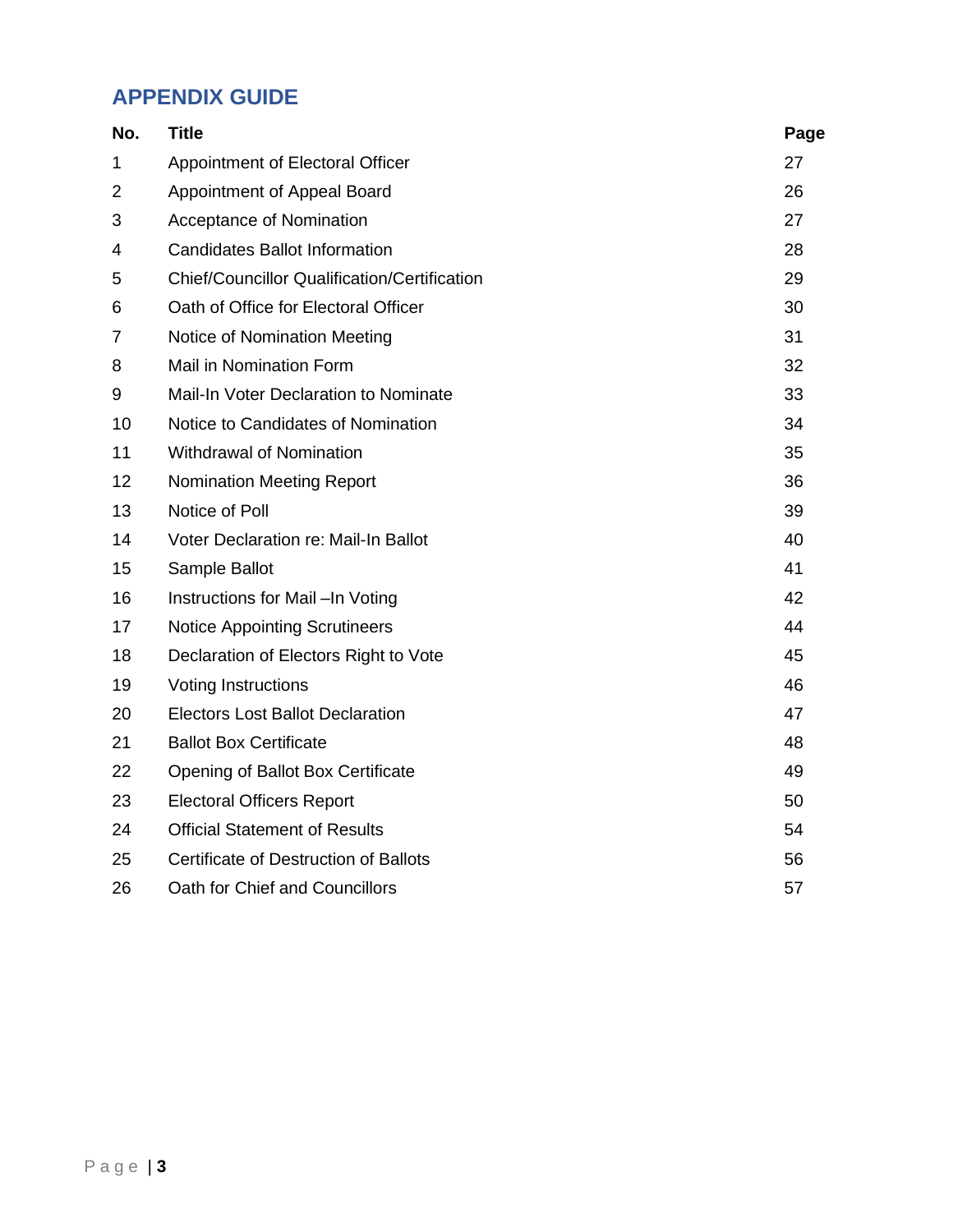## **ELECTION ACT**

#### **1. DEFINITIONS**

For the purpose of this Election Act:

| Administrator                    | means the person who is currently a senior member of the<br>SAMAHQUAM administration.                                                                                                                                                                                              |
|----------------------------------|------------------------------------------------------------------------------------------------------------------------------------------------------------------------------------------------------------------------------------------------------------------------------------|
| Aforementioned                   | means a reference to a previously mention item or person.                                                                                                                                                                                                                          |
| <b>Appeal Board</b>              | means the Appeal Board appointed under Article 27<br>of this Act.                                                                                                                                                                                                                  |
| Arrears                          | means a debt owed to SAMAHQUAM upon which no payments of at<br>least \$250.00 or ten percent (10%) of the original amount owing<br>(whichever amount is greater) have been made for twelve consecutive<br>months prior to the election date.                                       |
| Chief                            | means the person currently elected as Chief for SAMAHQUAM.                                                                                                                                                                                                                         |
| Clear Day                        | means where there is a reference to a number of clear days or "at<br>least" a number of days between two events. In calculating that<br>number of days, the days on which the events happen are excluded.                                                                          |
| <b>Corrupt Election Practice</b> | means any act or omission that contravenes Article 20<br>of this Act or constitutes the procurement of votes by bribery,<br>intimidation, influence, or any fraudulent evasion of this Act with the<br>intent of securing or preventing the election<br>of one or more candidates. |
| <b>Corrupt Practice</b>          | means fraudulent evasion of any provision of law<br>with the intent of procuring some benefit for themself<br>or some other person.                                                                                                                                                |
| Council                          | means the elected members of the Council for SAMAHQUAM.                                                                                                                                                                                                                            |
| Councillor                       | means a current Councillor of the SAMAHQUAM.                                                                                                                                                                                                                                       |
| <b>Criminal Record Check</b>     | means the determination if a person has been charged<br>or convicted of a crime from the jurisdictions in which a nominee has<br>resided for the past three (3) years.                                                                                                             |
| <b>Criminal Rules</b>            | means the Criminal Rules of Canada. R.S.C. 1985, c. C-46 as<br>amended from time to time.                                                                                                                                                                                          |
| Current/ly                       | means as at the time in question and not necessarily<br>at the time this Act comes into force.                                                                                                                                                                                     |
| Election                         | means an election held under this Act and includes<br>a by-election.                                                                                                                                                                                                               |
| Election Act or this Act         | means this SAMAHQUAM CUSTOM ELECTION ACT (SECOND<br><b>VERSION APPENDIX H).</b>                                                                                                                                                                                                    |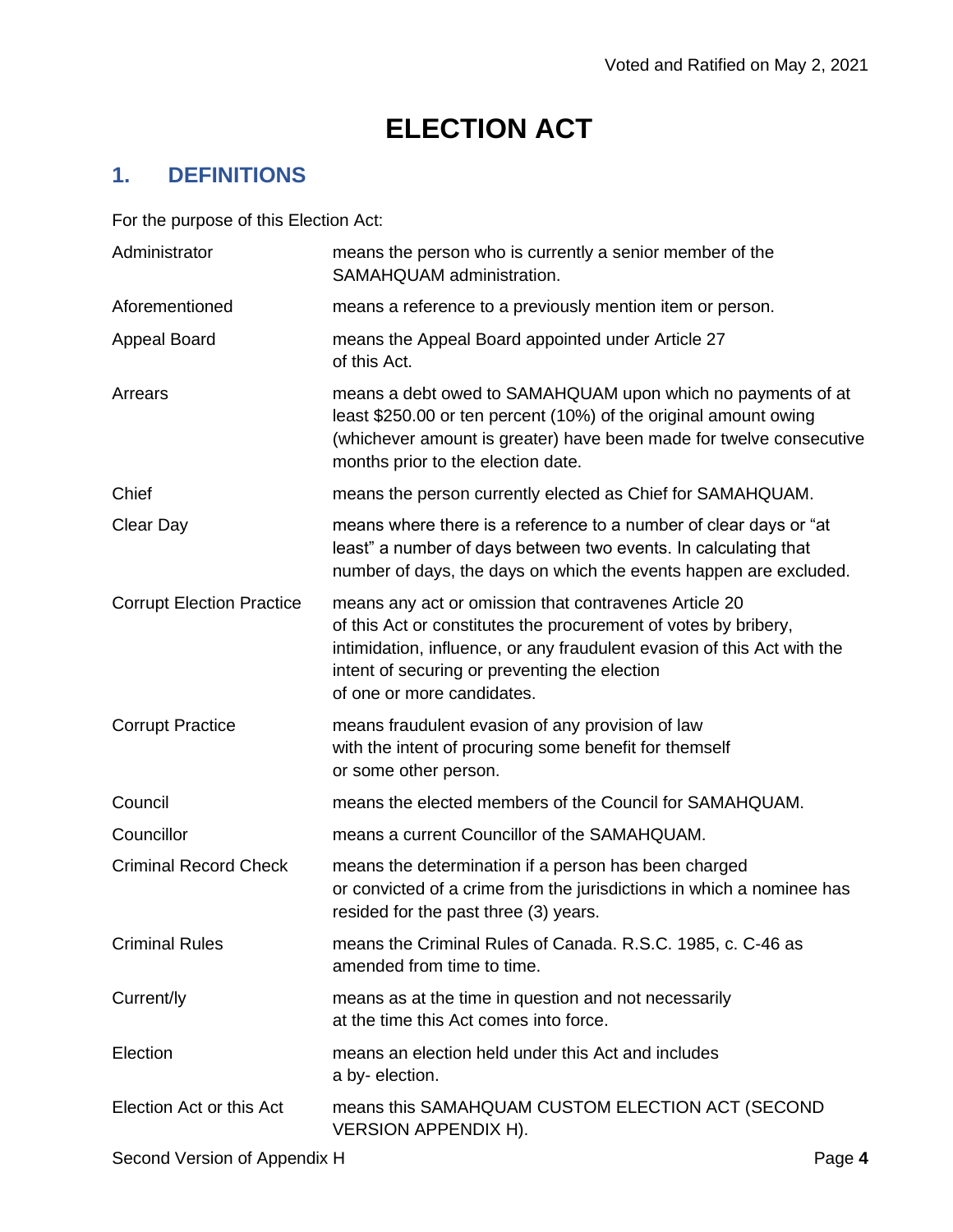| <b>Election Assembly</b>             | means a duly convened meeting of the Eligible Voters where the<br>forum may be by way of physical meeting, virtual meeting space, mail-<br>in, and/or voting on-line.                                                                                                                                                                                                                     |
|--------------------------------------|-------------------------------------------------------------------------------------------------------------------------------------------------------------------------------------------------------------------------------------------------------------------------------------------------------------------------------------------------------------------------------------------|
| <b>Electoral Officer</b>             | means the person appointed in accordance with Article 4.1<br>of this Act and, if the context permits, a Deputy Electoral Officer<br>appointed in accordance with Article 4.2 of this Act.                                                                                                                                                                                                 |
| Eligible Voter                       | means all those Members who meet the criteria of<br>Article 8.1 of this Act.                                                                                                                                                                                                                                                                                                              |
| <b>Good Standings</b>                | means that a SAMAHQUAM member is not indebted<br>to SAMAHQUAM or its affiliates; or has current agreements in place<br>for repaying a debt to SAMAHQUAM or its affiliates including the<br>return                                                                                                                                                                                         |
|                                      | or replacement of assets.                                                                                                                                                                                                                                                                                                                                                                 |
| Government                           | means Governing Bodies representing Municipalities, Provincial,<br>Federal, Tribal Councils and Other Indigenous Nations.                                                                                                                                                                                                                                                                 |
| <b>Gross Misconduct</b>              | means theft, falsification of records, willful destruction<br>of SAMAHQUAM property, endangering the safety of any Member<br>through incompetence, negligence, under the influence of alcohol<br>or narcotics, disorderly conduct at Election Assemblies, or other public<br>forums. Will also include any conduct that is in contradiction<br>with SAMAHQUAM Laws, By-Laws, or policies. |
| Inappropriate Influence              | means a breach of Article 20 of this Act and shall lead<br>to disqualification as an Eligible Voter and candidate.                                                                                                                                                                                                                                                                        |
| Indictable Offence                   | means those offences of which an individual has been charged under<br>the Criminal Rules of Canada as indictable.                                                                                                                                                                                                                                                                         |
| Member                               | means a person whose name is on the Membership List<br>of the SAMAHQUAM. This will include persons with proof<br>of being adopted into SAMAHQUAM who normally may not qualify<br>for Registered Indian Status under Article 8<br>of the Indian Act.                                                                                                                                       |
| Membership List                      | means the list of Members maintained by Indigenous Services Canada<br>(ISC) and reproduced by the SAMAHQUAM IRA with the inclusion<br>of those persons adopted into SAMAHQUAM as so defined for being<br>a Member.                                                                                                                                                                        |
| <b>Official Eligible Voters List</b> | means the Eligible Voters List prepared for an Election by the Electoral<br>Officer in accordance with Article 8 of this Act.                                                                                                                                                                                                                                                             |
| Poll                                 | means poll station/s, polling place (including mail-in<br>and voting on-line), the property on which the poll station<br>is located including parking areas that is or are accessible<br>by Eligible Voters with disabilities                                                                                                                                                             |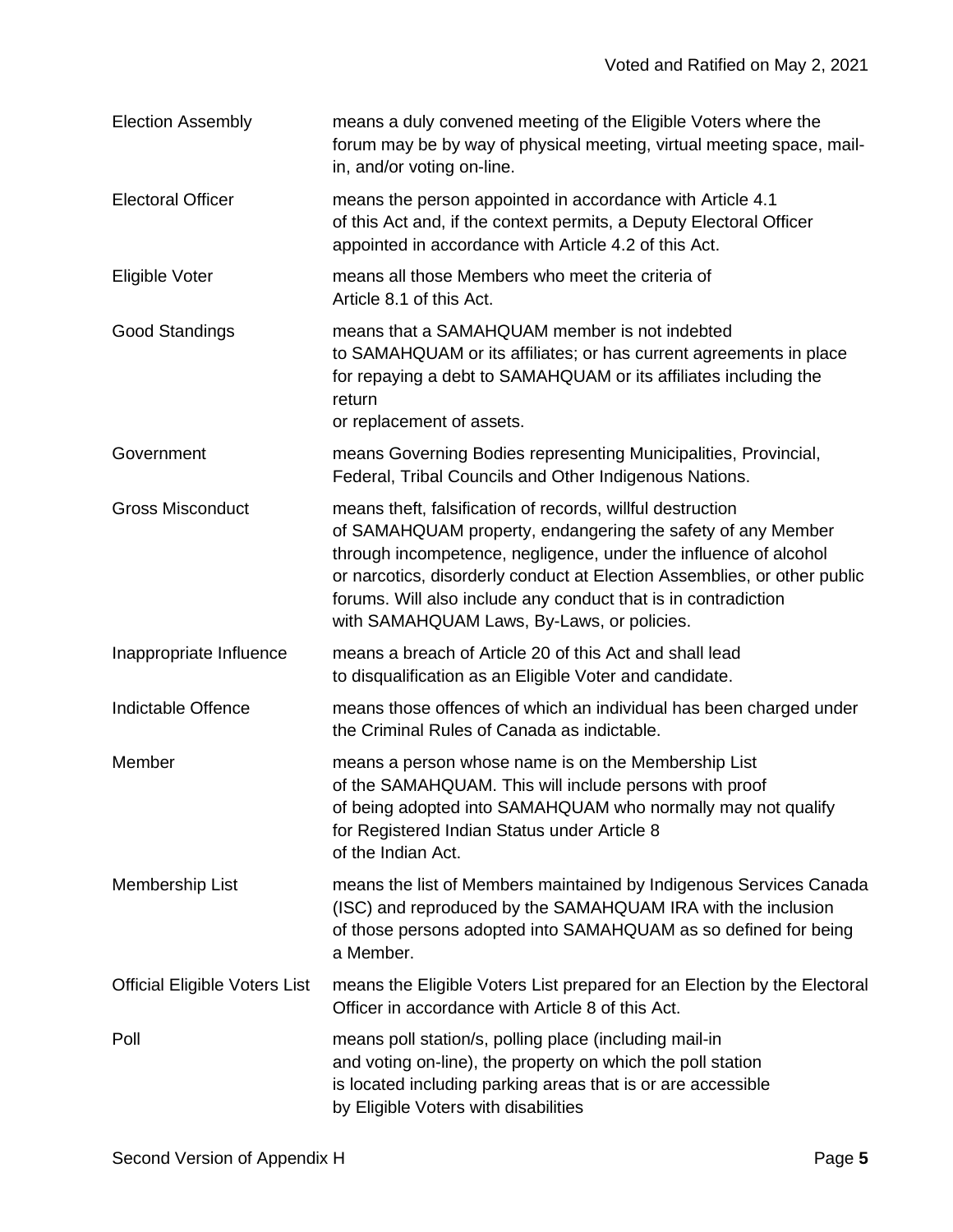| <b>Procurement Process</b>     | means implementation of Article 11 of this Act by the Nominees<br>and the Electoral Officer, including completion of Appendix 2<br>and Appendix 3 to this Act.                                                                                                                                                                              |
|--------------------------------|---------------------------------------------------------------------------------------------------------------------------------------------------------------------------------------------------------------------------------------------------------------------------------------------------------------------------------------------|
| <b>Qualified Individual</b>    | means, to be an Electoral Officer for SAMAHQUAM,<br>a person who has the knowledge, experience, ability,<br>and authority to conduct elections, including custom elections,<br>for First Nations, and is not a SAMAHQUAM Member, staff member<br>of SAMAHQUAM or its affiliates, a St'at'imc, or directly related<br>to all aforementioned. |
| <b>SAMAHQUAM Reserve/s</b>     | means all or either of the SAMAHQUAM I.R.1, Sachteen I.R.2,<br>Sachteen I.R.2A, QaLaTKu7eM, and Pa'q'ulh.                                                                                                                                                                                                                                   |
| <b>SCR</b>                     | means SAMAHQUAM Council Resolution.                                                                                                                                                                                                                                                                                                         |
| Scrutineer                     | means a person who is appointed by a candidate to observe<br>the Election proceedings.                                                                                                                                                                                                                                                      |
| Sergeant at Arms               | means a person or persons appointed by the Electoral Officer to<br>maintain order and peace during an Election.                                                                                                                                                                                                                             |
| <b>SNCA</b>                    | means SAMAHQUAM Nation Constitution Act.                                                                                                                                                                                                                                                                                                    |
| <b>Special Meeting</b>         | means a Special Meeting called by the Electoral Officer to determine<br>the recall of Chief and Council resulting from a successful petition or<br>appeal.                                                                                                                                                                                  |
| <b>Special Poll</b>            | means a poll held in accordance with Article 24 of this Act.                                                                                                                                                                                                                                                                                |
| <b>Summary Offence</b>         | means a criminal act that can be proceeded with summarily, without<br>the right to a jury trial and/or indictment (required for an indictable<br>offence). In Canada referred to as a summary conviction offence.                                                                                                                           |
| <b>Third Party Facilitator</b> | means an impartial individual who is not a SAMAHQUAM Member,<br>staff member of SAMAHQUAM or its affiliates, a St'at'imc, or directly<br>related to all aforementioned and has no vested interest in the<br>outcome of a SAMAHQUAM election process.                                                                                        |
| <b>Urgent Matters</b>          | means matters that may jeopardize an election process and are<br>addressed by isolated motions that shall be executed by no less than<br>quorum of Chief and Council, and then formally recognized at the next<br>duly convened Chief and Council Meeting.                                                                                  |
| <b>Without Just Cause</b>      | means having no legitimate reason or having no basis in fact.                                                                                                                                                                                                                                                                               |
|                                | Words importing the singular include the plural and vice versa; and words importing a male person<br>include a female person.                                                                                                                                                                                                               |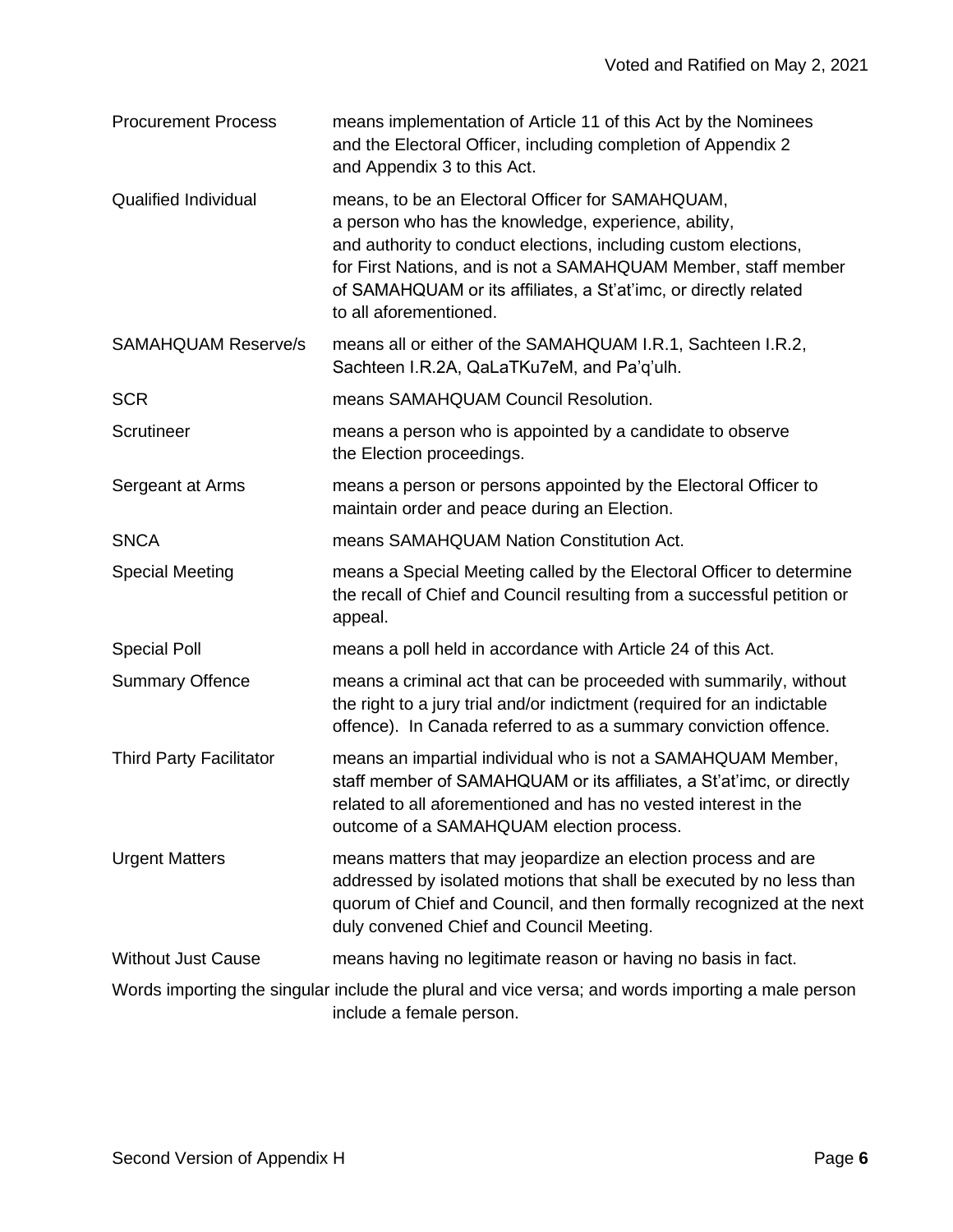#### **2. COMPOSITION OF CHIEF AND COUNCIL**

- 2.1. The Chief and Council shall consist of four (4) Members:
	- $2.1.1.$ One (1) Chief, and
	- $2.1.2.$ three (3) Councillors,
	- $2.1.3.$ With physical addresses being consistent with the terms and conditions of this Act, the SNCA and appendices thereto.
- 2.2. The quorum of the Chief and Council shall be a majority of the Chief and Council.
- 2.3. In the event that the Chief resigns from office, is removed from office, or dies while in office, Council may fill the position for Chief in accordance with Article 5 or 6 of this Act.
- 2.4. Notwithstanding Articles 2.1 and 2.2 of this Act, the number and quorum of Councillors may be changed by SCR. For this change to come into effect, it requires approval of a simple majority of all Eligible Voting Members present at an Election Assembly scheduled within 120 days of the date of the SCR. A quorum for this meeting of Eligible Voters shall be 50% + 1.

#### **3. ELIGIBILITY CRITERIA TO HOLD OFFICE OF CHIEF AND COUNCIL**

- 3.1. To hold the position of Chief for SAMAHQUAM, a person must:
	- $3.1.1.$ Be a Member of SAMAHQUAM for twelve (12) months prior to nomination,
	- $3.1.2.$ Be at least 25 years of age as of the date of the Election,
	- $3.1.3.$ Must have been nominated and seconded by Eligible Voters,
	- $3.1.4$ Not be convicted of a summary or an indictable offence within a ten (10) year period before the date of the Election,
	- $3.1.5.$ Not be convicted of an offence involving theft or fraud within ten (10) years of the date of the Election,
	- $3.1.6.$ Not be convicted for any sexual assault offences within twenty (20) years of the date of the Election,
	- $3.1.7.$ If convicted of an offence within ten (10) years prior to the date of the Election, the Nominee must disclose the following information to the Electoral Officer:
		- 3.1.7.1. the conviction,
		- 3.1.7.2. Rehabilitation, and
		- 3.1.7.3. Steps taken to reform,
	- $3.1.8.$ Not be in Arrears on payments of a debt to SAMAHQUAM or to a company that SAMAHQUAM holds interest in,
	- $3.1.9.$ Not be in a state of bankruptcy for at least two (2) years prior to accepting nomination for election,
	- 3.1.10 Pay a fee of \$250.00,
	- $3.1.11$ . Sign the Chief/Councillor Qualification Certificate in the form of Appendix 5, including debts owed to SAMAHQUAM, with release for public disclosure,
	- Sign the Acceptance of Nomination in the form of Appendix 3 of this act, and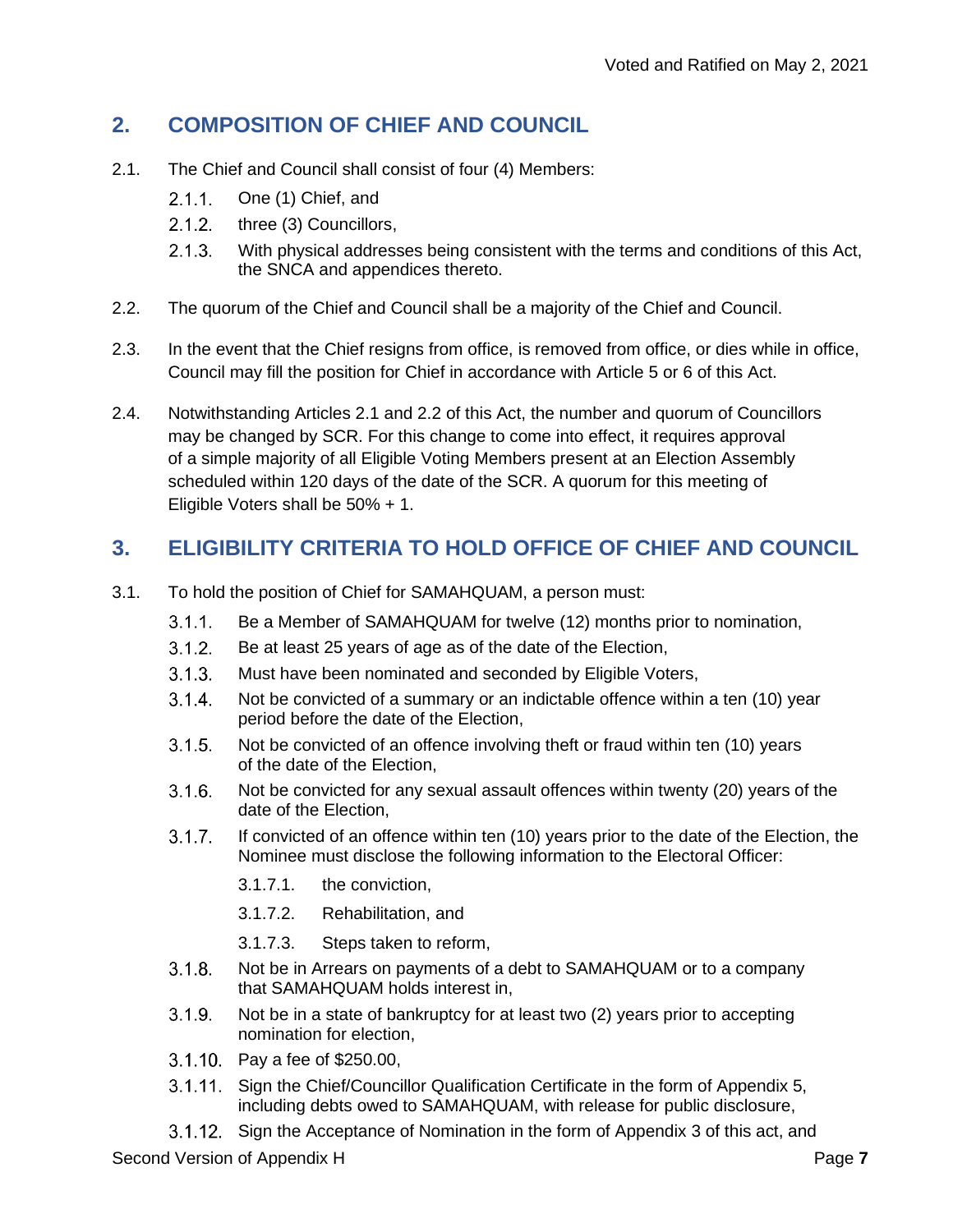- 3.1.13. Provide a Criminal Record Check in accordance with Article 3.5 of this Act.
- 3.2. To hold the position of Councillor for SAMAHQUAM, a person must:
	- $3.2.1.$ Be a Member of SAMAHQUAM for twelve (12) months prior to nomination,
	- $3.2.2.$ Be at least 20 years of age as of the date of the Election,
	- $3.2.3.$ Have been nominated and seconded by Eligible Voters,
	- $3.2.4.$ Not be convicted of a summary or an indictable offence within a ten (10) year period before the date of the Election,
	- $3.2.5.$ Not be convicted of an offence involving theft or fraud within ten (10) years of the date of the Election,
	- $3.2.6.$ Not be convicted for any sexual assault offences within twenty (20) years of the date of the Election,
	- $3.2.7.$ If convicted of an offence within ten (10) years prior to the date of the Election, the Nominee must disclose the following information to the Electoral Officer:
		- 3.2.7.1. the conviction,
		- 3.2.7.2. Rehabilitation, and
		- 3.2.7.3. Steps taken to reform,
	- $3.2.8.$ Not be in Arrears on payment of a debt to SAMAHQUAM or to a company that SAMAHQUAM holds interest in,
	- $3.2.9.$ Not be in a state of bankruptcy at least two (2) years prior to accepting nomination for election,
	- 3.2.10. Pay a fee of \$250.00,
	- Sign the Chief/Councillor Qualification Certificate in the form of Appendix 5, including debts owed to SAMAHQUAM, with release for public disclosure,
	- Sign the Acceptance of Nomination in the form of Appendix 3 of this act, and
	- 3.2.13. Provide a Criminal Record Check in accordance with Article 3.5 of this Act.
- 3.3. By signing the Chief/Councillor Qualification Certificate, the Nominee is declaring that they have met all the qualifications for becoming a candidate to run in the election's accordance with this Act.
- 3.4. Should the Electoral Officer discover that any information provided by the Nominee is false, the Electoral Officer shall immediately disqualify the Nominee and include in their report for the election.
- 3.5. All Nominees must obtain a copy of their own Criminal Record Check and present to the Electoral Officer at the time of signing the Chief/Councillor Qualification Certification:
	- $3.5.1.$ All Criminal Record Checks must be no older than four (4) weeks.
- 3.6. The Electoral Officer shall disqualify a Nominee if:
	- $3.6.1.$ It is found that they were not eligible to be a candidate, or
	- $3.6.2.$ They do not submit the required forms in accordance with this Act.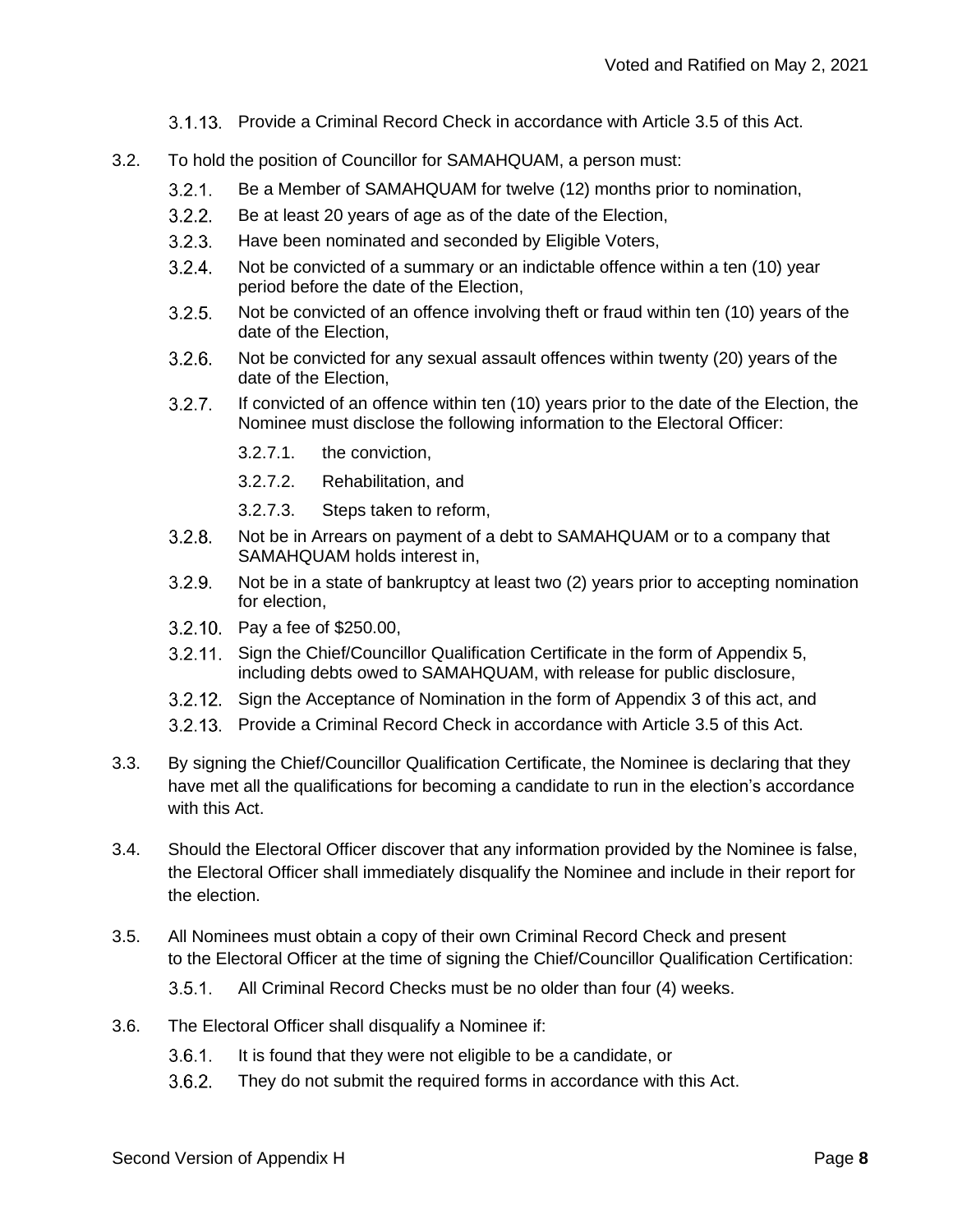- 3.7. In the event a Nominee is nominated for both Chief and Councillor, they must choose either to accept nomination for the position of Chief or accept nomination for the position of Councillor:
	- $3.7.1.$ Upon acceptance, the Nominee is automatically declining to run for the other position at the time of signing the Chief/Councillor Qualification Certificate.

#### **4. ELECTORAL OFFICERS**

- 4.1. The Chief and Council shall, by way of SCR, no sooner than one hundred-fifty (150) clear days and no later than ninety (90) Clear Days prior to July 24<sup>th</sup> of an Election year, appoint a Qualified Individual as the Electoral Officer for a period of 4 years and/or until the Election of the new Chief and Council is established. The Electoral Officer must not be a SAMAHQUAM Member, staff member of SAMAHQUAM or its affiliates, a St'at'imc, or directly related to all aforementioned.
- 4.2. Deputy Electoral Officer(s) may be appointed by the Electoral Officer and is authorized to carry out the duties of the Electoral Officer and generally assist the Electoral Officer, when directed to do so by the Electoral Officer. The Deputy Electoral Officer(s) must not be a SAMAHQUAM Member, staff member of SAMAHQUAM or its affiliates, a St'at'imc, or directly related to all aforementioned.
- 4.3. The Electoral Officer appointed under Article 4.1 and the Deputy Electoral Officer(s) appointed under Article 4.2 shall:
	- Submit written acceptance to the Chief and Council and swear an Oath of Office  $4.3.1.$ for Electoral Officers in the form attached as Appendix 6, and
	- $4.3.2.$ Be remunerated at competitive rates, as decided by SCR in form attached as Appendix 1.
- 4.4. The duties of the Electoral Officer shall consist of, and not be limited to:
	- $4.4.1.$ Preparing the Eligible Voters List pursuant to Article 8 of this Act,
	- $4.4.2.$ Establishing an Elections file for the Election or By-Election which contains all of the information relevant to the conduct of the Election for that particular position,
	- $4.4.3.$ Conducting the nominations process in accordance with Article 10 and Article 11 of this Act,
	- $4.4.4.$ Conducting the election proceedings in accordance with this Act,
	- $4.4.5.$ Ensuring that all Elections are carried out in accordance with this Act,
	- $4.4.6.$ Appointing Deputy Electoral Officers as required,
	- $4.4.7.$ Appointing Poll Clerks, as required,
	- $4.4.8.$ Conducting the tabulation and counting of the votes,
	- $4.4.9.$ Arranging for the procurement of appropriate poll stations and booths to ensure secrecy of voting, and
	- 4.4.10. Announcing the results of the election in accordance with this Act.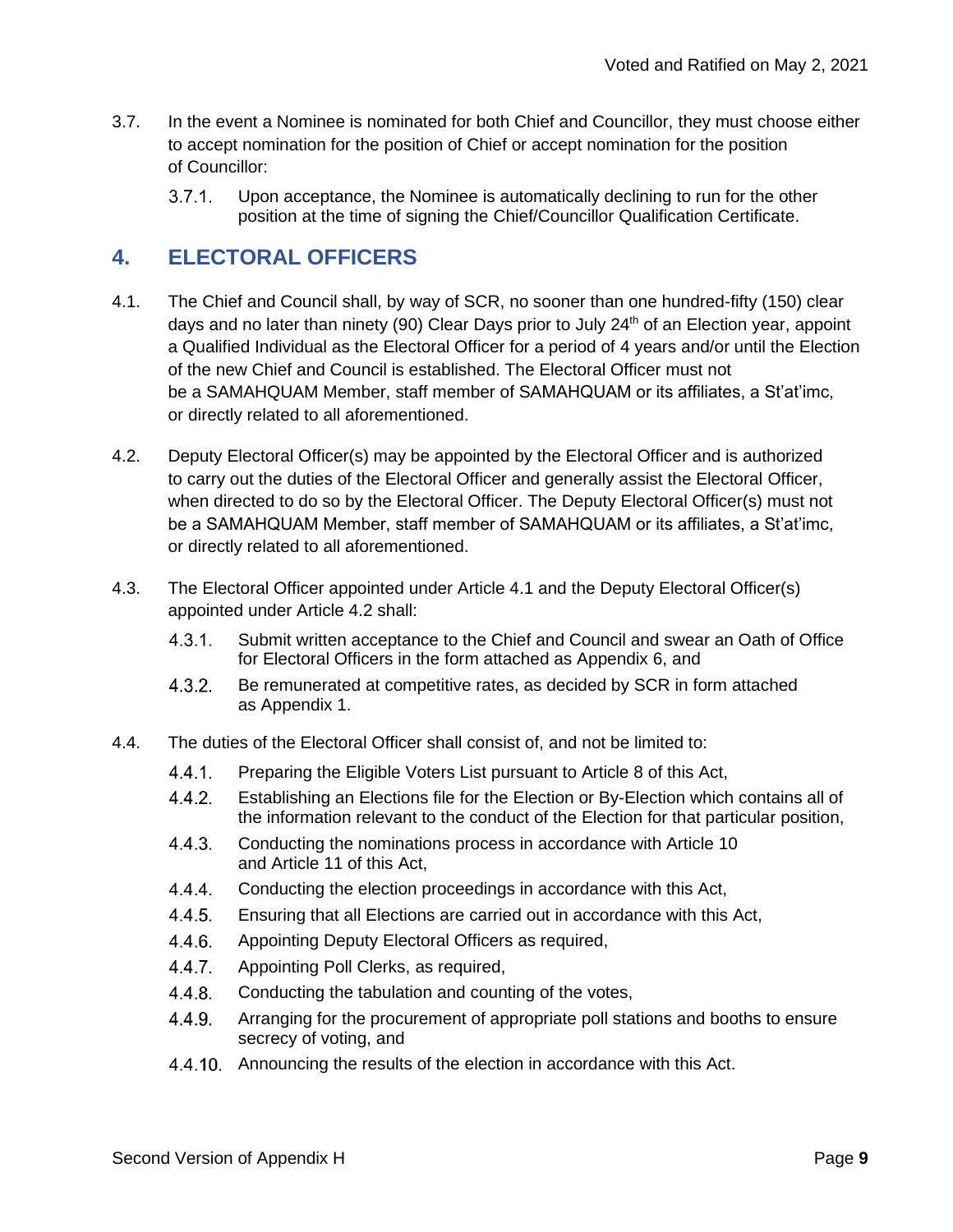#### **5. CHIEF AND COUNCIL VACANCIES**

- 5.1. A Chief or Council position becomes vacant when the person who holds that office:
	- $5.1.1.$ Resigns,
	- $5.1.2.$ Loses eligibility status as set out in Article 3 of this Act,
	- $5.1.3.$ Is convicted of a summary or indictable offence or any theft or fraudulent offence,
	- $5.1.4.$ Becomes incapacitated to the point where they cannot perform the required duties and such incapacity is confirmed by a declaration signed by a medical doctor qualified to practice medicine in British Columbia,
	- $5.1.5.$ Is removed by SCR upon determination of the Electoral Officer,
	- $5.1.6.$ Fails to swear the Oath of Office for Chief and Council as required by Article 26.4 of this Act, or
	- $5.1.7.$ Dies.
- 5.2. A Council position also becomes vacant when the Appeal Board, in accordance with Article 28 of this Act, upholds an appeal. The vacant position shall be filled in accordance with this Act.
- 5.3. The Chief or any Councillor may be removed from elected office by way of SCR executed by remaining quorum of Chief and Council, declaring that the Chief or Councillor be removed from office on grounds that the Chief or Councillor have been found guilty by appropriate authorities:
	- $5.3.1.$ Of Gross Misconduct, or Corrupt Practice,
	- 5.3.2 Of committing summary or indictable offences, including misappropriation of SAMAHQUAM funds and/or assets, or other funds and/or assets,
	- $5.3.3.$ Of corrupting or attempting to corrupt an Election process,
	- $5.3.4.$ That the information declared in the Chief/Councillor Qualification Certificate in the form of Appendix 5 was found to be false,
	- $5.3.5.$ For lack of active and clear participation in Chief and Council business as articulated in the SNCA and Appendix G to the SNCA,
	- $5.3.6.$ For not actively participating in any committee's and/or boards as so assigned by SCR.
	- $5.3.7.$ To uphold Article 6.6.
- 5.4. The Chief or any Councillor shall be placed on Administrative leave, with pay, if charged with a summary or indictable offence by the appropriate authorities. The procedure described in Article 5.6 or 5.7 shall be immediately implemented.
- 5.5. In the event that a quorum of Chief and Council vote in favor of a SCR declaring that a Chief or Councillor be removed from office under Article 5.3 of this Act, or should the Chief and/or Councillor resign, or the procedure described in Articles 5.6 or 5.7 of this Act shall be immediately implemented.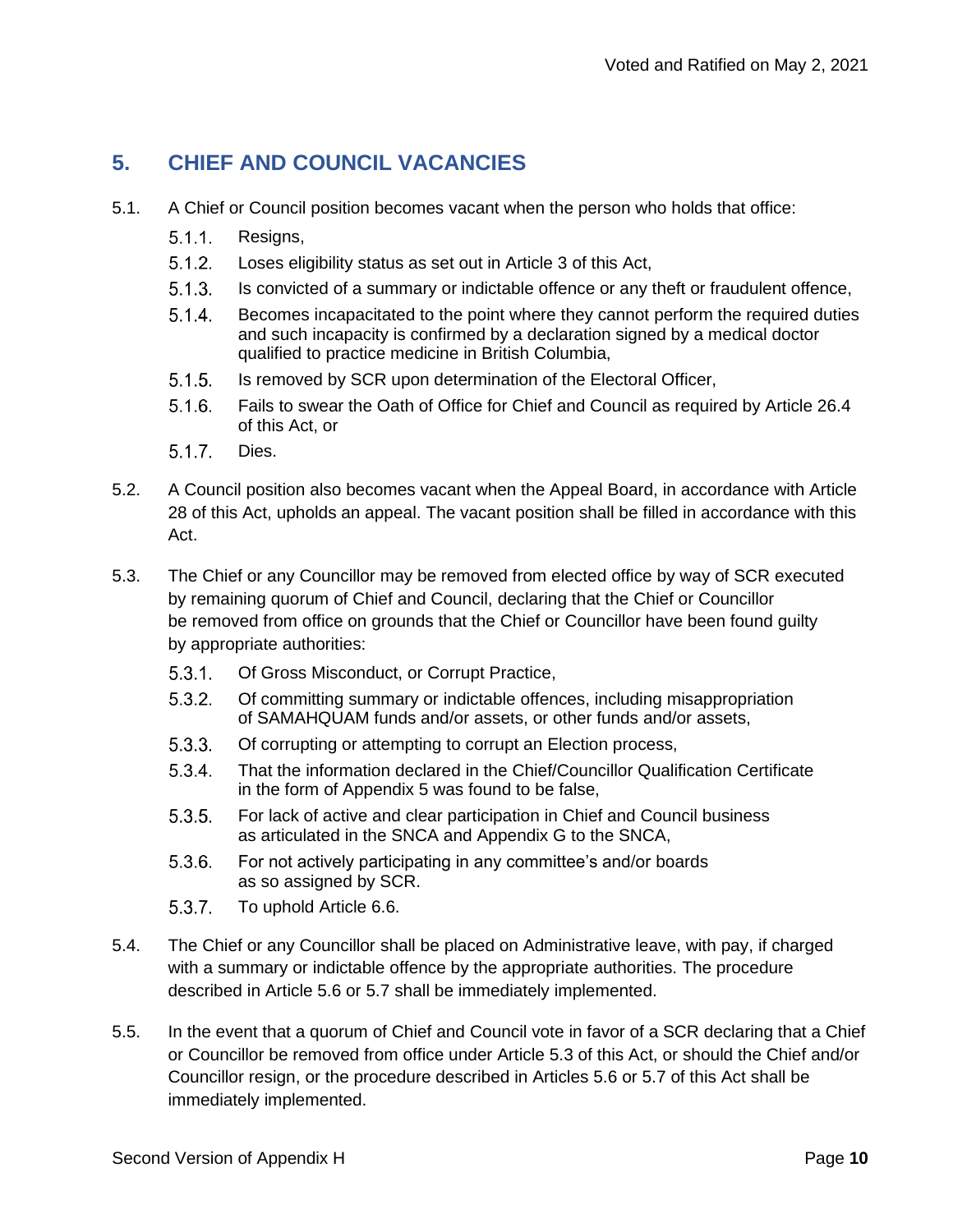- 5.6. In the event that the position for Chief is vacated in accordance with this Act, the Electoral Officer shall appoint from the current Council, the Councillor who received the highest number of votes from the most recent Election as Chief to fulfill the remaining term:
- 5.7. In the event that a position for Councillor is vacated in accordance with this Act, or should a Councillor be appointed as Chief, as per Article 5.5 of this Act, the Electoral Officer shall appoint a Candidate as Councillor to fulfill the remaining term:
	- In the event that a position for Councillor be vacated in accordance with Article  $5.7.1.$ 5.1.2. of this Act, then the position shall be filled with the unsuccessful Candidate who ran for Councillor from the most recent Election. This position will first be offered to the unsuccessful Candidate with the highest number of votes.
- 5.8. The Chief and Council may be removed from office by a SAMAHQUAM Eligible Voter's petition (Recall Petition) supported by Eligible Voters in accordance with the following:
	- $5.8.1.$ An Eligible Voter must submit a notarized petition to the Electoral Officer. The petition must:
		- 5.8.1.1. Request the removal of the Chief and Council,
		- 5.8.1.2. Declare grounds consistent with Article 5.3 of this Act,
		- 5.8.1.3. State the reasons that the Petitioners are requesting the recall together with evidence or proof to confirm justification of the recall, and
		- 5.8.1.4. Obtain signatures from at least 25% of the Eligible Voters,
	- $5.8.2.$ The Petition must be accompanied with a deposit in the amount of \$500.00 in the form of certified cheque or money order.
	- $5.8.3.$ The Electoral Officer shall secure the deposit,
	- $5.8.4.$ The Electoral Officer shall review the petition for validity,
	- $5.8.5.$ Upon validation in accordance with Article 5.3 of this Act, the Electoral Officer shall call a Special Meeting of Eligible Voters, including Chief and Council within 30 days of validation with notice of meeting provided in writing to all Eligible Voters. The Electoral Officer shall host and chair the Special Meeting as follows:
		- 5.8.5.1. Quorum shall be 50% +1 of the Eligible Voters,
		- 5.8.5.2. Present the Recall Petition together with evidence and or proof relating to the recall provided by the Petitioners, and
		- 5.8.5.3. Chief and Council shall be given full opportunity to defend their actions,
	- $5.8.6.$ The Electoral Officer shall provide the Chief and Council with copies of the petition and supportive documentation in notice of Special Meeting,
	- After hearing all the facts relating to the Recall Petition, quorum of the Special  $5.8.7.$ Meeting of Eligible Voters shall vote via secret ballot on the petition:
		- 5.8.7.1. A 75% majority vote in favor of the Recall Petition is required to remove the Chief and Council,
	- $5.8.8.$ In the event that the Recall Petition is defeated, the deposit shall be used to offset the costs of entertaining the petition,
	- $5.8.9.$ In the event the petition is upheld, Chief and Council business is suspended, and
	- $5.8.10.$ The Electoral Officer shall return the deposit to the Eligible Voter who filed the petition.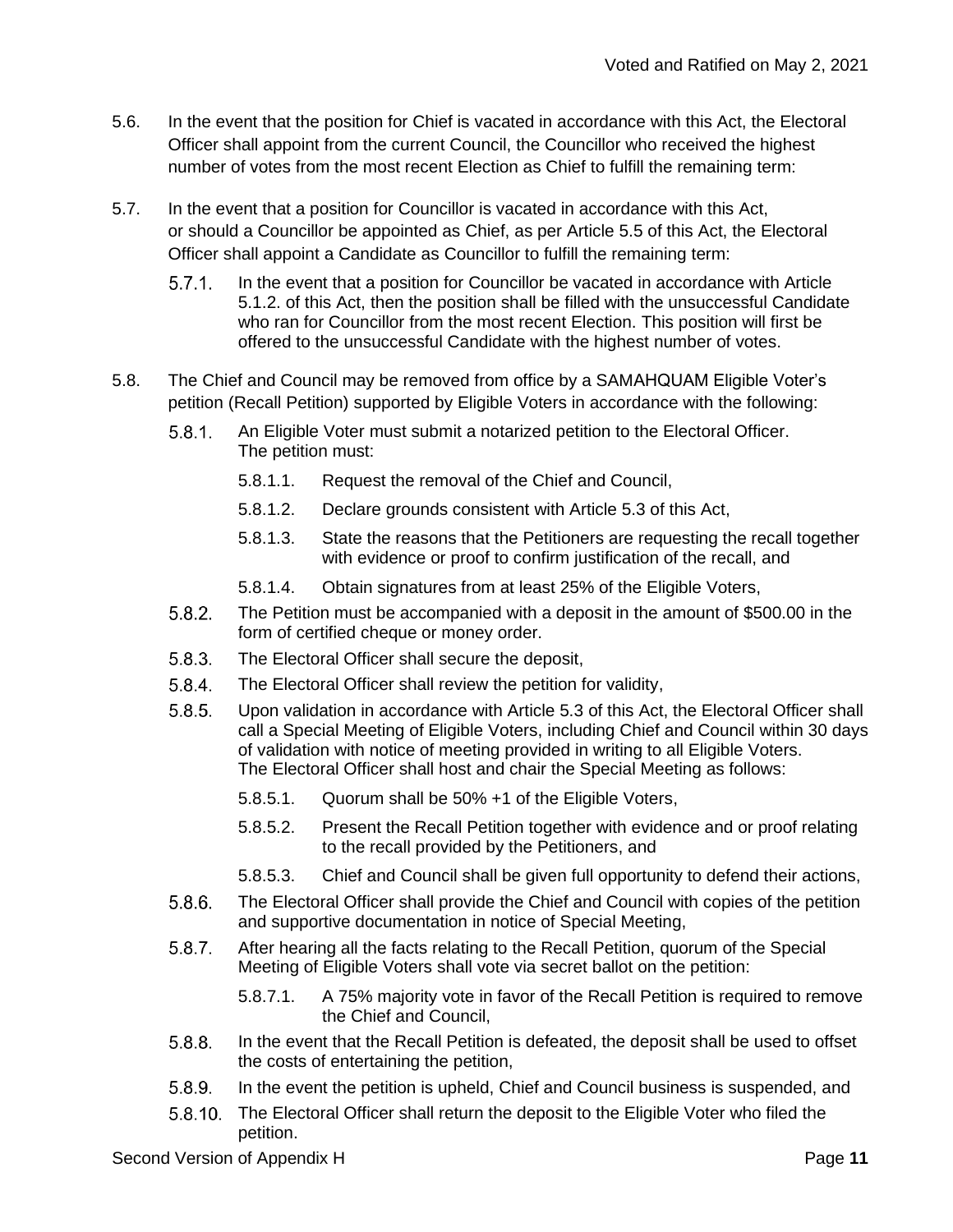- 5.9. The Electoral Officer shall commence to implement a By-Election in accordance with this Act to fill office for the remainder of the term.
- 5.10. The following steps shall be taken by the Electoral Officer to hold a by-election:
	- 5.10.1. A nomination meeting shall be held within five (5) clear days from the date of the notice sent to the Eligible Voters calling for a by-election in accordance with Article 5.7 of this Act,
	- 5.10.2. Procedures to conduct the Nomination meeting shall be in accordance with Article 11 of this Act, with fifteen (15) clear days for Candidates to campaign,
	- 5.10.3. An All-Candidates meeting held in accordance with Article 13 of this Act,
	- 5.10.4. The procedures for voting on the date of the by-election shall be in accordance with Article 15 through to Article 25 of this Act, and
	- 5.10.5. Current Chief and Council are eligible to be nominated for candidacy to run in the by-election.
- 5.11. Should the Electoral Officer find that the petition is not a valid petition, he or she shall report his or her findings with explanation to the Eligible Voter who submitted the petition and copy to Chief and Council, and the deposit shall be used to offset the costs of validating the petition.

#### **6. SUSPENSION OF THE CHIEF OR A COUNCIL MEMBER**

- 6.1. The Chief or a member of Council may be suspended by SCR for breach of Oath of Office.
- 6.2. The severity of the breach must be determined by the Electoral Officer with explanation, recommended suspension, recorded and documented.
- 6.3. Should the duration of a suspension of a Council Member be for three (3) months or more, the unsuccessful Candidate with the highest number of votes from the most recent Election shall be appointed as an Interim Council Member by SCR:
	- $6.3.1.$ Term of this appointment shall not exceed the amount of time of suspension in accordance with Article 6.2 of this Act.
- 6.4. The Chief may not be suspended for more than 12 (twelve) weeks.
- 6.5. The Chief or a Councillor may be suspended up to two (2) times per term of office.
- 6.6. Should the Electoral Officer determine that the Chief or a Councillor breached the Oath of Office for a third (3) time and is supported by SCR, the following shall be implemented:
	- $6.6.1.$ The Chief or a Councillor shall be suspended indefinitely in accordance with Article 5.3 of this Act.

#### **7. NOMINATION OF CANDIDATES FOR CHIEF OR COUNCILLOR**

- 7.1. Eligible Voters may nominate or second a candidate for Chief:
- By delivering, mailing, or emailing (.pdf or .jpeg is accepted) a completed  $7.1.1.$ and signed Mail-In Nomination Form in the form of Appendix 8 and a completed Second Version of Appendix H **Page 12**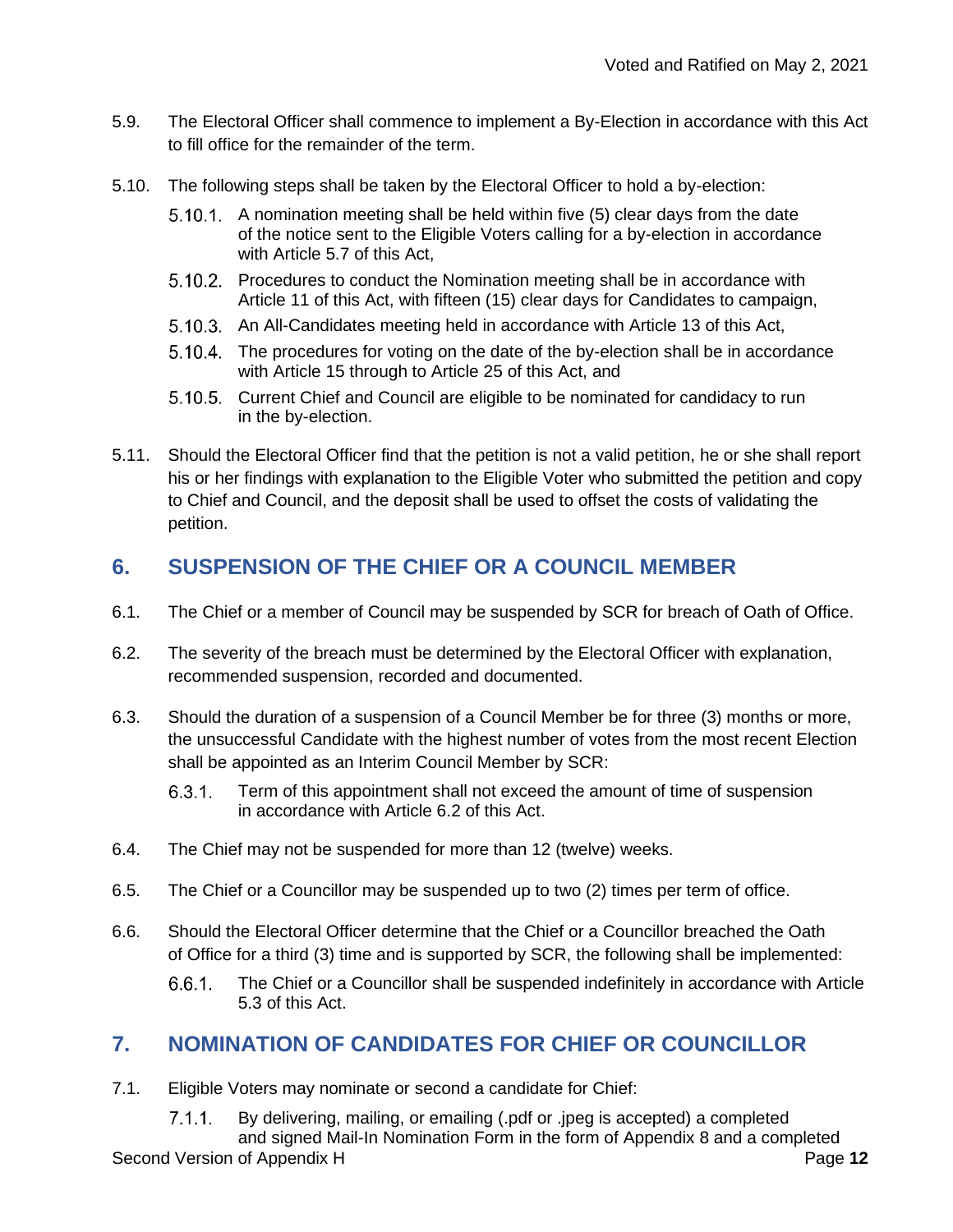signed and witnessed Mail-In Voter Declaration to Nominate Form in the form of Appendix 9 to the Electoral Officer before the close of the Nomination Meeting, or

- $7.1.2.$ Orally, at the Nomination Meeting.
- 7.2. Eligible Voters may nominate or second a candidate for Councillor:
	- $7.2.1.$ By delivering, mailing, or emailing (.pdf or .jpeg is accepted) a completed and signed Mail-In Nomination Form in the form of Appendix 8 and a completed signed and witnessed Mail-In Voter Declaration to Nominate Form in the form of Appendix 9 to the Electoral Officer before the close of the Nomination Meeting, or
	- $7.2.2.$ Orally, at the Nomination Meeting.
- 7.3. Eligible Voters shall only nominate or second up to two (2) nominees per election.
- 7.4. The Electoral Officer shall accept only the first two (2) nominees that have been nominated or seconded by an Eligible Voter.

#### **8. ELIGIBLE VOTERS LIST**

- 8.1. To be eligible to vote in an Election, a person must be:
	- $8.1.1.$ 18 years of age,
	- $8.1.2.$ Registered on the SAMAHQUAM Membership list or documented as becoming a SAMAHQUAM Member the Indian Registry Administrator (IRA/Citizenship Clerk) for at least One (1) Year prior to the Election date,
	- $8.1.3.$ A SAMAHQUAM member in good standing with SAMAHQUAM as of the date of the Notice of Election.
- 8.2. The Electoral Officer shall obtain a list of delinquent SAMAHQUAM Members from the SAMAHQUAM Administration which is supported by SCR.
- 8.3. The Electoral Officer shall prepare the Official Eligible Voters List in accordance with Article 8.1 and 8.2 of this Act.
- 8.4. The Electoral Officer shall obtain the Members' Address list from the SAMAHQUAM Administration.
- 8.5. The Electoral Officer shall post or cause to have posted names only from the Official Eligible Voters List with contact information for the Electoral Officer in public places or forums.
- 8.6. Individuals whose names do not appear on the Official Eligible Voters List will not receive the Notice of Election Package and not be entitled to vote unless they satisfy the Electoral Officer that their name has erroneously been omitted from the Official Eligible Voters List by providing the following:
	- A copy of a letter of request or application to become a member  $8.6.1.$ of SAMAHQUAM dated more that fifteen (15) months prior to the Election date with:
		- 8.6.1.1. A support letter from an appropriate authority of SAMAHQUAM or ISC approving the request or application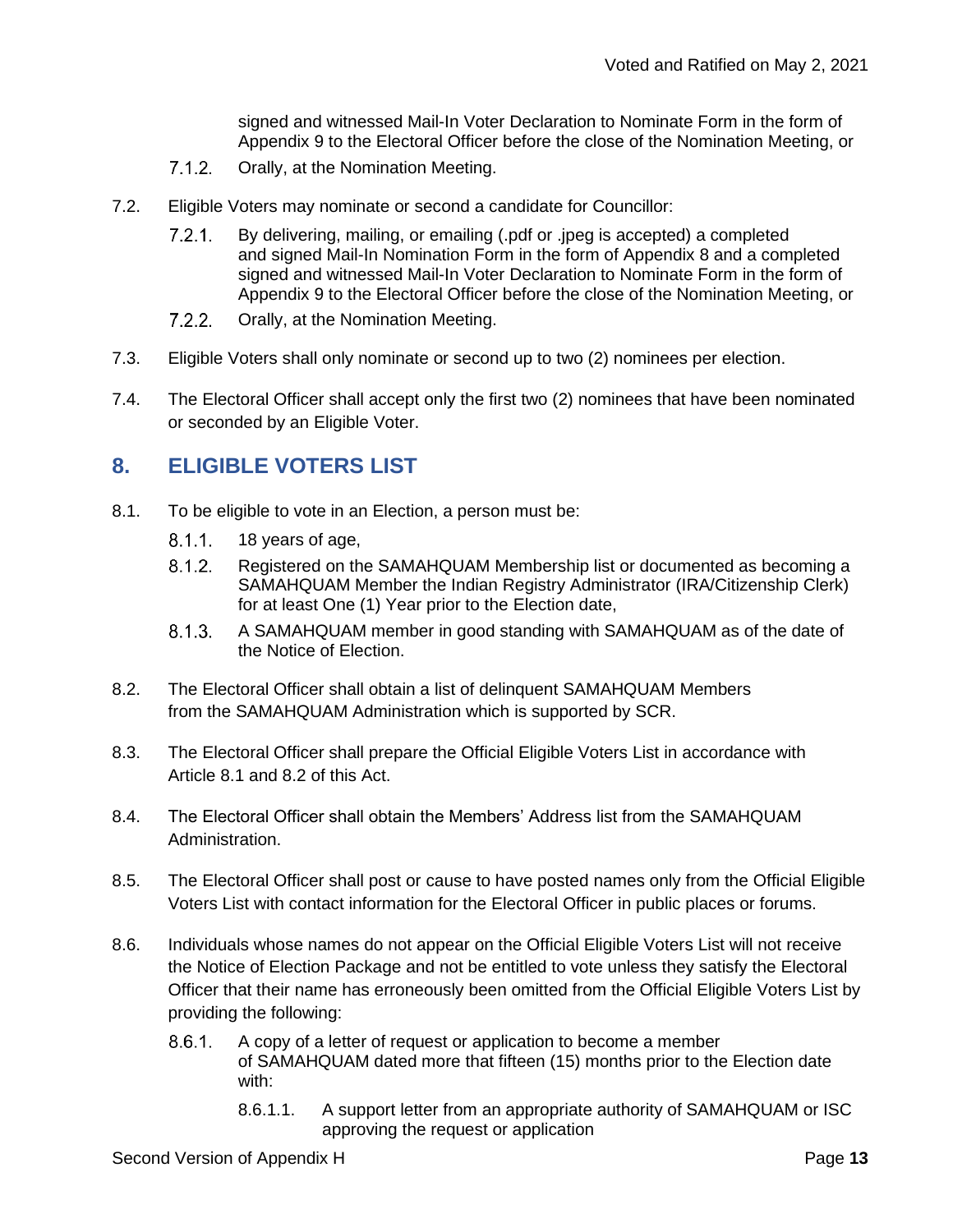to become a SAMAHQUAM Member should membership not be obtained prior to Notice of Election, or

- 8.6.1.2. A signed declaration, witnessed by an Eligible Voter that was present at the time (with the date or approximate date) when the individual was adopted by SAMAHQUAM accompanied with:
	- 8.6.1.2.1. A letter of support in to form of Appendix 27 signed by any two of the following:
		- 8.6.1.2.1.1. Indian Registry Administrator,
		- 8.6.1.2.1.2. Data and Records Manager, and/or
		- 8.6.1.2.1.3. One (1) member of Chief and Council,
- $8.6.2.$ Meets the criteria for becoming an Eligible Voter in accordance with Article 8.1 and 8.2 of this Act, and
- $8.6.3.$ Sign a Declaration of Elector's Right to Vote in the form of Appendix 18.

#### **9. NOTICE OF NOMINATION PERIOD**

- 9.1. The Electoral Officer must post notices in clearly visible places and send a copy of the notice to all Eligible Voters via express post mail, regular mail, courier, or email. The notice must contain:
	- $9.1.1$ . The time, duration, and deadlines of the Nomination Period,
	- $9.1.2.$ The time and place of forum of the Nomination Meeting,
	- $9.1.3.$ The eligibility criteria for office in accordance with Article 3 of this Act, and
	- $9.1.4$ A statement that a copy of this Act may be obtained from the Electoral Officer.
- 9.2. The Notice of Nomination Meeting must be accompanied by a Mail-In Nomination Form in the form of Appendix 8, a self - addressed return envelope and a Mail-In Voter Declaration to Nominate Form in the form of Appendix 9.

#### **10. NOMINATION PROCESS**

- 10.1. The Electoral Officer shall declare the Nominations open, chair and will accept nominations and declines thereof until the Nomination Period expires.
- 10.2. The Nomination Period shall expire upon the following:
	- 10.2.1. No sooner than the end of the last clear day of the nomination period, or
	- 10.2.2. In the event a Nomination Meeting is held, the Electoral Officer shall call for nominations three (3) times with no motions of nominations and deem the meeting closed as though it ended at the expiry of the Nomination Period, and
	- 10.2.3. The Electoral Officer declares that the Nomination Period has expired.

#### **11. PROCEDURES FOR ACHIEVING CANDIDACY**

- 11.1. Nominees must, no later than thirty-seven (37) clear days prior to the election date:
	- 11.1.1. Submit a signed Chief/Councillor Qualification Certification Form (Appendix 5),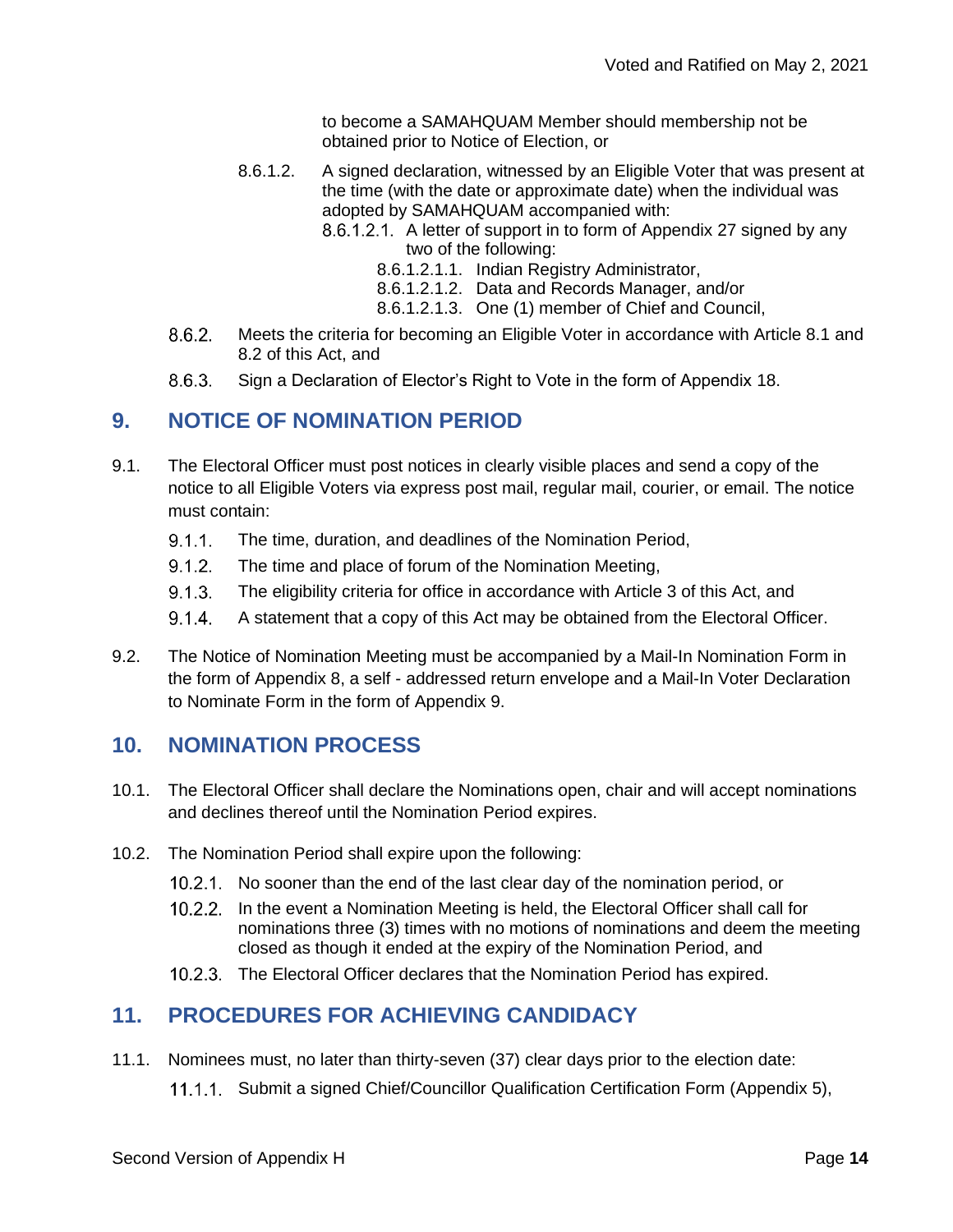11.1.2. Submit a signed Acceptance of Nomination form (Appendix 3) with a Criminal Record Check postmarked no older than forty-three (43) days in the form of Appendix 3:

11.1.2.1. to the Electoral Officer.

- 11.2. The Electoral Officer shall implement the Nomination Process in the form of Appendix 12 by reviewing all submissions to ensure that each nominee qualifies as a candidate to run in the election by:
	- 11.2.1. Documenting all findings including,
	- 11.2.2. Confirming that a nominee qualifies by way of signature, and
	- 11.2.3. Determining that a nominee did not qualify highlighting the purpose by way of signature,
- 11.3. The Electoral Officer shall complete the Nomination Meeting Report in the form of Appendix 12. 11.3.1. Include the announcement of Candidates.

#### **12. PROCESS FOR ELEGIBLE CAMPAIGNING**

- 12.1. There shall not be any posted campaign signs on any property where a polling station is located.
- 12.2. No Eligible Voter or Candidate shall publicly, including social media, and wrongfully tarnish the character of, slander a Candidate or Candidates.
- 12.3. Such actions will lead to the removal of the Eligible Voter or Candidate from the Election by the Electoral Officer.

#### **13. ALL-CANDIDATES MEETING**

- 13.1. The Electoral Officer shall host, with refreshments, an all-candidates meeting to provide the Eligible Voters with opportunity to enquire on any candidate's platform:
	- 13.1.1. The Eligible Voters may submit their questions to the electoral officer by:
		- 13.1.1.1. Mail prior to the all-candidates meeting,
		- 13.1.1.2. Email prior to or during the all-candidates meeting,
		- 13.1.1.3. Call in during the all-candidates meeting, or
		- 13.1.1.4. Zoom (or similar video platform) during the all-candidates meeting.
- 13.2. The all-candidates meeting shall be held on the fourteenth (14th) Clear Day prior to the date of the Election.
- 13.3. Each candidate will be provided up to 15 minutes to answer Eligible Voters' questions in general.
- 13.4. The all-candidates meeting shall be hosted and chaired by the Electoral Officer.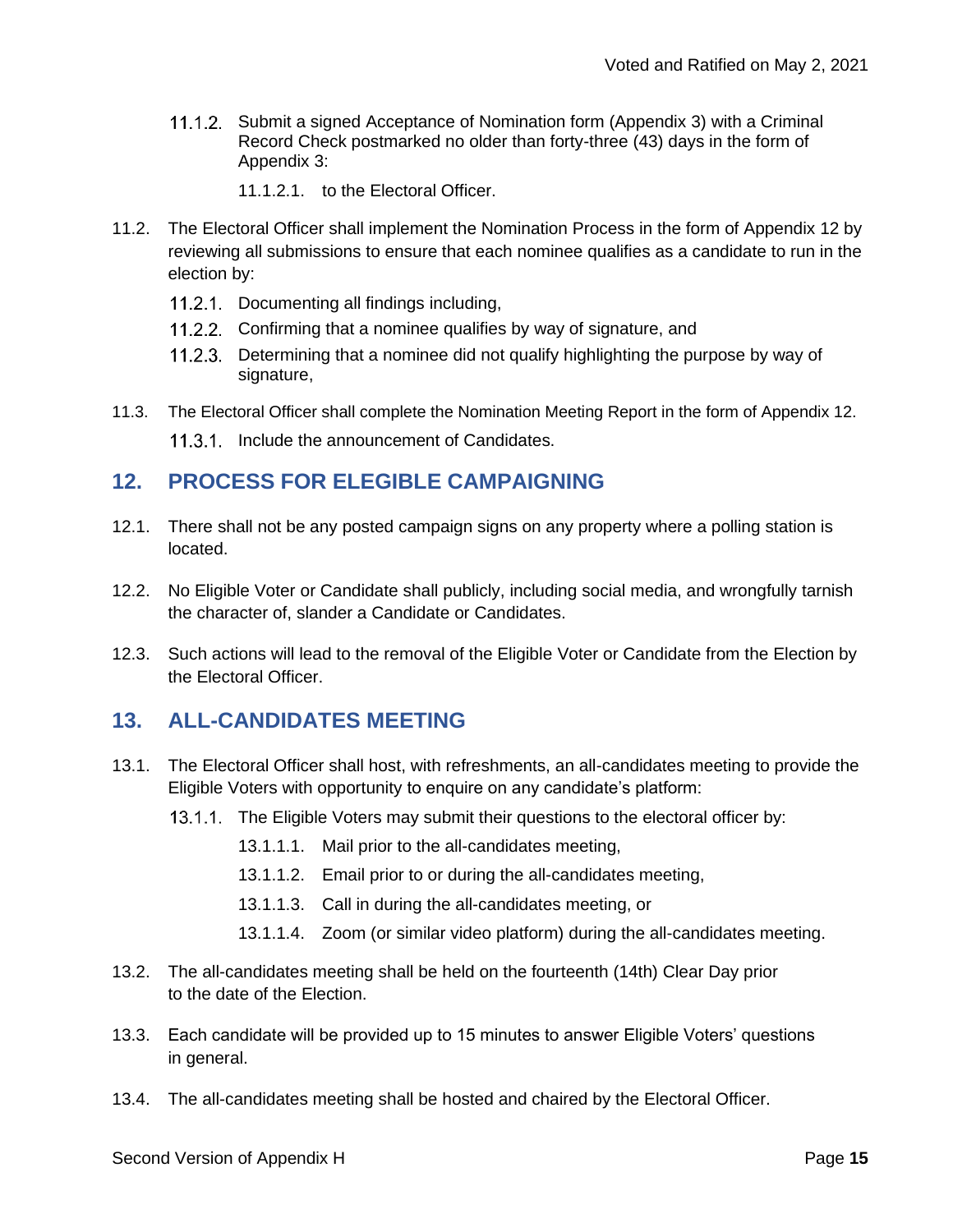- 13.5. As host, the Electoral Officer shall ask all Eligible Voters' questions in general format to all-candidates.
- 13.6. As Chair, the Electoral Officer shall set time of adjournment of the all-candidates meeting for efficiency purposes.
- 13.7. The Electoral Officer shall ensure that the all-candidates meeting is recorded and/or documented:

13.7.1. These records may only be utilized by the Appeals Board, and

- 13.8. These records shall be destroyed with the ballots upon the expiry of the Appeal period.
- 13.9. Attendance of candidates at the all-candidates meeting is MANDATORY.

#### **14. ELECTION BY ACCLAMATION**

14.1. Should the procurement process for candidacy result with one (1) official candidate for the Chief Position and three (3) official candidates for the three (3) council positions, the Electoral officer shall declare an Election by Acclamation:

14.1.1. Supported by the Electoral Officer official report.

14.2. Unsuccessful Nominees may authorize the Electoral Officer to disclose why they did not qualify for candidacy.

#### **15. NOTICE OF POLL OR ELECTION AND PREPARATION OF BALLOTS**

- 15.1. The Electoral Officer shall declare that an Election poll shall be held if the number of qualified candidates exceeds the number of seats available for Chief and the number of seats for the positions of Councillors.
- 15.2. Except for Special Polls, the Electoral Officer will announce the date, time, and place of where the poll will be held by posting a Notice of Poll in the form of Appendix 13 in public places chosen by the Electoral Officer:
	- 15.2.1 Notice of Poll shall be posted at least thirty-nine (39) Clear Days prior to the Election.
- 15.3. Except for Special Polls, the Electoral Officer shall post the Eligible Voters List and a copy of this Act no less than fifteen (15) Clear Days before the polling day:
	- 15.3.1. On the main bulletin board of the SAMAHQUAM as so determined by the Electoral Officer, and
	- 15.3.2. In Uxwal of the SAMAHQUAM, and
	- At selected locations (QaLaTKu7eM, Chilliwack, Mission, Vancouver and/or Abbotsford).
- 15.4. The Electoral Officer shall prepare ballots using the sample provided at Appendix 15.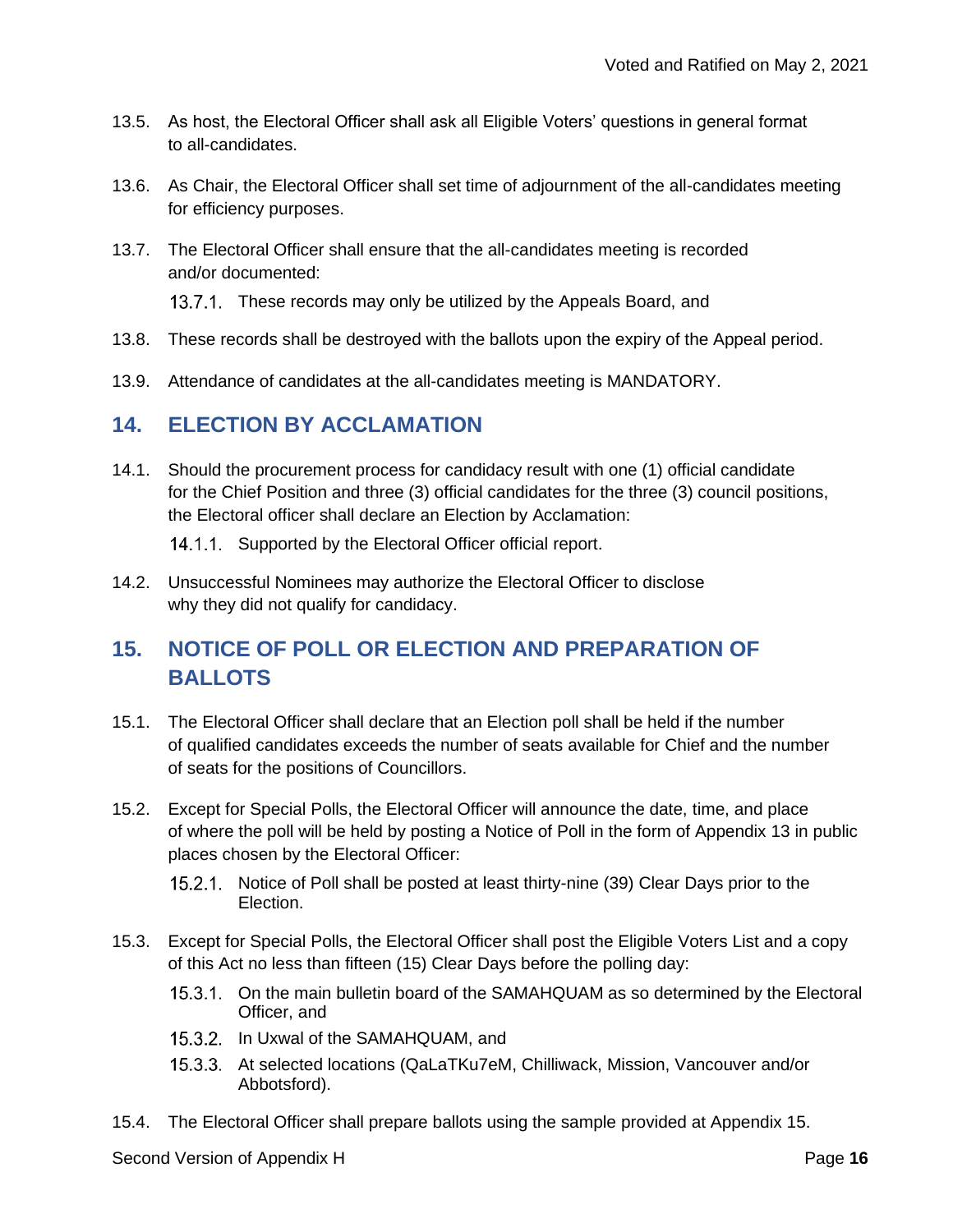- 15.5. There shall be separate ballots when required, for the Chief position and the Councillor Positions.
- 15.6. The Electoral Officer shall ensure that there are sufficient ballots available in case of spoilage.
- 15.7. The Electoral Officer shall mail an election package to all Eligible Voters no later than thirty-five (35) Clear Days prior to the date of the Election. The package shall include:
	- 15.7.1. A Notice of Poll in the form of Appendix 13,
	- A Voter Declaration accompanying the Mail-In Ballot in the form of Appendix 14,
	- 15.7.3. Ballots in the form of Appendix 15:
		- 15.7.3.1. Instructions for Mail-In Voting in the form of Appendix 16,
	- 15.7.4. Instructions for voting, including Mail-in, Virtual Voting (online voting platform), and Poll Stations,
	- 15.7.5. An outer postage-paid pre-addressed return envelope, and
	- 15.7.6. A second inner envelope marked with the words "ballots only."

#### **16. PREPARING THE POLL STATION**

- 16.1. All polls will be conducted by secret ballot.
- 16.2. Each candidate is entitled to have one (1) Scrutineer present at any given time at any poll station to observe the voting procedures.
- 16.3. Each candidate shall appoint Scrutineers by way of a Notice Appointing Scrutineers in the form of Appendix 17.
- 16.4. Scrutineers may be appointed at any time up to the close of polls on Election Day.
- 16.5. Except for Special Polls, the poll shall take place no sooner than forty (40) Clear Days after the Nomination Process ends.
- 16.6. The Electoral Officer must provide ballot boxes for each poll station:
	- 16.6.1. The ballot boxes must be capable of being sealed to eliminate tampering.
- 16.7. The Electoral Officer shall place poll stations and booths in areas which are easily accessible and where the Eligible Voters can mark their ballots in secrecy without interference:
	- 16.7.1. Pencils or pens and instructions for marking the ballots must be provided in each poll booth.
- 16.8. The Electoral Officer shall place, in all poll booths, Voting Instructions as follows:
	- 16.8.1. To successfully execute your vote, you may only:
		- 16.8.1.1. Mark only the one (1) box  $(\boxtimes)$  that is directly beside the Candidate you want to vote in as Chief, and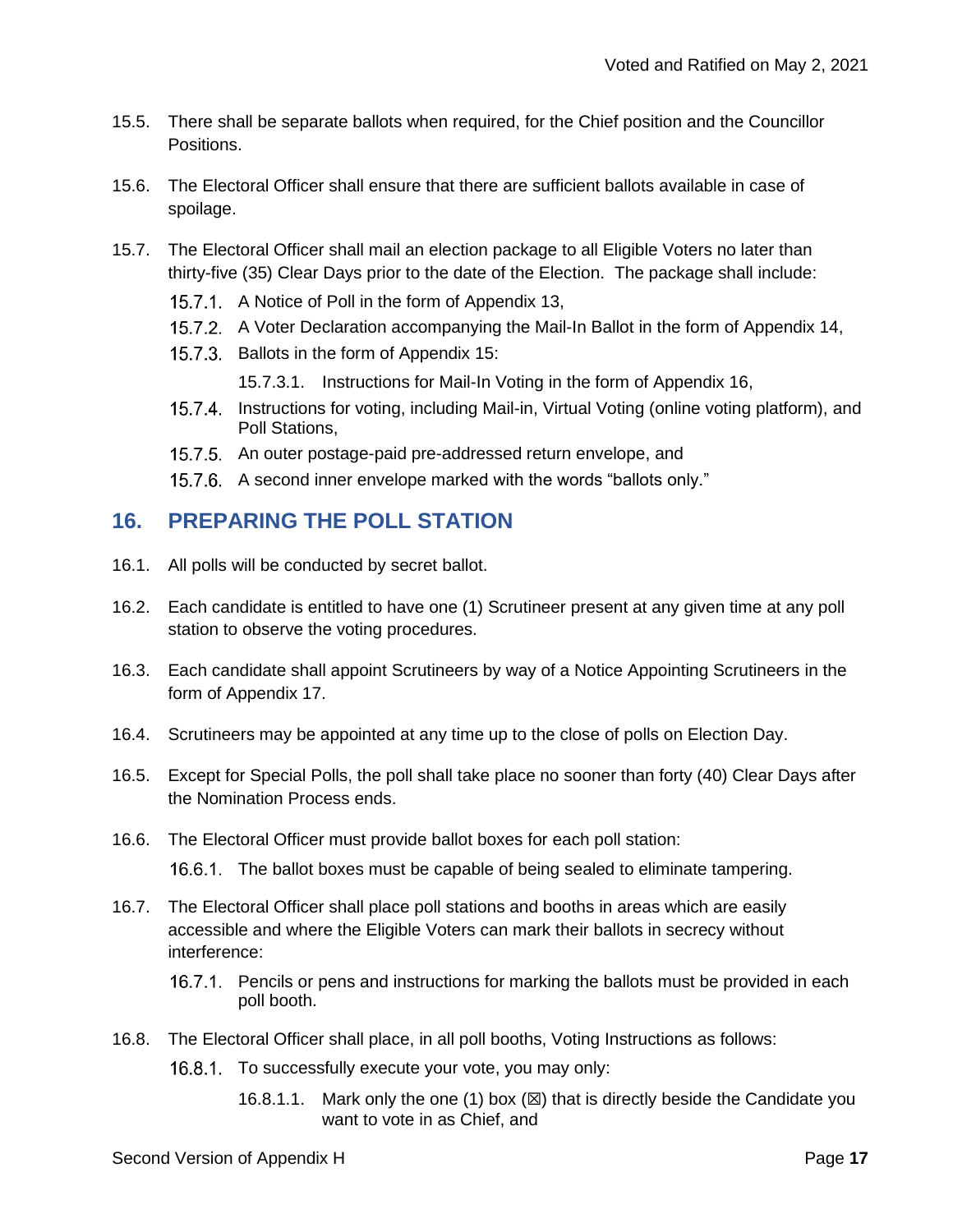- 16.8.1.2. Mark only the three (3) boxes  $(\boxtimes)$  that are directly beside the Candidates you want to vote in for Council.
- 16.9. The Electoral Officer may retain or appoint the role of Sargent of Arms to a delegate to maintain order at the poll stations.

#### **17. OPENING THE POLL**

- 17.1. Prior to the opening of the poll, the Electoral Officer shall ensure that the ballot box(es) are examined by witnesses who are not candidates or Scrutineers to ensure that the box(es) are empty.
- 17.2. The box(es) will then be sealed for the duration of the poll. The two (2) witnesses shall view the sealing of the ballot boxes and sign a document confirming the same. The document shall be in the form of Appendix 22.
- 17.3. The poll stations will be set up at select locations consistent with those locations identified in accordance with Article 15.3 and any other location that may be deemed necessary by the Electoral Officer.
- 17.4. The poll station(s) will be open from 9:00 am to 8:00 pm

#### **18. PROCEDURES FOR VOTING IN PERSON**

- 18.1. The Electoral Officer shall carry out the following procedures when an individual present themself to vote:
	- 18.1.1. For the health and safety of all, the Electoral Officer shall enforce all health and safety measures prescribed by pertinent health authorities at all times including:
		- 18.1.1.1. Appropriate screening of all individuals for current pandemics,
		- 18.1.1.2. Deny enter to all individuals having symptoms of current pandemics: 18.1.1.2.1. Advise the individuals to vote on-line.
		- 18.1.1.3. The enforcement of Social distancing,
	- 18.1.2. Determine voting eligible by verifying that his or her name appears on the Official Eligible Voters List,
	- 18.1.3. Confirm Eligible Voter status by verifying the individual's current photo identification,
	- 18.1.4. Upon verification, issue an official Poll Station Ballot to the Eligible Voter in a manner that will enable secrecy and protect confidentiality:
		- 18.1.4.1. Initial the back of the ballot,
		- 18.1.4.2. Give Voting Instructions for marking the ballot in the form of Appendix 19, and
		- 18.1.4.3. Strike the name of the Eligible Voter from the Official Eligible Voters List upon casting their ballot.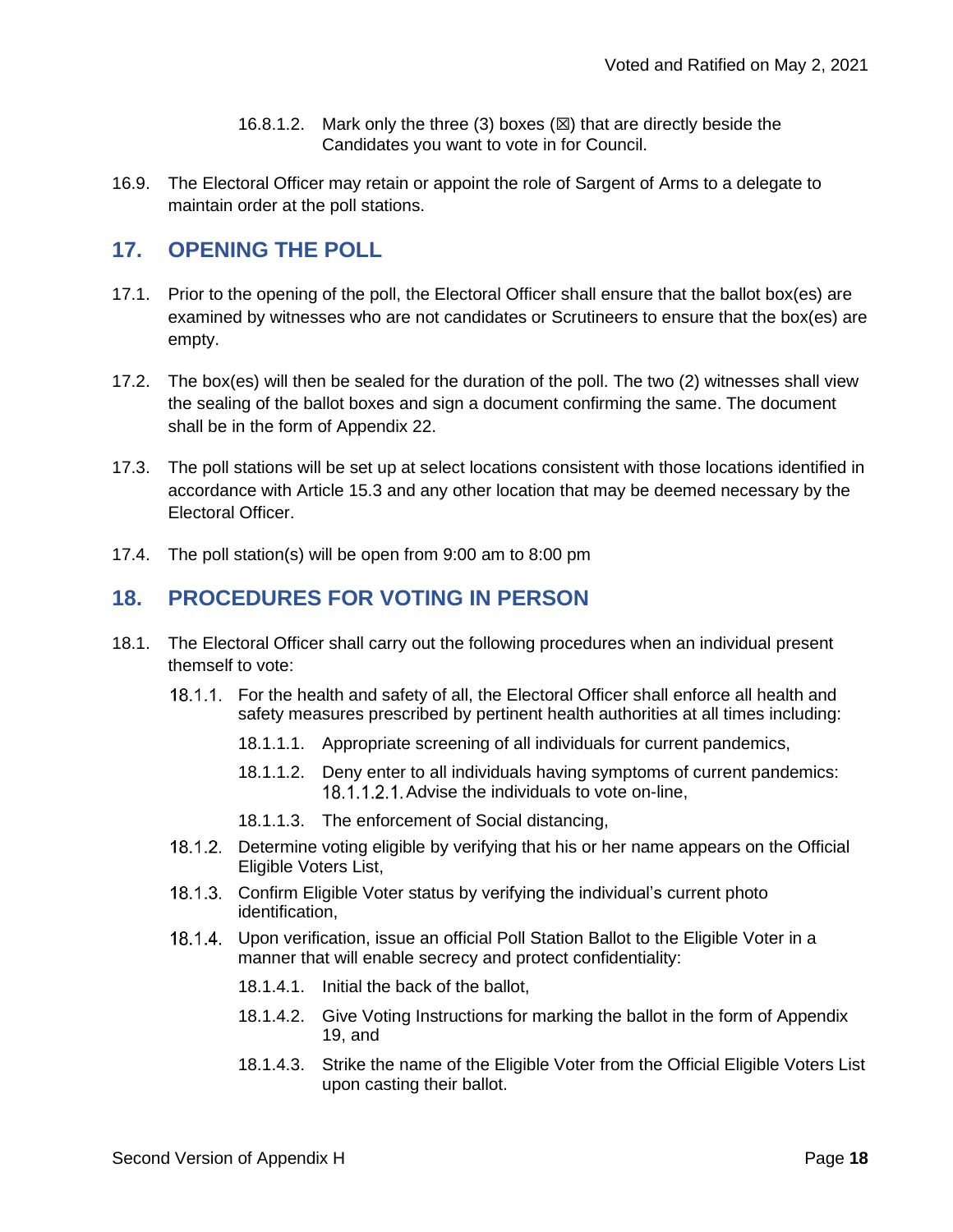- 18.2. An individual attempting to vote at a Poll Station whose name do not appear on the Official Eligible Voters List must provide the Electoral Officer a signed letter in accordance with Article 8.6.1.2.1. and sign the DECLARATION OF ELECTORS'S RIGHT TO VOTE in the form of Appendix 18, to be granted the right to vote.
- 18.3. An Eligible Voter who wishes to exchange his or her ballot which has been spoiled due to an error, may do so:
	- 18.3.1. The Electoral Officer shall write the word "Cancelled" on the spoiled ballot and deposit it into the ballot box and issue a new ballot to the Eligible Voter.
- 18.4. If an Eligible Voter refuses to vote after receiving a ballot he or she must return the ballot to the Electoral Officer before he or she leaves the poll station:
	- 18.4.1. The Electoral Officer must inform the Eligible Voter that if they decline to vote, their ballot shall be marked "Declined" and deposited into the ballot box,
	- 18.4.2. The Electoral Officer must mark the word "Declined" on the Eligible Voters List beside his or her name:
		- 18.4.2.1. This Eligible Voter shall be deemed to have forfeited his or her right to vote,
		- 18.4.2.2. The Electoral Officer shall immediately inform all other poll stations that the Eligible Voter declined to vote and must be stricken from their Eligible Voters List, and
		- 18.4.2.3. Should the Eligible Voter refuse to return the ballot, the Electoral Officer shall indicate this beside the Eligible Voter's name on the Eligible Voters List.
- 18.5. After marking his or her ballot, the Eligible Voter shall return the folded ballot to the Electoral Officer. The Electoral Officer shall ensure that the returned ballot is the same ballot issued to the Eligible Voter by verifying that the Initials of the Electoral Officer are on the back of the ballot. The Electoral Officer shall then deposit the folded ballot into the ballot box.
- 18.6. Should the Electoral Officer verify that the ballot was not issued by the Electoral Officer, the Electoral Officer shall write "reject" on the non-issued ballot and secure separately:
	- 18.6.1. The Eligible Voter must return the Official Ballot to the Electoral Officer,
	- 18.6.2. The Electoral Officer shall mark the ballot declined and deposit it into the ballot box,
	- 18.6.3. The Electoral Officer shall deny the Eligible Voter the opportunity to vote in the Election, and
	- 18.6.4. The Electoral Officer shall include the verification in the report including the Eligible Voters name for the record.

#### **19. PROCEDURES FOR VOTING BY MAIL**

19.1. In the event an Eligible Voter loses his or her mail-in ballot, he or she may, at a poll station, complete an Elector's Lost Ballot Declaration in the form of Appendix 20, which will allow the Electoral Officer to issue a replacement ballot.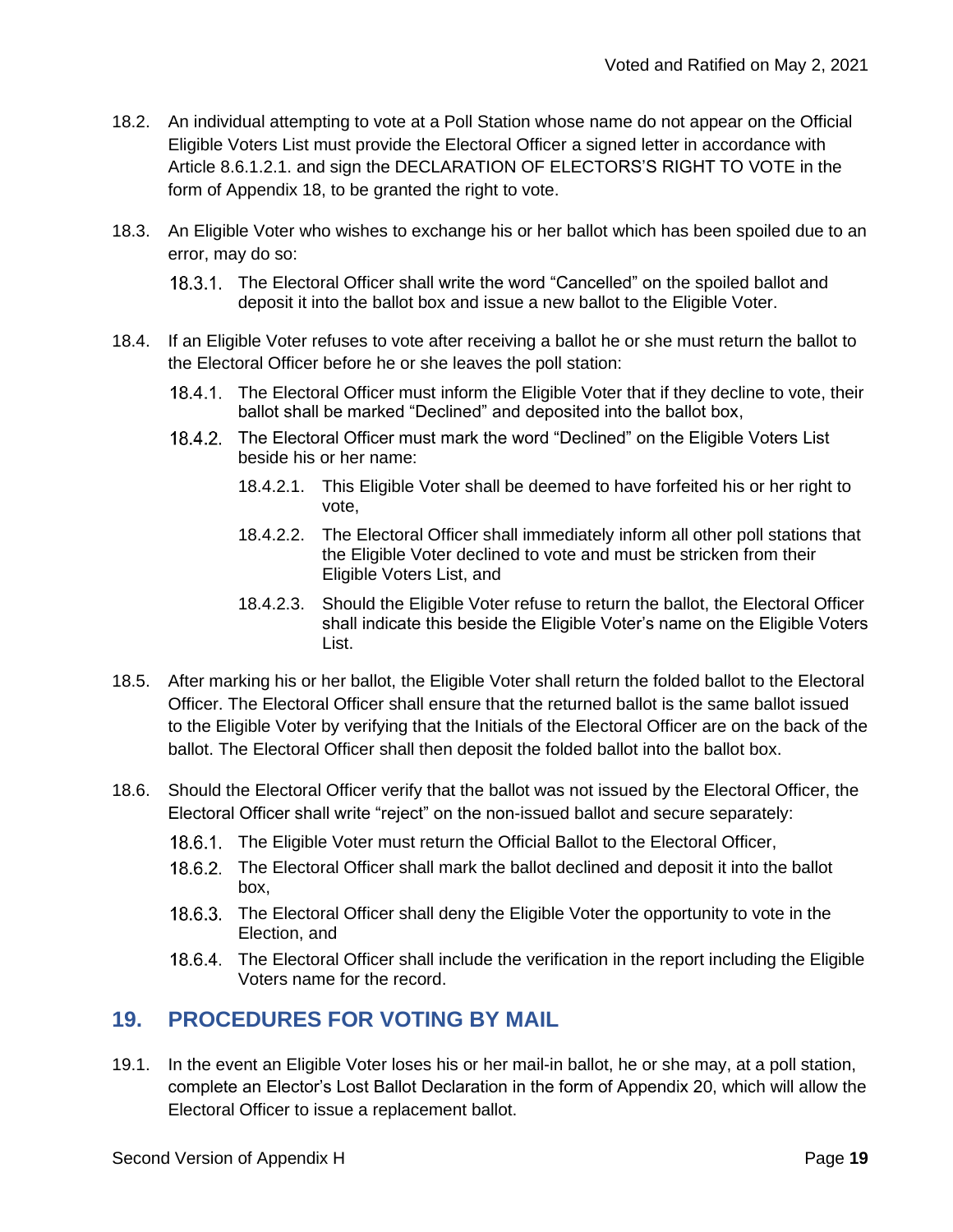- 19.2. The Electoral Officer shall, upon verification of received mail-in ballot packages, deposit the sealed ballot envelope into a sealed ballot box marked mail-in ballots until the day of Election at which time the ballots shall be removed from this ballot box following Article 23.2 of this Act.
- 19.3. All mail-in ballots must obtain a postmark dated six (6) business days before the date of the Election.
- 19.4. The Electoral Officer shall declare the mail-in ballot process closed five (5) business days after the Election date.

#### **20. VOTING INTEGRITY**

- 20.1. No person shall interfere or attempt to interfere with an Eligible Voter who is in the process of mailing-in or attending a poll station to vote by marking his or her ballot.
- 20.2. No person shall be permitted to obtain or attempt to obtain, in the polling place, any information as to how an Eligible Voter voted.
- 20.3. The Electoral Officer shall keep the poll station and the property clear of people loitering.
- 20.4. Only those people appointed as Scrutineers may be present to observe the Election procedure.
- 20.5. The Scrutineers are subject to all restrictions set out in this Article 20.
- 20.6. The Electoral Officer shall exercise or cause to exercise good practices regarding health and safety, including social distancing to safeguard against health threats and pandemics.
- 20.7. SAMAHQUAM Members, including relatives and or associates are not permitted to advertise or loiter on the Poll Station Property, including the Election Assembly, or in/or on social media space for the entire day of the Election.
- 20.8. In the event that a Candidate is found in breach of article 20.7, the Electoral Officer shall ask, only once, that the Candidate remove themself immediately from the poll station.
- 20.9. A Candidate who refuses to leave immediately shall be immediately revoke as an eligible Candidate by the Electoral Officer.

#### **21. SPECIAL VOTING PROVISIONS**

21.1. Eligible Voters with disabilities or who are not able to be in attendance on the day of the Election may request a ballot package. The ballot package may be hand-delivered by the Electoral Officer or his or her Deputy Electoral Officer.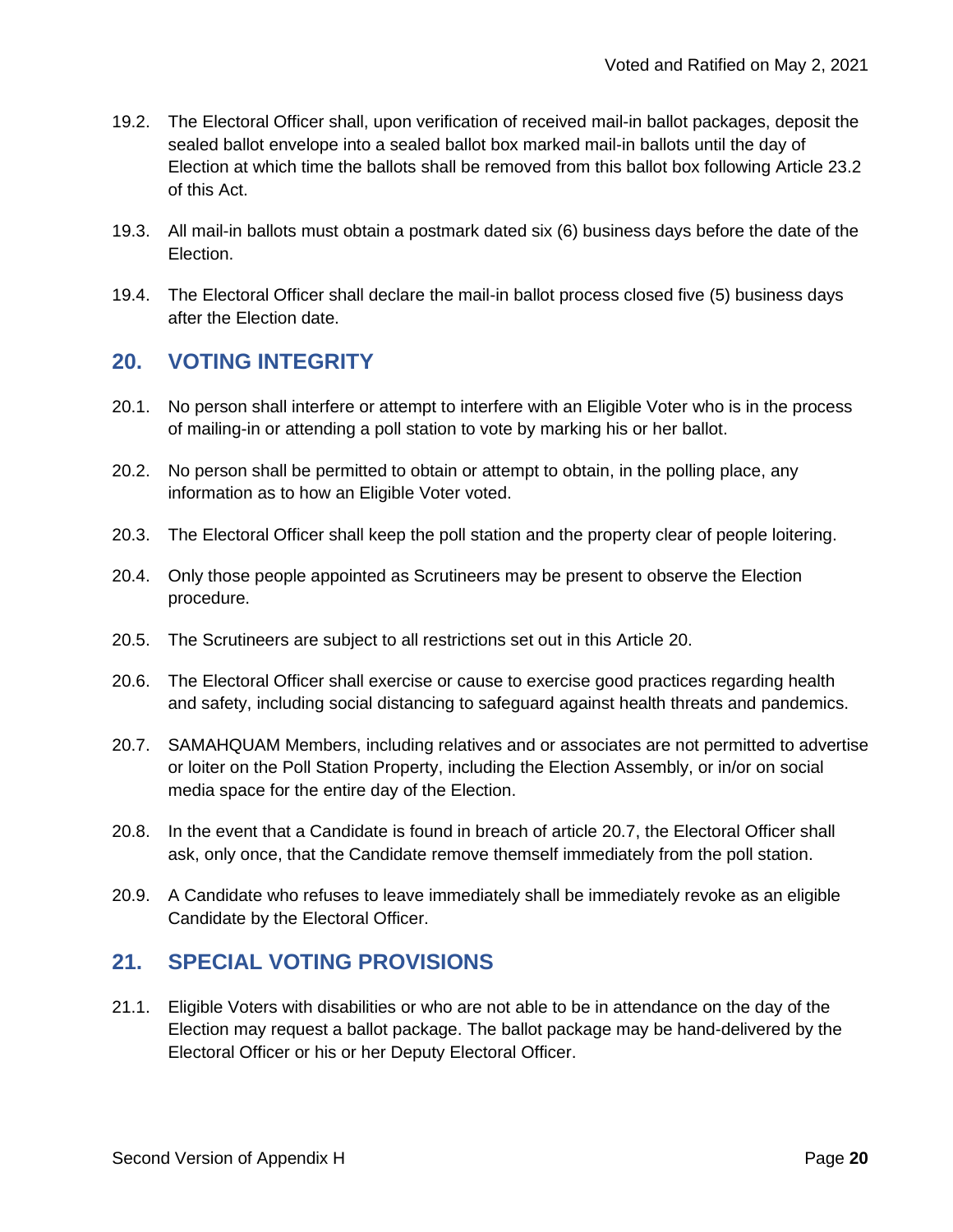- 21.2. The Electoral Officer or his or her Deputy Electoral Officer, upon request, may retrieve a vote from an Eligible Voter who is unable to attend the polling station prior to the Election date.
- 21.3. The Electoral Officer or a Deputy Electoral Officer may assist an Eligible Voter who is unable to mark his or her ballot as a result of a disability upon request.
- 21.4. The Electoral Officer must indicate on the Official Eligible Voters List if an Eligible Voter was assisted and the reasons for doing so.
- 21.5. When the Electoral Officer is required to retrieve the Eligible Voter's ballot, a Voter Declaration Form in the form of Appendix 14 must be retrieved with the ballot. The Electoral Officer may assist the Eligible Voter with the Voter Declaration Form in the form of Appendix 14.

#### **22. CLOSING THE POLLS**

22.1. The polls shall close at precisely 8:00 pm PST. All Eligible Voters inside the poll station or the designated line to enter the poll station at closing and who has not voted may do so.

#### **23. COUNTING BALLOTS**

- 23.1. At the closure of the poll, two witnesses shall be appointed by the Electoral Officer. The witnesses must verify that only those Eligible Voters, who were in the poll station at closure, were permitted to vote, and these witnesses shall inspect the ballot box(es) prior to their opening. The two witnesses shall certify by signing a Certificate – Opening of Ballot Boxes in the form of Appendix 22 that the seals are intact and there is no evidence of tampering and that all ballots have been removed from the ballot box(es).
- 23.2. Immediately after the witnesses have verified the ballot boxes, the Electoral Officer or Deputy Electoral Officer/s shall, in the presence of all scrutineers who are present, open each envelope containing a mail-in ballot that was received before the close of the Polls and, without unfolding the ballot, reject the ballot if:
	- 23.2.1. It was not accompanied by a Voter Declaration Form in the form of Appendix 14, or the form is not signed or witnessed,
	- 23.2.2. The name of the voter set out in the Voter Declaration Form is not on the Eligible Voters List, or
	- 23.2.3. The Eligible Voters List shows that the Eligible Voter has already voted, or
- 23.3. In any other case, place a mark on the Eligible Voters List opposite the name of the Eligible Voter set out in the Voter Declaration Form, and deposit the ballot in the ballot box.
- 23.4. Once the mail-in ballots have been inserted into the ballot box(es), then the ballot box(es) shall be opened, and the Electoral Officer shall commence the ballot counting procedure. In the event that there are no scrutineers present, the Electoral Officer shall appoint two (2)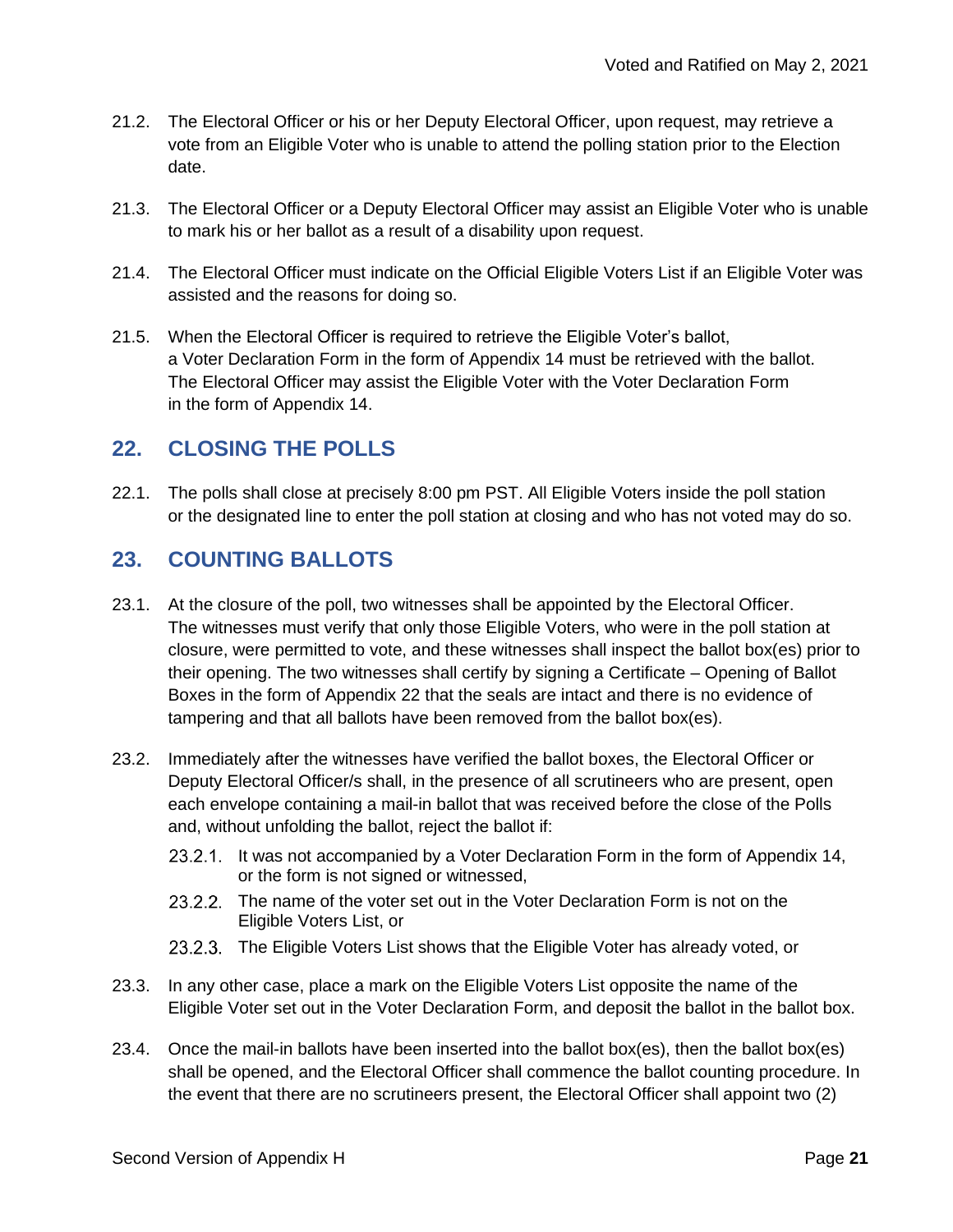witnesses from within the poll station to be present during the ballot count. The ballot count may be conducted in public with Eligible Voters present.

- 23.5. The Electoral Officer or Deputy Electoral Officers shall open the ballot box and examine each ballot and reject those ballots that:
	- 23.5.1. Have not been issued or initialed by the Electoral Officer,
	- 23.5.2. Have been marked with "cancelled" or "declined,"
	- 23.5.3. Contain votes for more than the number of positions available for election and upon rejection marked spoiled by the Electoral Officer, or
	- 23.5.4. Contain a mark that may identify an Eligible Voter and upon rejection marked spoiled by the Electoral Officer.
- 23.6. Ballots that contain votes for less than the number of positions available for election shall be accepted.
- 23.7. The Electoral Officer shall count the ballots and document the results on the Electoral Officer's Report in the form of Appendix 23 and the Official Statement of Results of Election in the form of Appendix 24.
- 23.8. Subject to Article 23.9, the three (3) candidates for the position of Councillor with the most votes shall be declared elected. The candidate for Chief with the most votes shall be declared elected.
- 23.9. The Electoral Officer shall immediately declare the results of the poll and announce the elected candidates. If, after the ballot count, there is a tie for the position of Chief, the Electoral Officer shall initiate a public recount of the votes for the tied candidates for that position. If, after the ballot count, there is a tie for the last position of Councillor, which makes it impossible for the Electoral Officer to declare that a sufficient number of candidates have been elected to fill the positions of Councillor, the Electoral Officer shall initiate a public recount for the tied candidates for that position.
- 23.10. If there still remains a tie for the Chief position, the Electoral Officer shall:
	- 23.10.1. Coordinate a meeting of the Candidates tied for the position of Chief for them to consider appointing one of them to the Chief position:
		- 23.10.1.1. Should the Candidates who are tied for the position of Chief decide to proceed with a Special Poll, the Electoral Officer shall announce that a Special Poll shall be held for the tied Candidates to fill that position, and
		- 23.10.1.2. The Candidates elected for the three (3) positions of Council shall constitute quorum elected and proceed to fill office,
		- 23.10.1.3. The Special Poll shall take place upon the Electoral Officer's completion of the current Election,
		- 23.10.1.4. The Special Poll shall determine and elect the successful candidate for the remaining term of office.
- 23.11. If there still remains a tie for the last position of Council, the Electoral Officer shall: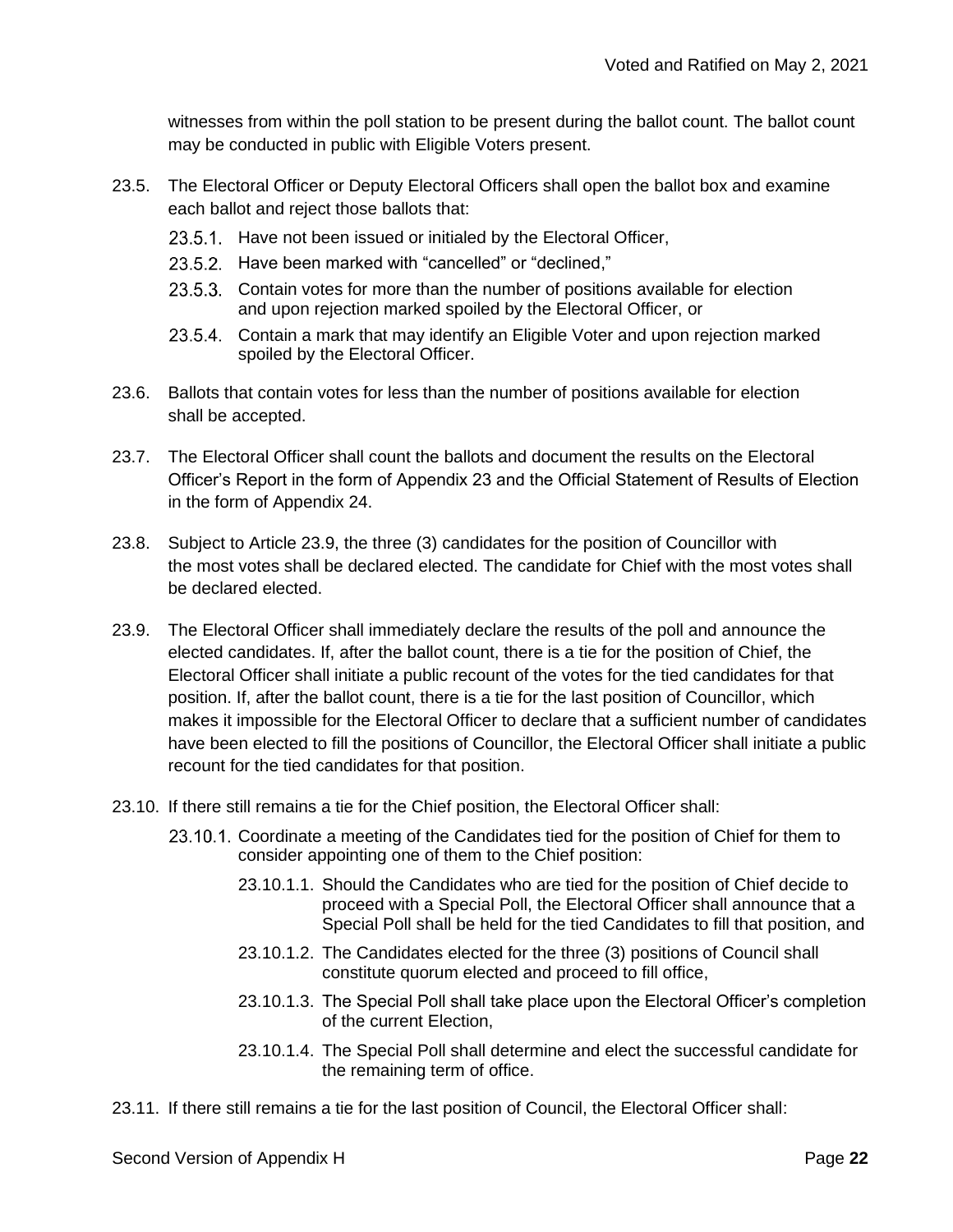- 23.11.1. Coordinate a meeting of the Candidates tied for the last position of Council for them to consider appointing one of them to the Council position and the other/s will become the immediate runner up/s:
	- 23.11.1.1. Should the candidates who are tied for the last position of Council decide to proceed with a Special Poll, the Electoral Officer shall announce that a Special Poll shall be held to fill that position, and
	- 23.11.1.2. The Candidate elected Chief and the two Candidates elected to fill the two (2) positions of Council shall constitute quorum elected and proceed to fill office,
	- 23.11.1.3. The Special Poll shall take place upon the Electoral Officer's completion of the current Election, and
	- 23.11.1.4. The Special Poll shall determine and elect the successful candidate for the remaining term of office.
- 23.12. The Electoral Officer shall prepare four (4) copies of the Official Statement of Results of Election in the form of Appendix 24 and the Electoral Officer's Report in the form of Appendix 23 and forward four copies of each to the Elected Chief and Council, SAMAHQUAM Administration Office, Department of Indigenous Services Canada (ISC) and/or Crown Indigenous Relations and Northern Affairs Canada and retain the original report.
- 23.13. The Electoral Officer shall immediately post the Official Statement of Results of Election following the count in the same places as the Notice of Poll was posted pursuant to Article 15.3 within three (3) Clear Days of the close of the Election.
- 23.14. At the close of the Election, the Electoral Officer shall prepare and deliver to the out-going Chief and Council and the newly elected Chief and Council, a manual containing the Electoral Officer's Agreement and Appointment, all forms completed in accordance with the Appendices to this Act, the official count sheets, and a copy of the master Eligible Voters List.

#### **24. SPECIAL POLL**

- 24.1. A Special Poll shall take place within thirty (30) Clear Days from the date of the original poll should quorum – elect not be achieved. The Electoral Officer will announce the date, place, and time. The Electoral Officer shall post a Notice of the Special Poll and mail the mail-in ballots at least fourteen (14) Clear Days of the initial Election. The Special Poll shall be open from 12:00 noon until 8:00 pm The Electoral Officer shall carry out the Special Poll in accordance with this Act, with all necessary changes required by the circumstances. The Eligible Voters List will not change. In the event of a tie for filling the remaining position on Council, the ballot will contain only the names of those candidates that were tied with the highest number of votes.
- 24.2. In the event the Special Poll results in a tie, the Electoral Officer shall place the name of all tied candidates on separate pieces of paper and place the papers in a box. One piece of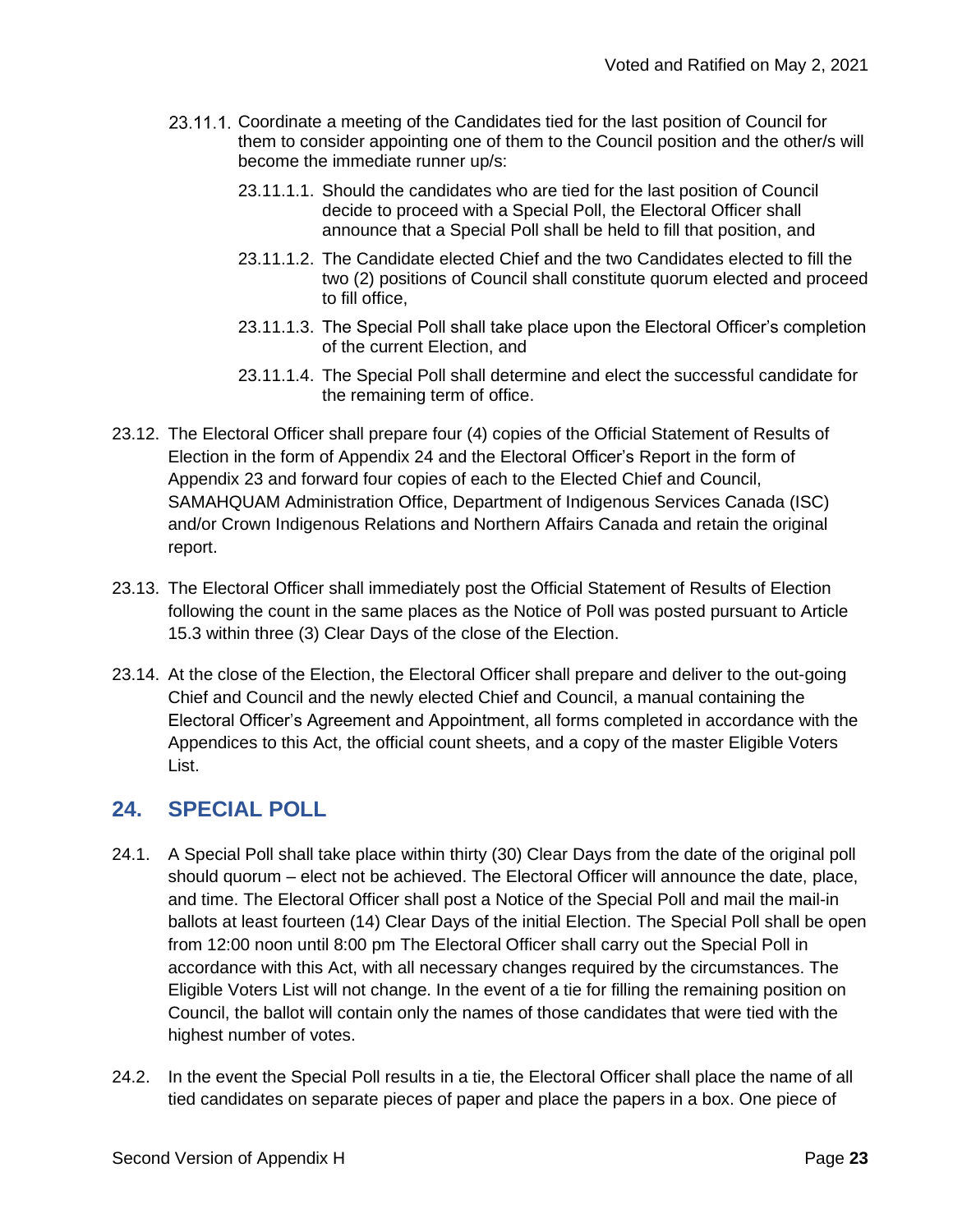paper shall be drawn by a volunteer from the individuals present who are not Eligible Voters. The candidate whose name appears on the paper drawn shall be the successful candidate.

#### **25. DISPOSAL OF ELECTION MATERIALS**

- 25.1. The Electoral Officer shall retain all the ballots in a secure location for at least forty-five (45) Clear Days from the completion of the Election. After this time period, if no formal appeal has been filed, the Electoral Officer may dispose of the ballots in the presence of two witnesses who shall certify that they witnessed the destruction of the ballots by signing a Certificate of Destruction of Ballots in the form of Appendix 25.
- 25.2. In the event of a formal appeal, all ballots and election documents shall be retained by the Electoral Officer for forty-five (45) Clear Days after the adjudication of the Appeal Board and then disposed of in the presence of two witnesses, who shall certify that they witnessed the destruction of the ballots by signing a Certificate of Destruction of Ballots in the form of Appendix 25.

#### **26. COMMENCEMENT OF TERM**

- 26.1. The term of office for Chief and Council members shall be four (4) years, with Elections carried out at four-year intervals.
- 26.2. Each term of offices expires on July 31st of the election year.
- 26.3. The term of office commences upon a successful Election of new Chief and Council, and the expiration of the term of the current Chief and Council.
- 26.4. Elected Chief and Council shall sign onto the Oath of Office for Chief and Council in the form of Appendix 26. This swearing in of Chief and Councillors shall take place not later than seven (7) days after the Electoral Officer closes the Election.

#### **27. APPEAL BOARD**

- 27.1. The Electoral Officer shall propose an Appeal Board comprised of three (3) non-partisans to any Eligible Voter. The Chief and Council shall appoint the Appeal Board, for a forty-five (45) day term commencing on the closing day of Election, by way of SCR as found in Appendix 2, upon receipt of written acceptance from the Appeal Board members. The Electoral Officer shall post the appointed Appeal Board at the same locations for Notice of Polls not to exceed ninety (90) clear days and no less than Forty-nine (49) clear days prior to the day of the Election.
- 27.2. The Electoral Officer shall:
	- 27.2.1. Secure three (3) people with the following, or similar qualifications to propose as the Appeal Board,
		- 27.2.1.1. With a legal background who works with Indigenous Peoples in Canada,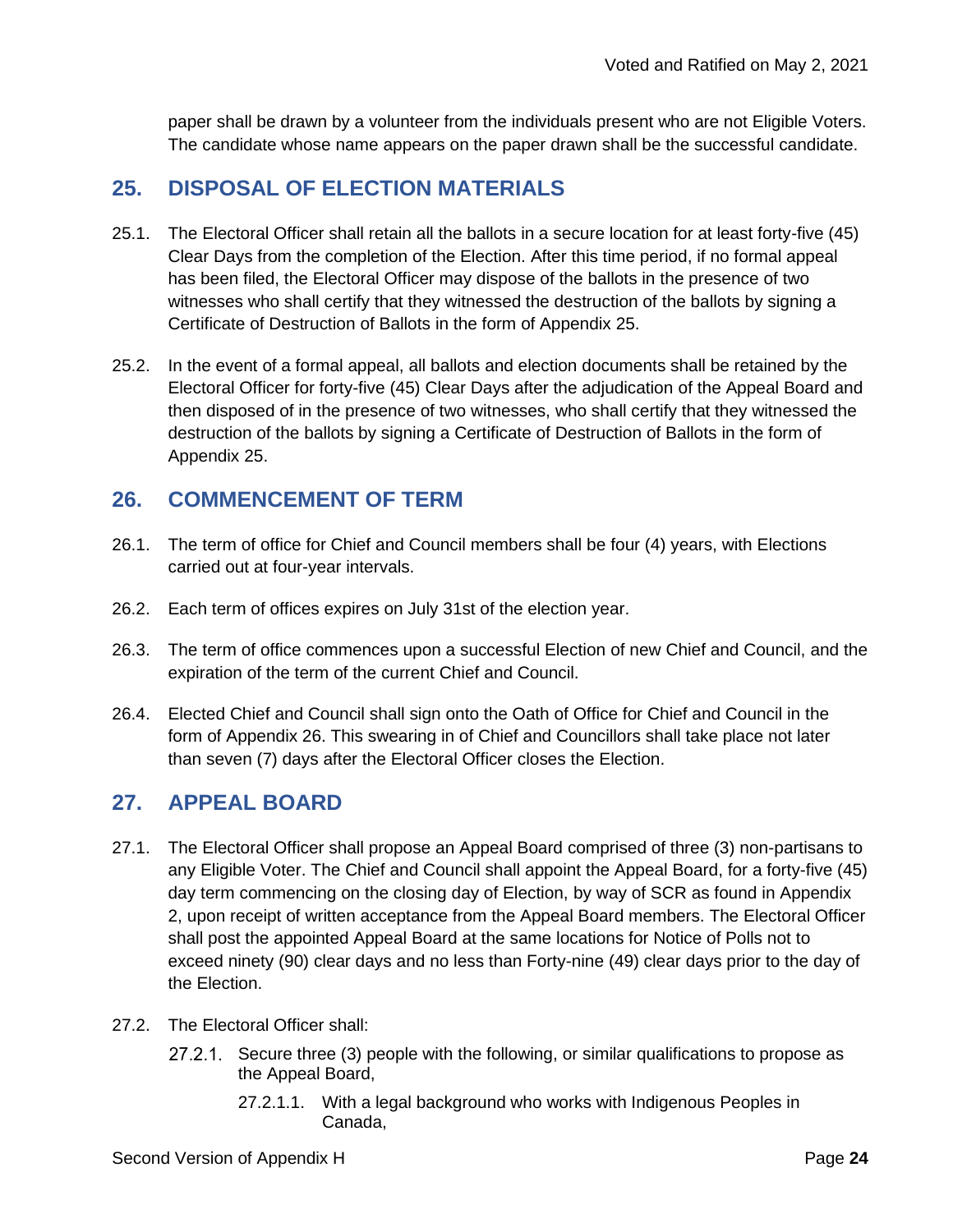- 27.2.1.2. With a minimum six (6) months experience working with Indigenous Elections,
- 27.2.1.3. With a minimum of six (6) months experience managing, addressing, assessing, verifying, and resolving complaints and/or conflicts of interest efficiently and effectively, and
- 27.2.1.4. With skills for working in teams.
- 27.3. Should no Legal Counsel be appointed to the Appeal Board, the Appeal Board may retain Legal Counsel qualified to practice law in British Columbia, to provide a legal opinion of the Appeal Board's findings regarding an appeal as required, at the cost of SAMAHQUAM, and:
	- 27.3.1. Shall not reside on a SAMAHQUAM Reserve,
	- 27.3.2. Shall not have a vested interest in the outcome of an Election, and
	- 27.3.3. Shall not be an employee of SAMAHQUAM or any of SAMAHQUAM affiliates or the Department of Indigenous Services Canada.
- 27.4. The Electoral Officer shall provide Chief and Council with written acceptance of the Appeal Boards Members' appointment.

#### **28. APPEAL PROCEDURE**

- 28.1. Within fourteen (14) Clear Days after the close of the Election, any Eligible Voter may appeal the election results on the grounds that:
	- 28.1.1. There is legitimate proof that there was Corrupt Practice in connection with the Election, or
	- 28.1.2. There is legitimate proof there was a violation of this Election Act that has affected the outcome of the Election, or
	- 28.1.3. There is legitimate proof that a person that was declared a successful candidate to run in the Election did not qualify.
- 28.2. The Appeal Board shall only accept, assess, and make a decision on all appeals that meet the following criteria:
	- 28.2.1. The appeal must be legible and obtain:
		- 28.2.1.1. The Eligible Voters Name,
		- 28.2.1.2. The Eligible Voters Registry Number,
		- 28.2.1.3. The purpose which must state clear and precise intent of the appeal, including references to relevant Articles of this Election Act,
		- 28.2.1.4. Evidence that supports the purpose of the appeal including any necessary affidavits setting out relevant facts, and
		- 28.2.1.5. Signed, dated, and sealed,
	- 28.2.2. Received by registered mail or hand delivered and addressed, c/o SAMAHQUAM Electoral Officer, to the Appeal Board:
		- 28.2.2.1. Post marked by the closing day for appeals,
		- 28.2.2.2. Signed as received by the Electoral Officer by the closing day for appeals, and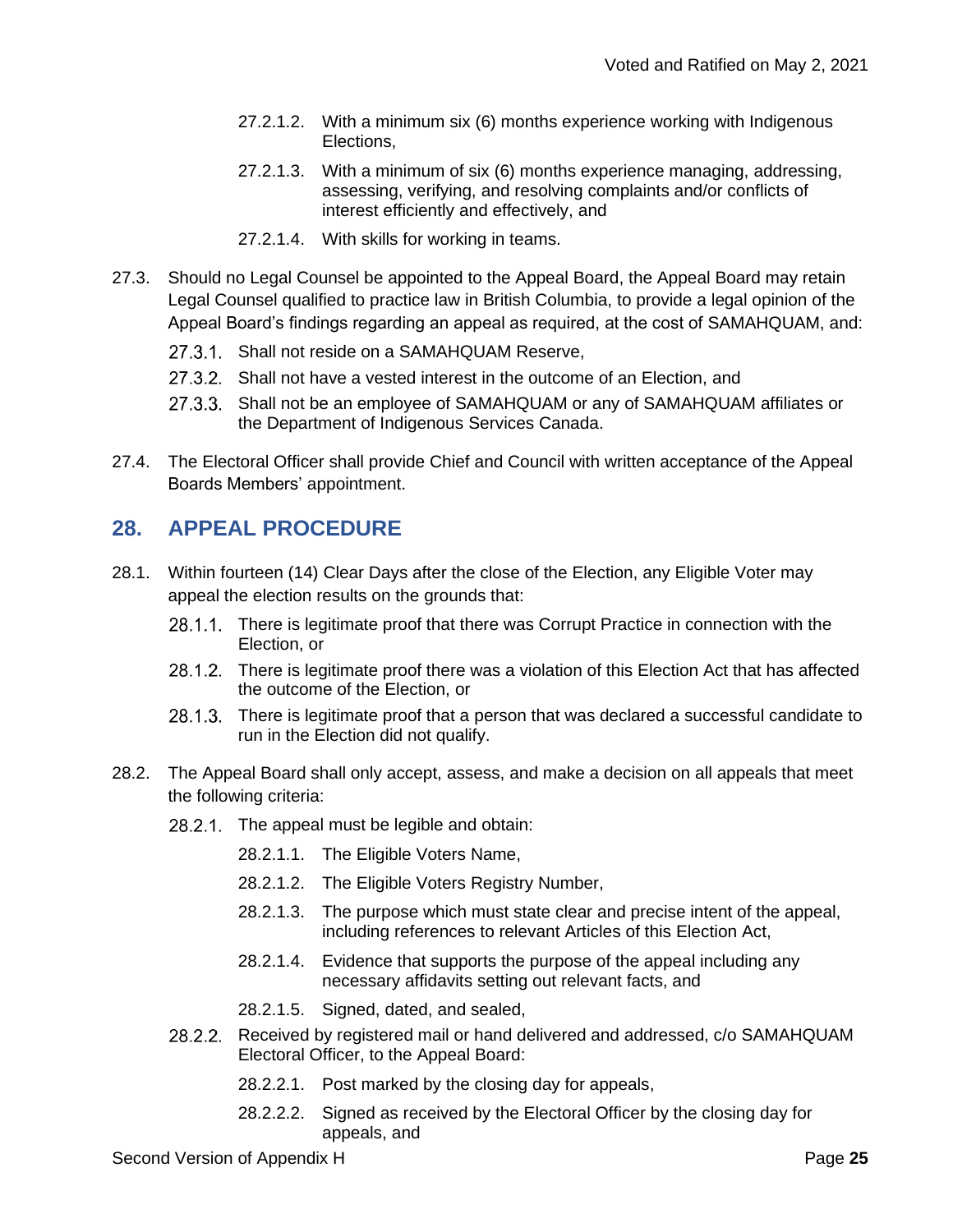- 28.2.2.3. With a deposit of \$250.00 in the form of certified cheque, or money order.
- 28.2.3. Upon formal receipt of an appeal and deposit, the Appeal Board shall authorize the Electoral Officer to issue a receipt for the appeal as proof of filing. Should an appeal be successful, the deposit shall be refunded. If the appeal is not successful, the deposit shall be used to offset costs related to this appeal procedure.
- The Appeal Board shall, within seven (7) Clear Days of the receipt of an appeal,  $28.2.4$ forward a copy, together with all supporting documents to:

28.2.4.1. The Electoral Officer,

28.2.4.2. Each Candidate in the Election, and

- 28.2.4.3. The newly elected Chief and Council.
- 28.3. The Electoral Officer or candidates may, within fourteen (14) Clear Days of receipt of the appeal, forward to the Appeal Board a written response, together with any supporting documents.
- 28.4. The Appeal Board may request additional information from the Electoral Officer as required.
- 28.5. Within twenty-one (21) Clear Days of qualifying an appeal, the Appeal Board shall render a decision on the validity of the appeal and the action to be taken as a result which may include:
	- 28.5.1. Call for a special poll for all or some of the positions,
	- 28.5.2. Should amendment of this Election Act be required to host a special poll as a result of an appeal, that the current Chief and Council shall remain in office until the special poll has been successfully executed following the latest Election Act amended in accordance with Article 29 of this Election Act,
	- 28.5.3. A decision that no action to be taken with reports to the appellant, and
	- 28.5.4. Recommendations for amendment to this Election Act to apply to future Elections.
- 28.6. The Appeal Board shall report the decision and recommendations to the Electoral Officer, candidates and the Chief and Council. The decision of the Appeal Board is final. The Electoral Officer shall post the decision of the Appeal Board in the same place as the Notice of Polls.
- 28.7. If the decision of the Appeal Board requires that a Special Poll be held, such Poll shall be implemented in accordance with the provisions of this Election Act, or upon required amendments of this Election Act.

#### **29. AMENDMENTS TO ELECTION ACT**

- 29.1. Amendment(s) to this Election Act shall be made pursuant to this Article.
- 29.2. The Electoral Officer shall propose an Ad hoc Committee, with terms of reference, consisting of the Electoral Officer and two (2) eligible voters when amendments of this Election Act are required: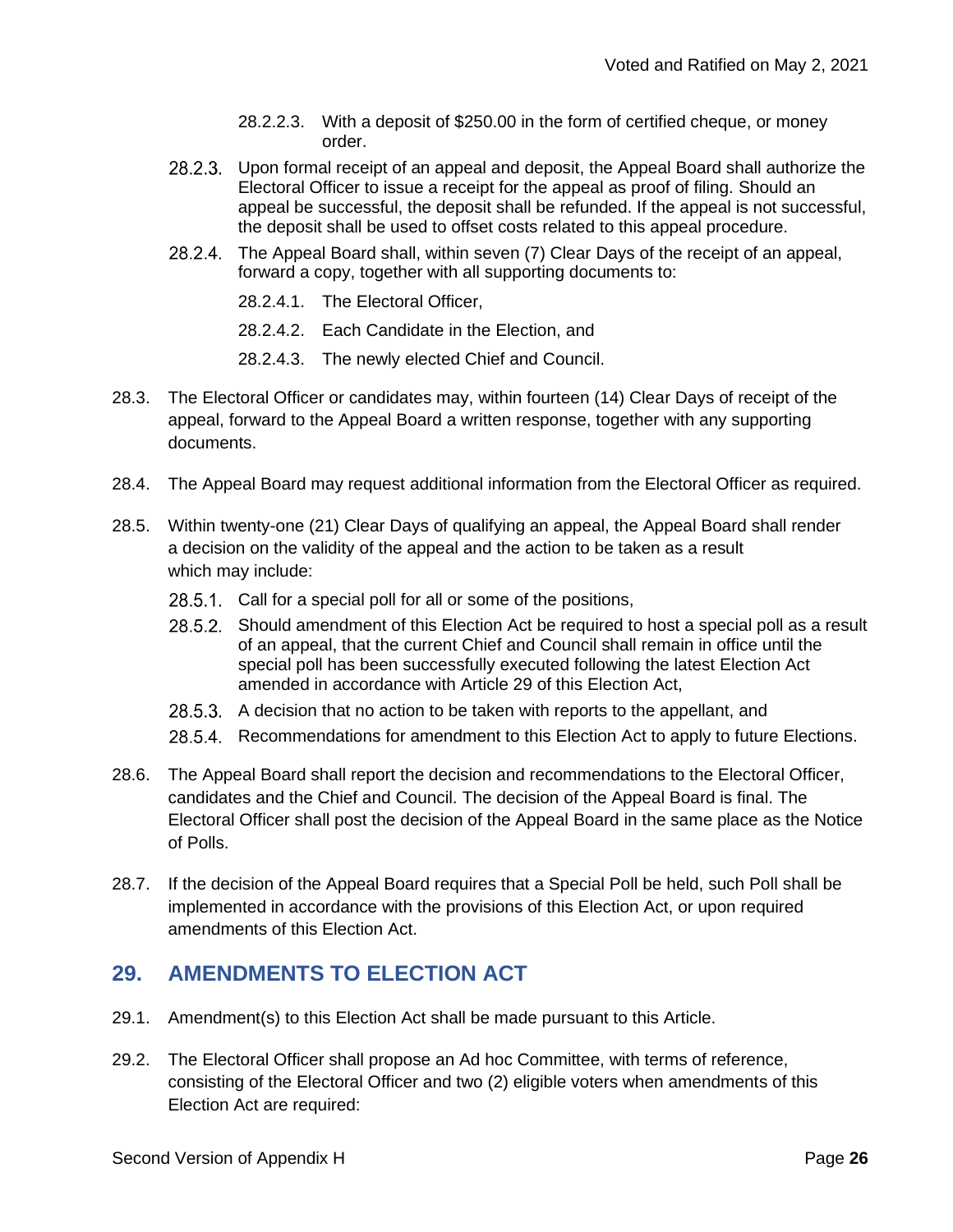- 29.2.1. The Chief and Council shall establish this committee, including terms of reference and appropriate remuneration by SCR, and
- 29.2.2. The Chief and Council shall dissolve this committee by SCR.
- 29.3. All proposals for amendment to this Election Act shall be presented to Chief and Council with Legal Counsel comments or written support for Chief and Council approval by SCR. All approved amendments shall be:
	- 29.3.1. Posted by the Electoral Officer where accessible and viewed by Eligible Voters, and
	- 29.3.2. Mailed to all Eligible Voters by the Electoral Officer.
- 29.4. An amendment relating to the appendices and Article 1.0 definitions of this Election Act will come into force on the date set out in the SCR.
- 29.5. Eligible Voters retain the right to file a written objection to the amendment.
- 29.6. Receipt of written objections from 25% of SAMAHQUAM Voting Members shall null and void an amendment.
- 29.7. Written objections to amendment of this Act must be legible and contain:
	- 29.7.1. The Eligible Voters Name,
	- 29.7.2. The Eligible Voters Registry Number,
	- 29.7.3. The amendment, and date of the amendment,
	- 29.7.4. Signed, dated, and sealed, and
	- 29.7.5. Received by registered mail or hand delivered and addressed to the Electoral Officer:
		- 29.7.5.1. Post marked no later than thirty (30) days from the date of the amendment.
- 29.8. Should there be no objection under sub-Article 29.6, the amendment shall stand.
- 29.9. The Chief and Council shall not approve any amendments to this Election Act within one (1) year prior to an election.
- 29.10. In the event a legal issue arises regarding this Election Act during an Election Period, including the one (1) year prior to, the Chief and Council shall amend this Election Act by SCR to protect the Election Process. All amendments under this article (29.10) found to be inconsistent with the Election Act by the Electoral Officer shall be null and void. Amendments under this Article (29.10) and findings by the Electoral Officer shall be:
	- 29.10.1. Posted by the Electoral Officer where accessible and viewed by Eligible Voters, and
	- 29.10.2. Mailed to all Eligible Voters by the Electoral Officer.

#### **30. LIABILITY**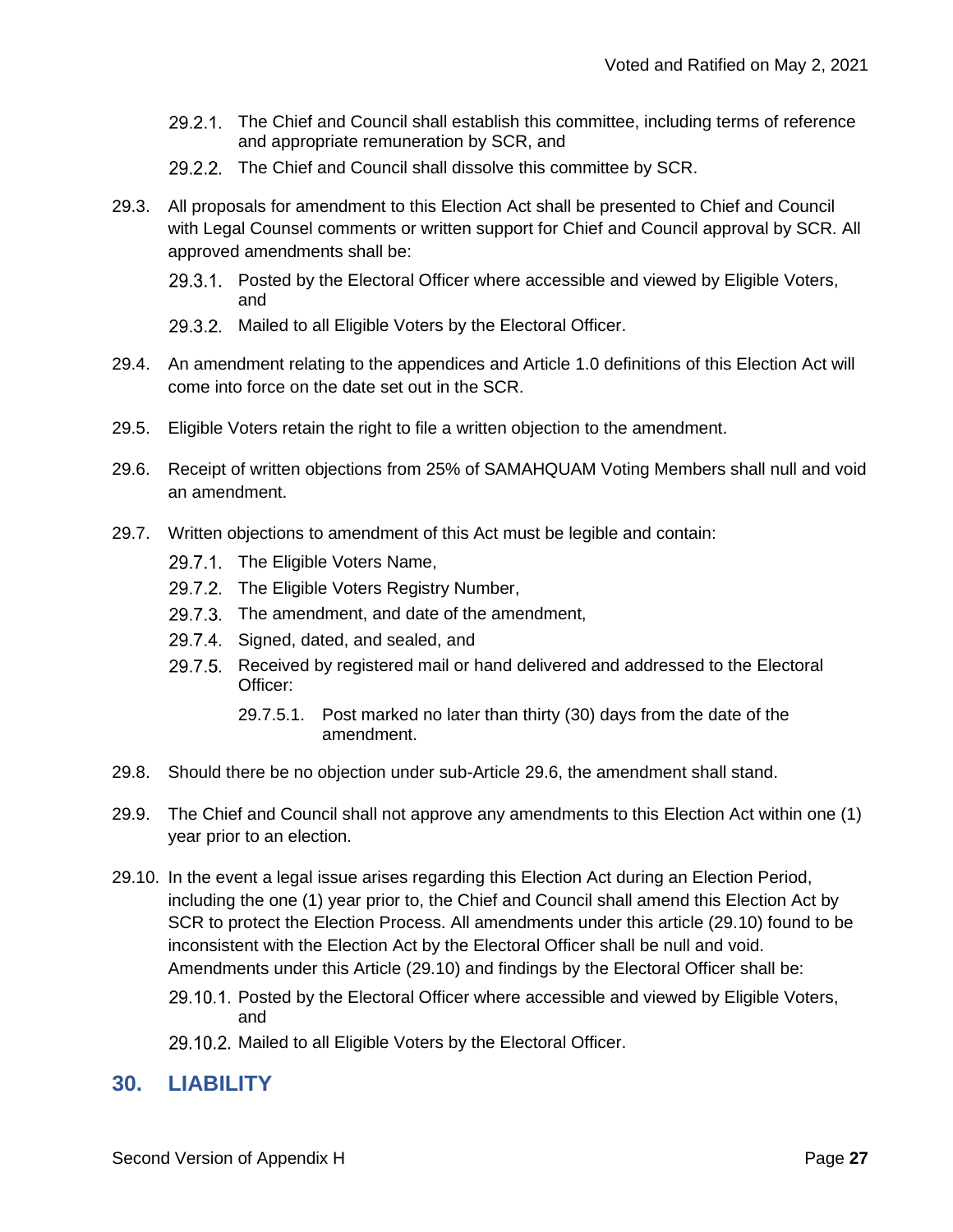30.1. The SAMAHQUAM, its Members and its employees and officers, including the Leadership, Administrator, the Electoral Officer and Deputy Electoral Officers, shall not be liable for any claims, losses or damages resulting from the inadvertent deletion or addition of an individual's name to the Eligible Voters List or any inadvertent breach of this Election Act.

#### **31. SEVERABILITY**

31.1. If any part of this Election Act is declared to be invalid or unenforceable by a court of Canada or British Columbia, such invalidity or unenforceability shall not affect the validity or enforceability of any other part of this Election Act.

#### **32. COMING INTO FORCE**

32.1. This Election Act (SAMAHQUAM Custom Elections Act (SECOND VERSION APPENDIX H)) shall come into force on the ratification date of  $May 2, 2021$  where 50% + 1 of votes cast are in favor of the amendment to the "SAMAHQUAM Indian Band Elections and Referendum Act (APPENDIX H)."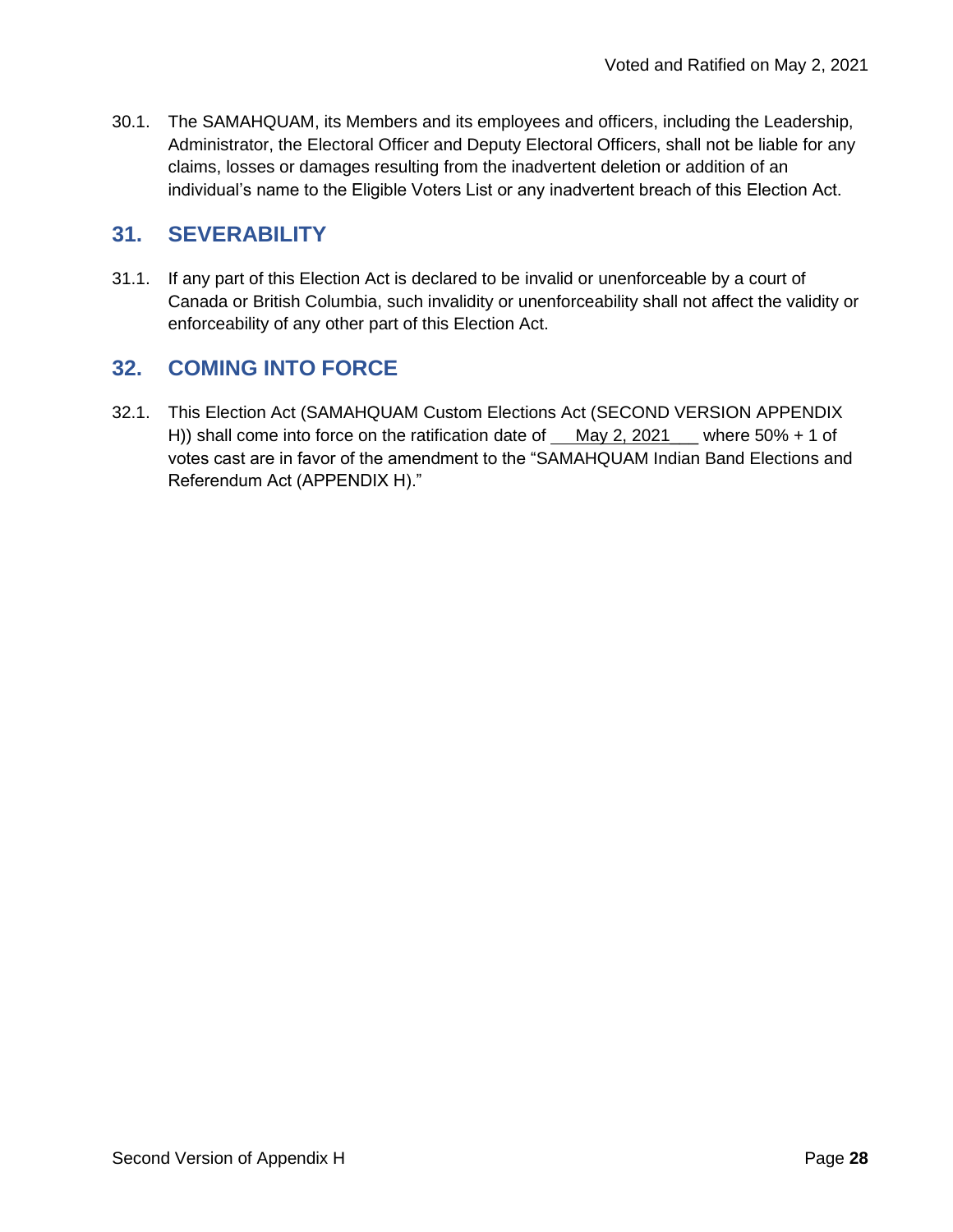#### **SAMAHQUAM CUSTOM ELECTION ACT**

(SECOND VERSION APPENDIX H)

#### **SAMAHQUAM COUNCIL RESOLUTION (SCR)**

| APPOINTMENT OF ELECTORAL OFFICER IN ELECTION YEAR<br>$, \qquad (e.g., 2021, or JULY 2021)$ |
|--------------------------------------------------------------------------------------------|
|                                                                                            |
|                                                                                            |
| Three $(3)$ :                                                                              |
| One (1) original for the Appointee.                                                        |
| One (1) original for the SAMAHQUAM Records, and                                            |
| One (1) original for Indigenous Services Canada (ISC)                                      |
|                                                                                            |
|                                                                                            |

WHEREAS SAMAHQUAM is in an ELECTION YEAR, and

WHEREAS, in accordance with Article 4. of the SAMAHQUAM CUSTOM ELECTION ACT (SECOND VERSION APPENDIX H), the Chief and Council are to appoint an Electoral Officer between ninety (90) and one-hundred and fifty (150) Clear Days prior to an election day.

THEREFORE, the Chief and Council appoint

**Name: \_\_\_\_\_\_\_\_\_\_\_\_\_\_\_\_\_\_\_\_\_\_\_\_\_\_\_\_\_\_\_\_**

**Address: \_\_\_\_\_\_\_\_\_\_\_\_\_\_\_\_\_\_\_\_\_\_\_\_\_\_\_\_\_\_\_\_**

**Phone: \_\_\_\_\_\_\_\_\_\_\_\_\_\_\_\_\_\_\_\_\_\_\_\_\_\_\_\_\_\_\_\_**

With a remuneration contract supporting competitive rates for the duration of the appointment, and

FURTHERMORE, this appointment shall come into effect upon Chief and Council satisfaction that Article 4.3. has been fully implemented, and

Second Version of Appendix H **Page 29** and **Page 29** and **Page 29** and **Page 29**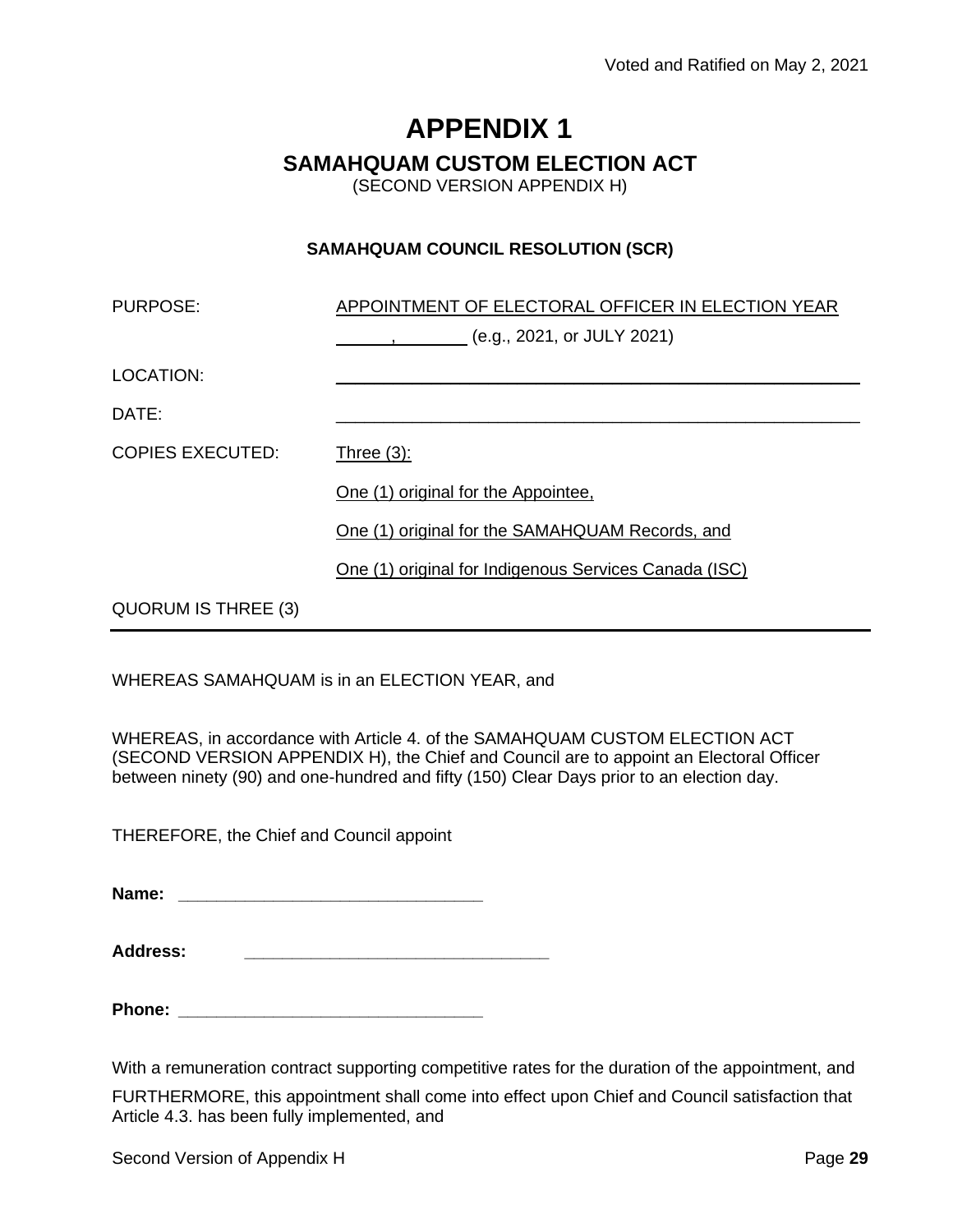FURTHERMORE, this appointed Electoral Officer shall have the authority to implement the SAMAHQUAM CUSTOM ELECTION ACT (SECOND VERSION APPENDIX H), and

FINALLY, this appointment shall be in effect as articulated in Article 4.1. of the SAMAHQUAM CUSTOM ELECTION ACT (SECOND VERSION APPENDIX H).

| Quorum is three (3) |             |
|---------------------|-------------|
| Chief:              | Councillor: |
| Councillor:         | Councillor: |
|                     |             |

**Ratification Date: \_\_\_\_\_\_\_\_\_\_\_\_\_\_\_\_\_\_\_\_\_\_\_\_\_\_\_\_**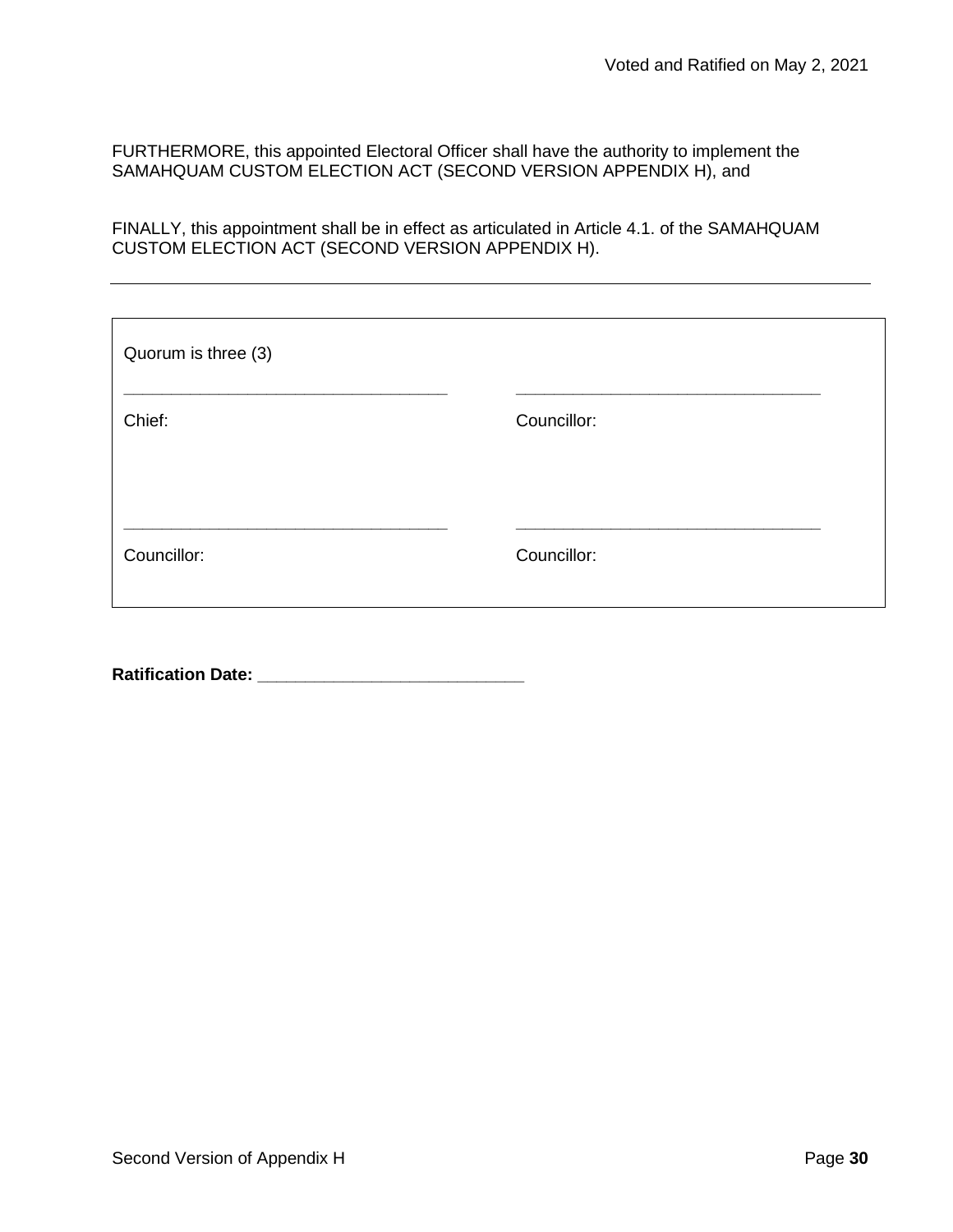## **APPENDIX 2 SAMAHQUAM CUSTOM ELECTION ACT (SECOND VERSION APPENDIX H)**

#### **SAMAHQUAM COUNCIL RESOLUTION (SCR)**

| PURPOSE: APPOINTMENT OF APPEAL BOARD FOR ELECTION IN THE YEAR OF |
|------------------------------------------------------------------|
| (e.g., 2021)                                                     |

LOCATION: \_\_\_\_\_\_\_\_\_\_\_\_\_\_\_\_\_\_\_\_\_\_\_\_\_\_\_\_\_\_\_\_\_\_\_\_\_\_\_\_\_\_\_\_\_\_\_\_\_\_\_\_\_\_\_\_\_\_

DATE: \_\_\_\_\_\_\_\_\_\_\_\_\_\_\_\_\_\_\_\_\_\_\_\_\_\_\_\_\_\_\_\_\_\_\_\_\_\_\_\_\_\_\_\_\_\_\_\_\_\_\_\_\_\_\_\_\_\_

COPIES EXECUTED: Two (2):

One (1) original for the Electoral Officer, and copied to the Appeal Board, and

One (1) original for the SAMAHQUAM Records

QUORUM IS THREE (3)

WHEREAS SAMAHQUAM is in an ELECTION YEAR, and

WHEREAS, in accordance with Article 27. of the SAMAHQUAM CUSTOM ELECTION ACT (SECOND VERSION APPENDIX H), the Chief and Council are to appoint an Appeal Board for a forty-five (45) day term commencing on the closing day of Election.

THEREFORE, the Chief and Council execute this SCR to appoint

| Name:                                                                                                                | Name:                                                                                                                |
|----------------------------------------------------------------------------------------------------------------------|----------------------------------------------------------------------------------------------------------------------|
| <u> 1980 - Johann John Stone, mars and de final and de final and de final and de final and de final and de final</u> | <u> Alexandria (Alexandria de Alexandria de Alexandria de Alexandria de Alexandria de Alexandria de Alexandria d</u> |
| Address:                                                                                                             | Address:                                                                                                             |
| <u> 1980 - John Stone, Amerikaansk politiker (* 1900)</u>                                                            |                                                                                                                      |
| Phone:                                                                                                               | Phone:                                                                                                               |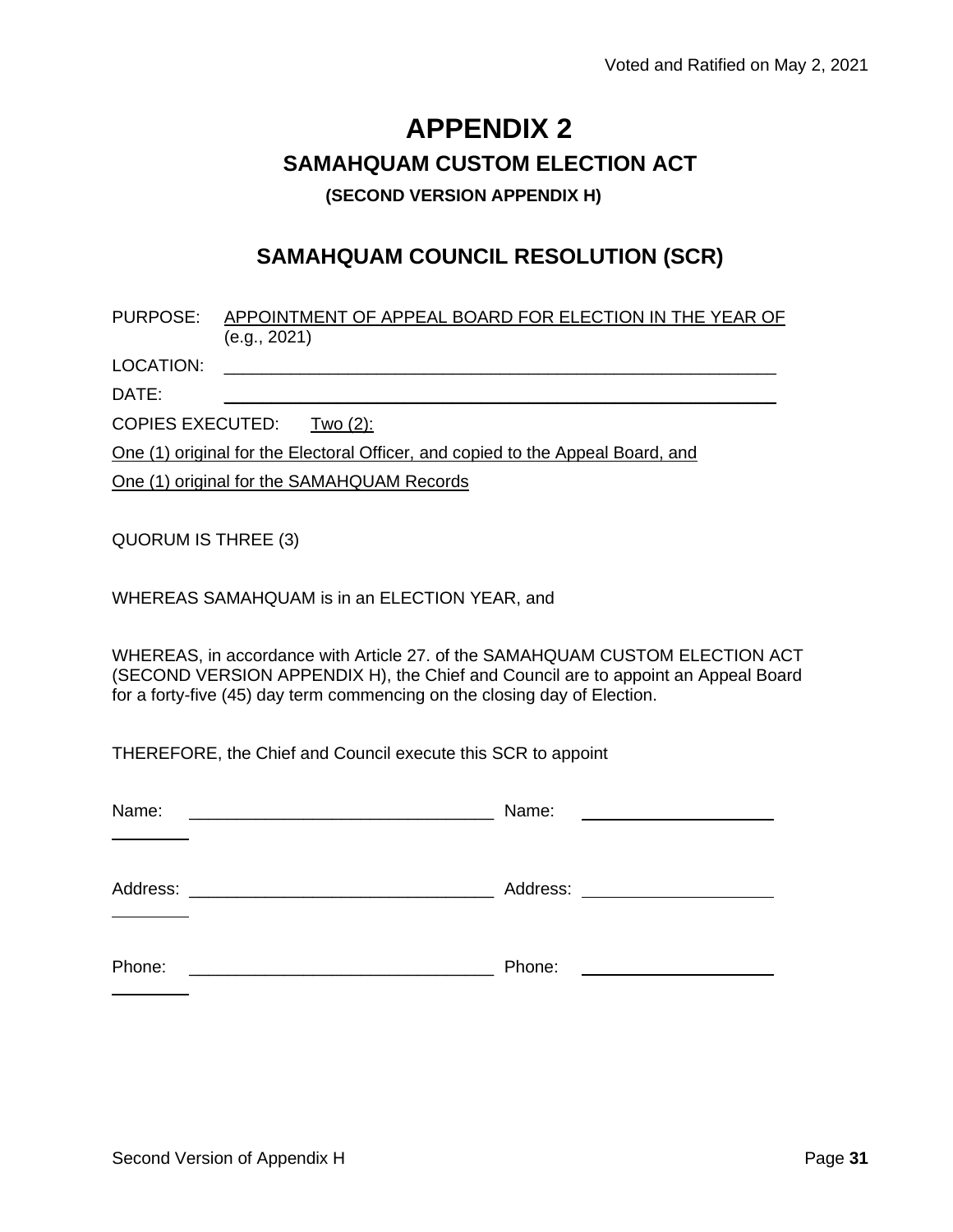Name: \_\_\_\_\_\_\_\_\_\_\_\_\_\_\_\_\_\_\_\_\_\_\_\_\_\_\_\_\_\_\_\_

Address: \_\_\_\_\_\_\_\_\_\_\_\_\_\_\_\_\_\_\_\_\_\_\_\_\_\_\_\_\_\_\_\_

Phone: \_\_\_\_\_\_\_\_\_\_\_\_\_\_\_\_\_\_\_\_\_\_\_\_\_\_\_\_\_\_\_\_

AND FURTHERMORE, this appointed Appeal Board shall have the authority to implement Article 28. of the SAMAHQUAM CUSTOM ELECTION ACT (SECOND VERSION APPENDIX H), and

FINALLY, this appointment shall expire in accordance with Articles 27. and 28. of the SAMAHQUAM CUSTOM ELECTION ACT (SECOND VERSION APPENDIX H).

| Quorum is three (3) |             |  |
|---------------------|-------------|--|
| Chief:              | Councillor: |  |
| Councillor:         | Councillor: |  |

**Ratification Date**: \_\_\_\_\_\_\_\_\_\_\_\_\_\_\_\_\_\_\_\_\_\_\_\_\_\_\_\_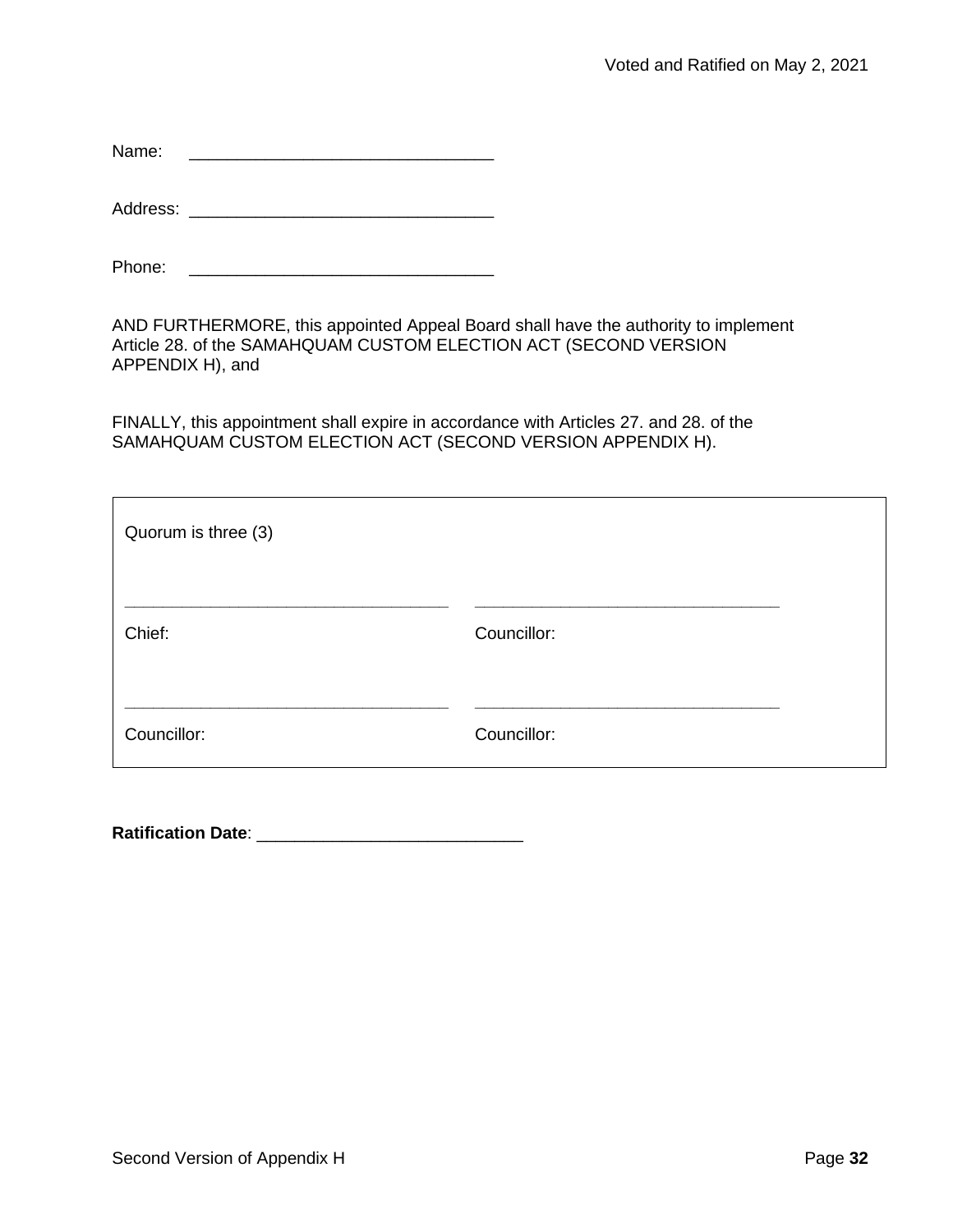#### **SAMAHQUAM CUSTOM ELECTION ACT**

(SECOND VERSION APPENDIX H)

#### **ACCEPTANCE OF NOMINATION**

To the Electoral Officer:

I, 1. All 2008 and 2008 and 2008 and 2008 and 2008 and 2008 and 2008 and 2008 and 2008 and 2008 and 2008 and 2008 and 2008 and 2008 and 2008 and 2008 and 2008 and 2008 and 2008 and 2008 and 2008 and 2008 and 2008 and 2008 nomination for candidacy to run in the current Election for:

> □ Chief OR

## □ Councillor

As so nominated by SAMAHQUAM Eligible Voter **, and** and

Seconded by SAMAHQUAM Eligible Voter \_\_\_\_\_\_\_.

Receipt of Acceptance of Nomination by the Electoral Officer on this day of , 20 ...

Signature of Electoral Officer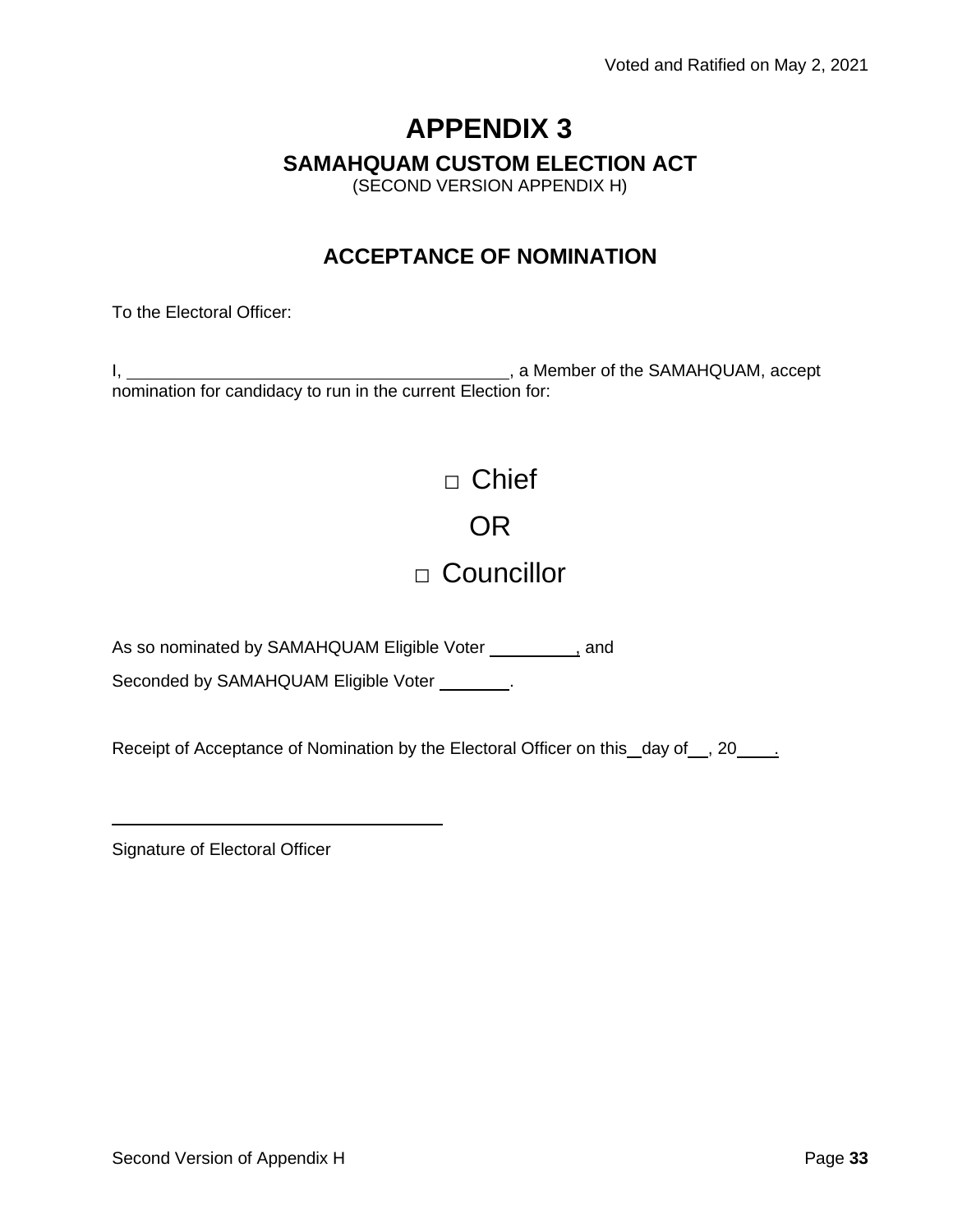#### **SAMAHQUAM CUSTOM ELECTION ACT**

(SECOND VERSION APPENDIX H)

#### **CANDIDATES BALLOT INFORMATION**

I **having been nominated as Chief or Councillor** for the

*(Print name) (Circle applicable position)*

, \_\_\_\_\_\_\_\_\_\_\_\_\_\_\_\_\_\_\_\_\_\_\_\_\_\_\_\_\_\_\_\_\_\_\_\_\_\_\_

SAMAHQUAM at a nomination meeting held on \_ , .

I hereby request that my name be shown on the ballot as:

*(Print Surname) (Print First Name and/or Nickname)*

*(Signature of Candidate)*

*(Date)*

FAX OR EMAIL TO: (BY NO LATER THAN):

- ELECTORAL OFFICER - ELECTORAL OF SALE AND THE SECTOR ALL OF STATE AND THE SECTOR ALL OF STATE AND THE SECTOR ALL OF STATE AND THE SECTOR ALL OF STATE AND THE SECTOR ALL OF STATE AND THE SECTOR ALL OF STATE AND THE SECTOR

FAX No. \_\_\_\_\_\_\_\_\_\_\_\_\_\_\_\_\_\_\_\_\_\_\_\_\_\_\_

EMAIL **EMAIL**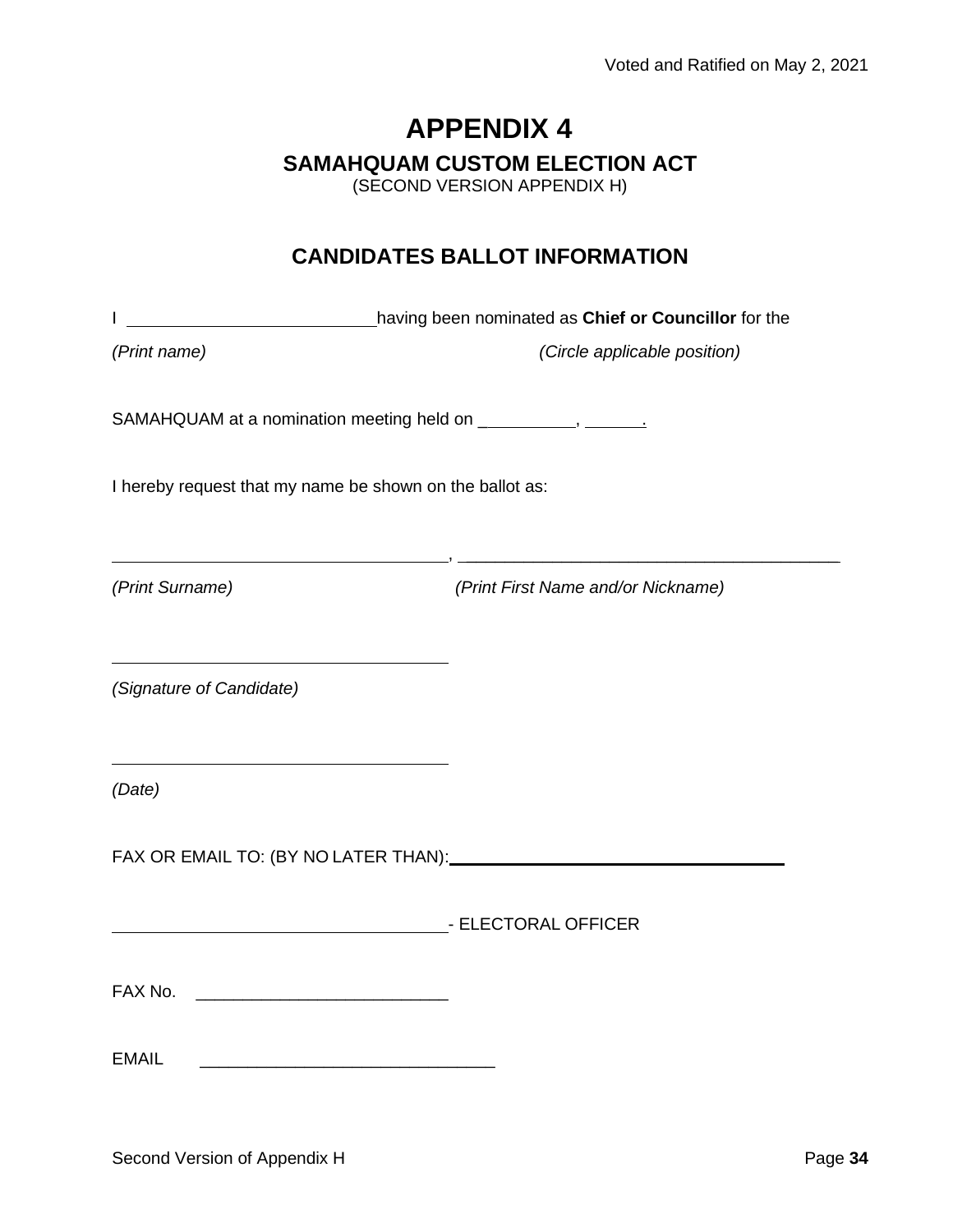#### **SAMAHQUAM CUSTOM ELECTION ACT**

(SECOND VERSION APPENDIX H)

#### **CHIEF OR COUNCILLOR QUALIFICATION/CERTIFICATION**

I, being nominated to run in the current Election for a Chief or Councillor position, do hereby declare that the following is true:

- 1. I meet all of the eligibility requirements as articulated in Article 3. of the SAMAHQUAM CUSTOM ELECTION ACT (SECOND VERSION APPENDIX H),
- 2. I am and have been a SAMAHQUAM Member for the 12 months prior to being nominated,
- 3. I am at least twenty-five (25) years of age as the date of the Election for the Chief position,
- 4. I am at least 20 years of age as the date of the Election for the Councillor position,
- 5. I have no convictions for summary or indictable offenses within the past 10 (ten) years,
- 6. I have had no convictions for offences involving theft or fraud within the past 10 (ten) years,
- 7. I have had no convictions for any sexual assault offences within the past 20 (twenty) years,
- 8. I am not in arrears on payments of a debt to the SAMAHQUAM or to a company that SAMAHQUAM holds interest in,
- 9. I am not, nor have I been in a state of bankruptcy for the last two (2) years,
- 10. I paid a fee in the amount of \$250.00 to run in the current election, and
- 11. I provided a Criminal Record Check in accordance with Article 3.5 of the SAMAHQUAM CUSTOM ELECTION ACT (SECOND VERSION APPENDIX H).

| Dated at                     | this  | day of                       | $20$ . |  |
|------------------------------|-------|------------------------------|--------|--|
| (location)                   | (day) | (month)                      | (year) |  |
| <b>Print name of Nominee</b> |       | <b>Print name of Witness</b> |        |  |
| <b>Signature of Nominee</b>  |       | <b>Signature of Witness</b>  |        |  |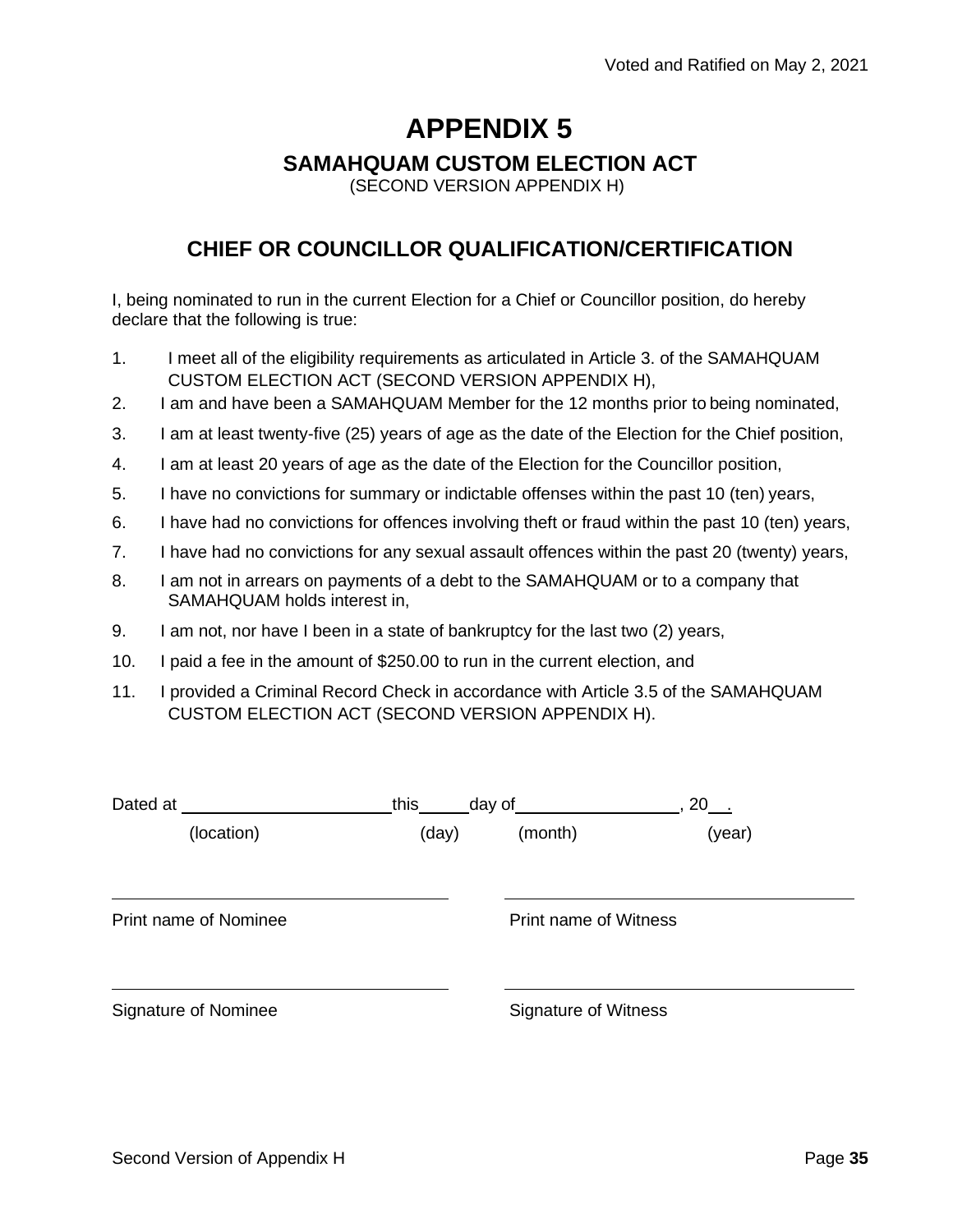SWORN TO BEFORE ME at \_\_\_\_\_\_\_\_\_\_\_\_\_\_\_\_\_\_\_\_\_\_\_\_\_, in the province of \_\_\_\_\_\_\_\_\_\_\_\_

this day of  $\qquad \qquad , 20$ .

(Commissioner for Taking Affidavits for the Province of British Columbia, or the Electoral Officer, or a Justice of the Peace, or a Notary Public)

Approved for Candidacy to run in this Election by the Electoral Officer on

this \_\_\_\_\_\_\_ day of \_\_\_\_\_\_\_\_\_\_\_\_\_, 20\_\_\_\_\_\_

(day) (month) (year)

Signature of Electoral Officer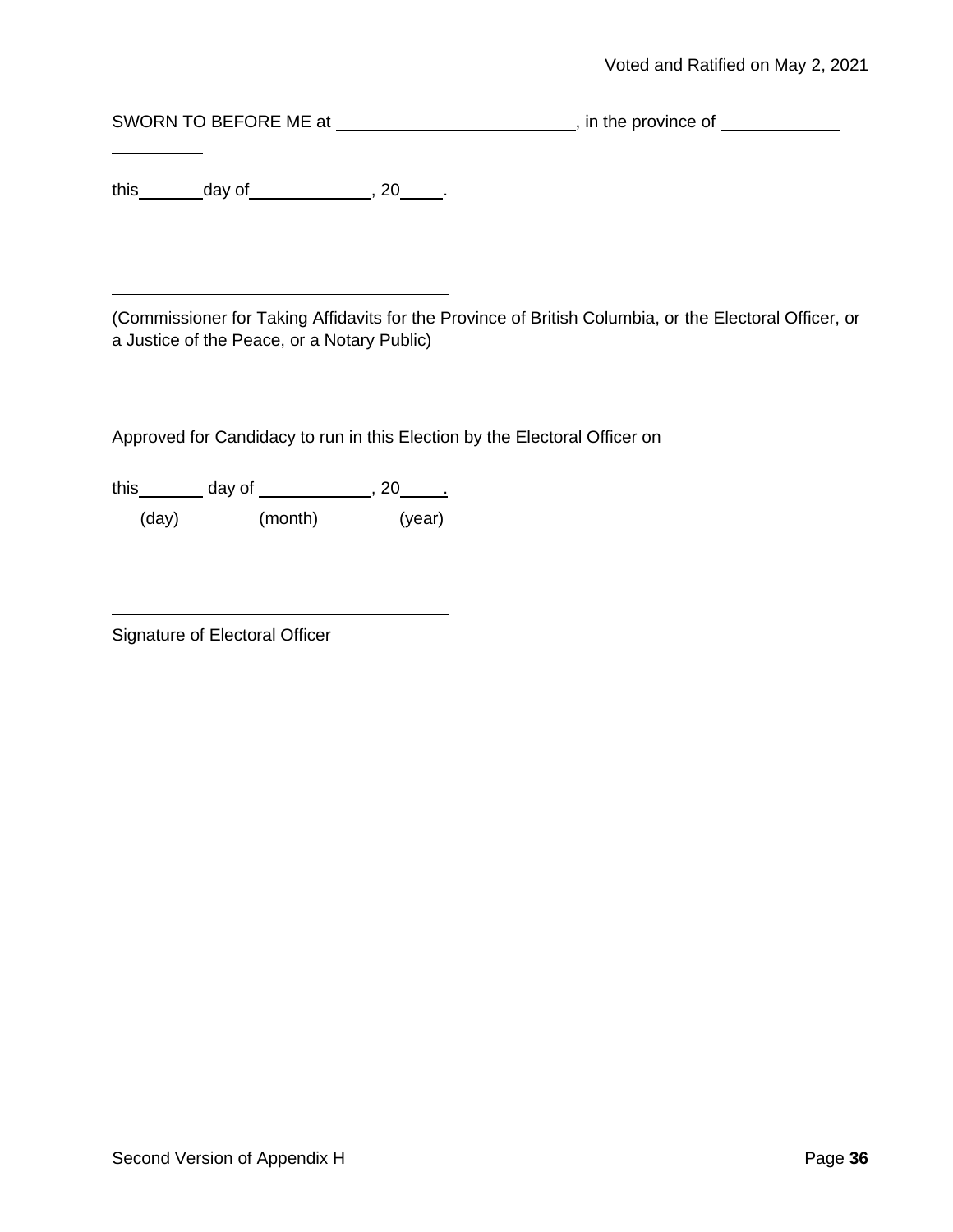#### **SAMAHQUAM CUSTOM ELECTION ACT**

(SECOND VERSION APPENDIX H)

### **OATH OF OFFICE FOR ELECTORAL OFFICER**

I, 1. Accept the appointment of the Electoral Officer and agree to maintain confidentiality during my term.

In the capacity of Electoral Officer, I shall implement and enforce the SAMAHQUAM CUSTOM ELECTION ACT (SECOND VERSION APPENDIX H). I shall serve the SAMAHQUAM with complete honesty, while maintaining my impartiality, and integrity throughout the term of my appointment.

In the performance of my duties, I will adhere to the provisions as outlined in the SAMAHQUAM CUSTOM ELECTION ACT (SECOND VERSION APPENDIX H) at all times.

I solemnly swear that I will carry out my responsibilities honestly, conscientiously, and to the best of my abilities.

Any violation of this Oath shall render me liable for immediate dismissal from service as the Electoral Officer.

Print name of Appointed Electoral Officer

Signature of Appointed Electoral Officer

| SWORN TO BEFORE ME at |         |            | , in the province of |
|-----------------------|---------|------------|----------------------|
|                       |         | (location) |                      |
| this                  | day of  | 20         |                      |
| (day)                 | (month) | (year)     |                      |

<sup>(</sup>Commissioner for Taking Affidavits for the Province of British Columbia, or the Electoral Officer, or a Justice of the Peace, or a Notary Public)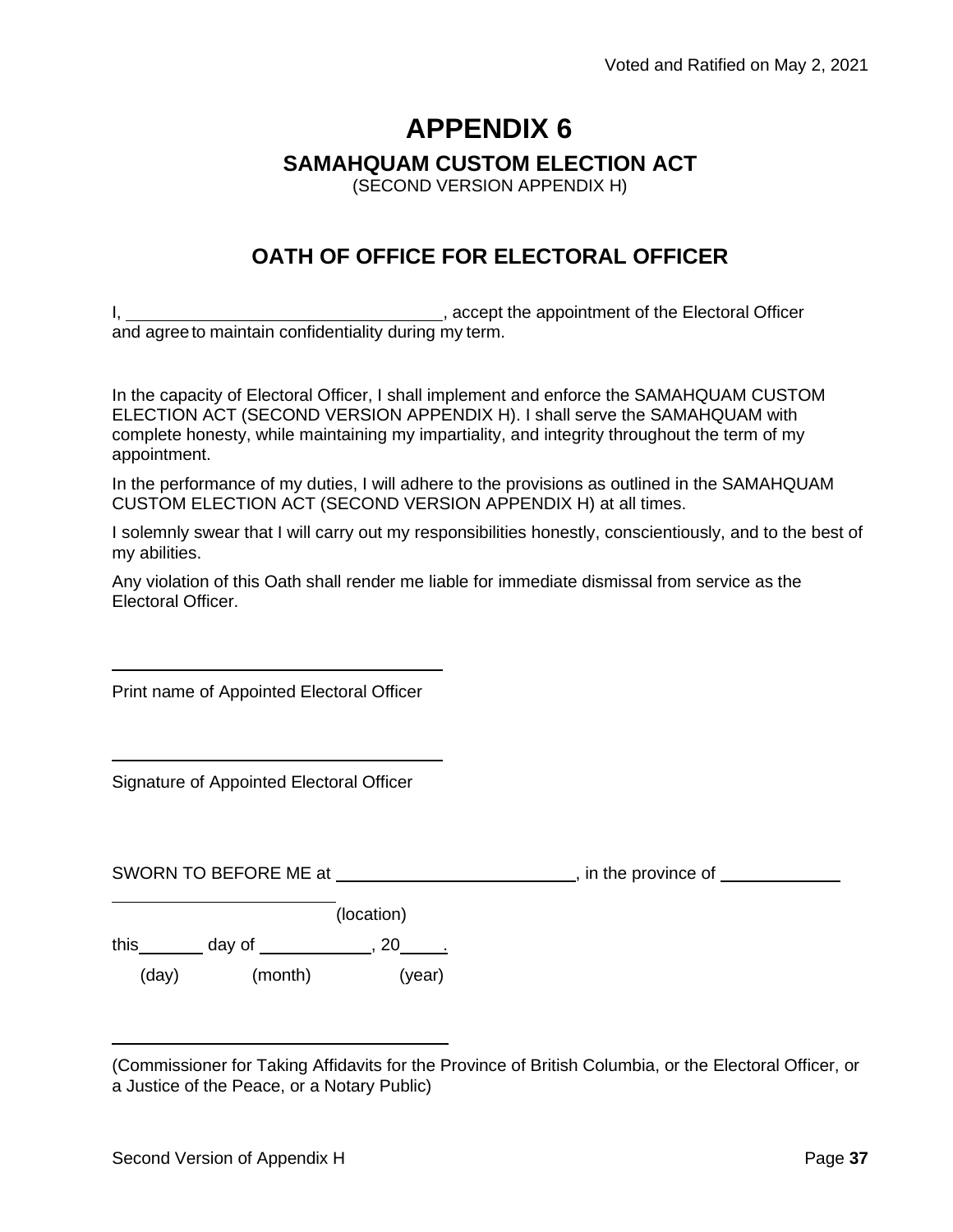# **APPENDIX 7 SAMAHQUAM CUSTOM ELECTION ACT**

(SECOND VERSION APPENDIX H)

### **NOTICE OF NOMINATION MEETING**

Notice is hereby given that a meeting of the electors of the SAMAHQUAM will be held at

| (location) on the | - 1 |  |
|-------------------|-----|--|
|-------------------|-----|--|

beginning at **AM** / PM (circle one) and lasting for at least two hours, for the

purpose of nominating candidates for the positions of Chief and Councillors for the

SAMAHQUAM, for the next ensuing term. There are **construct the Connect Councillor** 

positions and one position for Chief available.

The election will be held at the on on on on on the set of the set of the one of the set of the set of the set of the set of the set of the set of the set of the set of the set of the set of the set of the set of the set o  $\qquad \qquad \text{day of} \qquad \qquad \text{, } 20 \qquad \qquad \text{.}$ 

#### **Eligibility Requirements to be Nominated for Chief or Council A Nominee must:**

- 1. I meet all of the eligibility requirements as articulated in Article 3. of the SAMAHQUAM CUSTOM ELECTION ACT (SECOND VERSION APPENDIX H),
- 2. I am and have been a SAMAHQUAM Member for the 12 months prior to being nominated,
- 3. I am at least twenty-five (25) years of age as the date of the Election for the Chief position,
- 4. I am at least twenty (20) years of age as the date of the Election for the Councillor position,
- 5. I have no convictions for summary or indictable offenses within the past 10 years,
- 6. I have had no convictions for offences involving theft or fraud within the past twenty (20) years,
- 7. I have had no convictions for any sexual assault offences within the past 10 years,
- 8. I am not in arrears on payments of a debt to the SAMAHQUAM or to a company that SAMAHQUAM holds interest in,
- 9. I am not, nor have I been in a state of bankruptcy for the last two (2) years,
- 10. I paid a fee in the amount of \$250.00 to run in the current election, and
- 11. I provided a Criminal Record Check in accordance with Article 3.5 of the SAMAHQUAM CUSTOM ELECTION ACT (SECOND VERSION APPENDIX H).

Second Version of Appendix H **Page 38 Page 38** IF YOU LIVE OFF THE RESERVE OF THE SAMAHQUAM YOU ARE ALLOWED TO NOMINATE,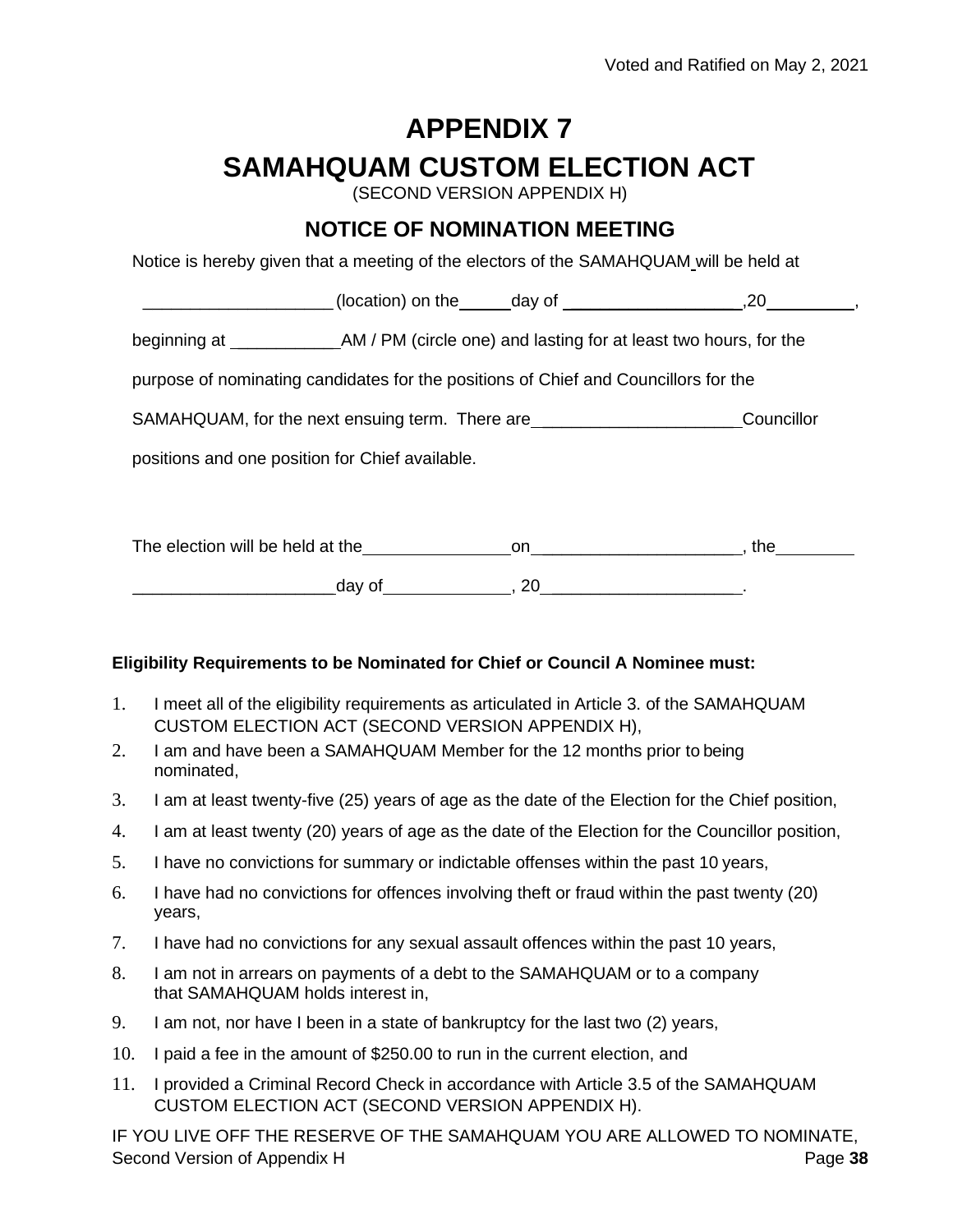SECOND AND RUN AS A CANDIDATE FOR THE POSITION OF **CHIEF OR COUNCIL**. You may nominate candidates by using a mail-in nomination form. You can either deliver or mail-in a written nomination and a completed, signed and witnessed voter declaration form to the electoral officer before the time set for the nomination meeting OR you may nominate candidates orally at the nomination meeting. Mailed nominations not received by the electoral officer before the time set for nomination meeting are void**. Please note that any voter may vote by mail- in ballot.**

#### **NOTE:**

A copy of the voters list and or the SAMAHQUAM CUSTOM ELECTION ACT (SECOND VERSION APPENDIX H) may be obtained from the Electoral Officer or the Band Office.

| Given under my hand at              |                | this<br>_day of_ |             | 20                             |
|-------------------------------------|----------------|------------------|-------------|--------------------------------|
|                                     | (Municipality) | (Day)            | (Month)     | (Year)                         |
| Name of Electoral Officer           |                |                  |             | Signature of Electoral Officer |
| <b>Address of Electoral Officer</b> |                |                  | Phone $#$ : |                                |
|                                     |                |                  |             |                                |
|                                     |                |                  |             |                                |

If you wish to have your name and address released to any candidate at this election for the purpose of sending you campaign literature, please check the statement below, print and sign your name, detach this form at the perforated line and return the bottom portion to the Electoral Officer.

\_\_\_\_\_\_\_\_\_\_\_\_\_\_\_\_\_\_\_\_\_\_\_\_\_\_ \_\_\_\_\_\_\_\_\_\_\_\_\_\_\_\_\_\_\_ \_\_\_\_\_\_\_\_\_\_\_\_\_\_\_\_\_\_\_\_\_\_\_\_

#### **I authorize my name and address be released to any candidate at this election.**

Print Name **Date of Birth** Signature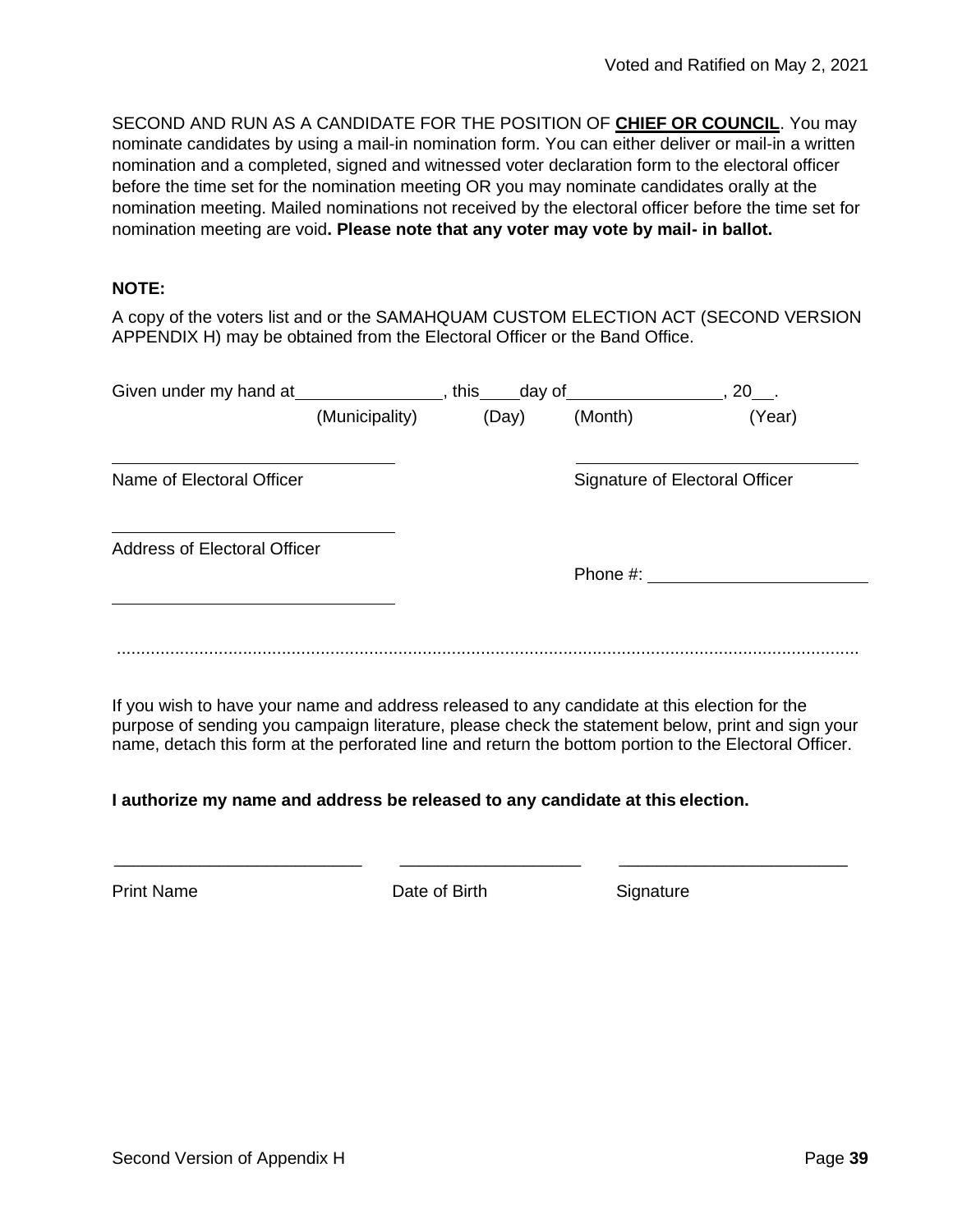### **SAMAHQUAM CUSTOM ELECTION ACT**

(SECOND VERSION APPENDIX H)

### **MAIL IN NOMINATION FORM**

I, , Status #

(Print name of Eligible Voter)

Of the SAMAHQUAM hereby nominate

(Print name of Nominee) for the position of:

□ **Chief OR**

# **□ Councillor**

Print name of Eligible Voter

Signature of Eligible Voter

Date: **Date: Date: Date: Date: Date: Date: Date: Date: Date: Date: Date: Date: Date: Date: Date: Date: Date: Date: Date: Date: Date: Date: Date: Date: Date: Date: Date:**

*It is important that your telephone number be included above in case the Electoral Officer needs to contact you for clarification regarding the name of the individual that you are nominating.*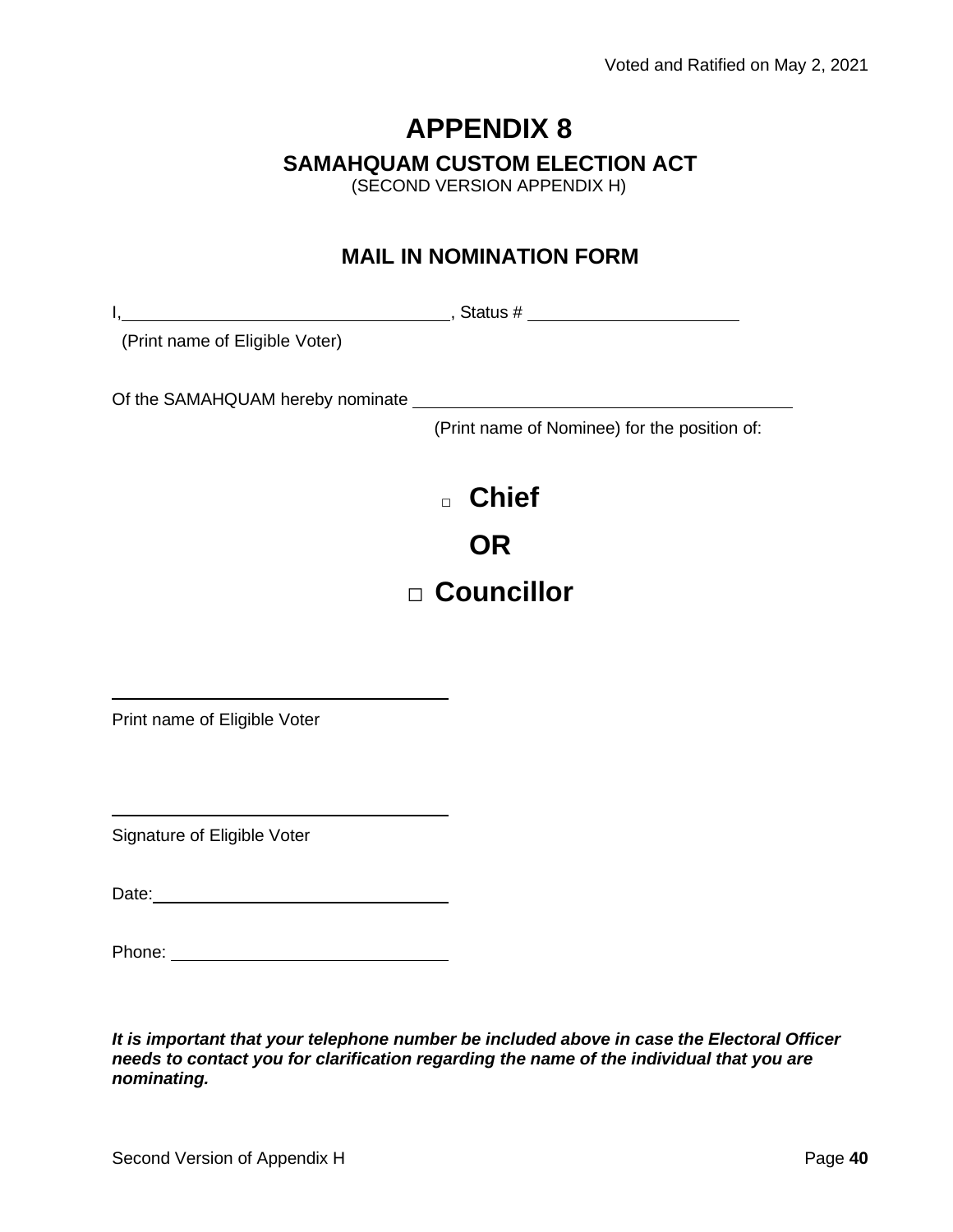#### **SAMAHQUAM CUSTOM ELECTION ACT**

(SECOND VERSION APPENDIX H)

### **MAIL-IN VOTER DECLARATION TO NOMINATE**

In the matter of the election of the SAMAHQUAM, held according to the SAMAHQUAM

Election Act I, solemnly declare that: :

(Please print your name)

- 1. I am a member of the SAMAHQUAM,
- 2. My status number is ,
- 3. I am at least 18 years of age. My date of birth \_\_\_\_\_\_\_\_\_\_\_\_\_\_\_\_\_\_\_\_\_\_\_\_\_\_\_\_\_\_
- 4. I do not know of any reason why I would be disqualified from voting at this election.

I make this solemn declaration conscientiously believing it to be true and knowing that it has the same force and effect as if made under oath. I understand that it is an offence to make a false statement in this declaration.

Signature of Elector **Date**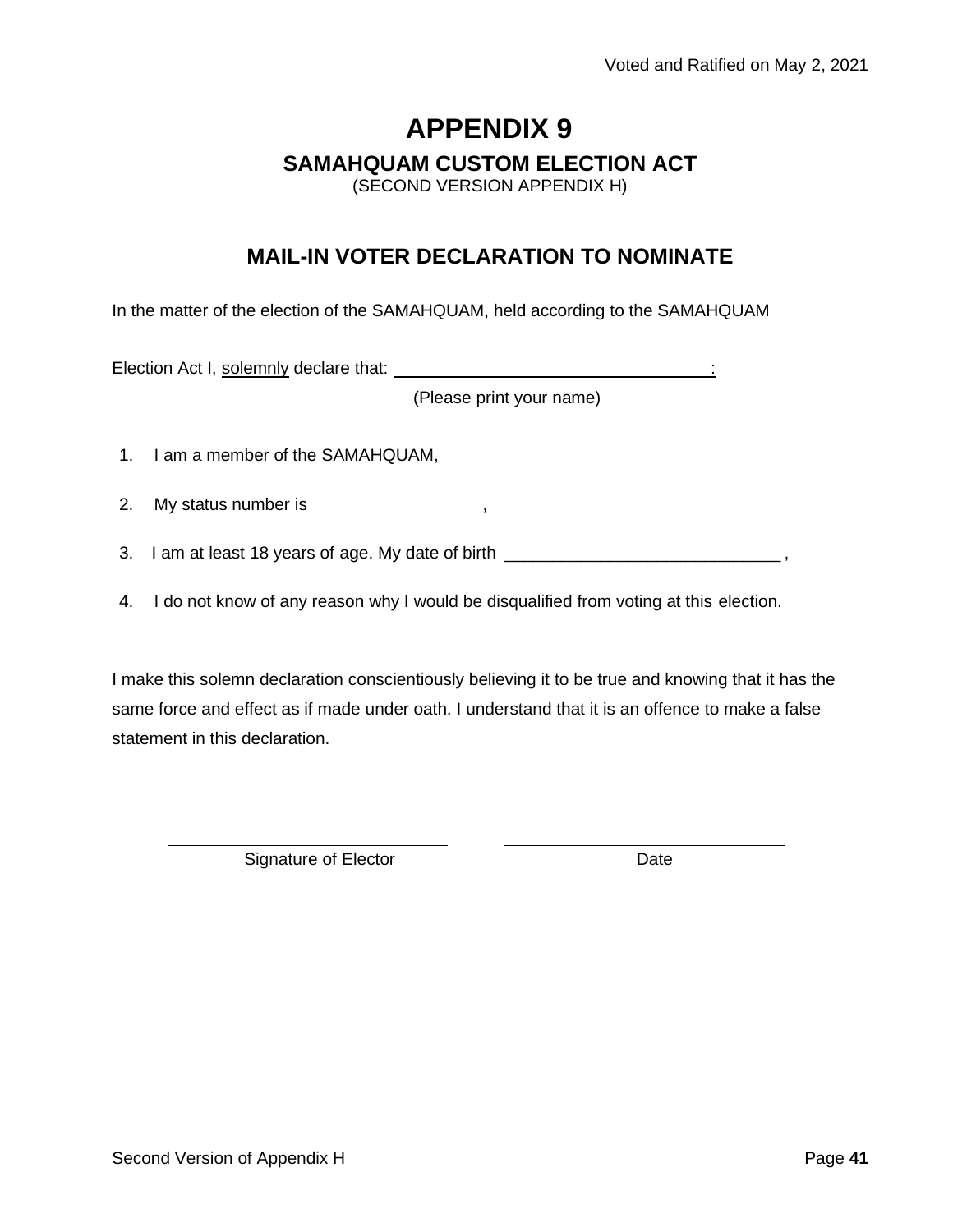#### **Witness Declaration**

| Declared before me          | at           |         |                    |  |
|-----------------------------|--------------|---------|--------------------|--|
|                             | (Print name) |         | (Municipality)     |  |
|                             |              |         | 20                 |  |
| (Date)                      |              | (Month) | (Year)             |  |
| Signature of Witness        |              |         |                    |  |
| Address                     |              |         |                    |  |
| City                        | Province     |         | <b>Postal Code</b> |  |
| Telephone number of Witness |              |         |                    |  |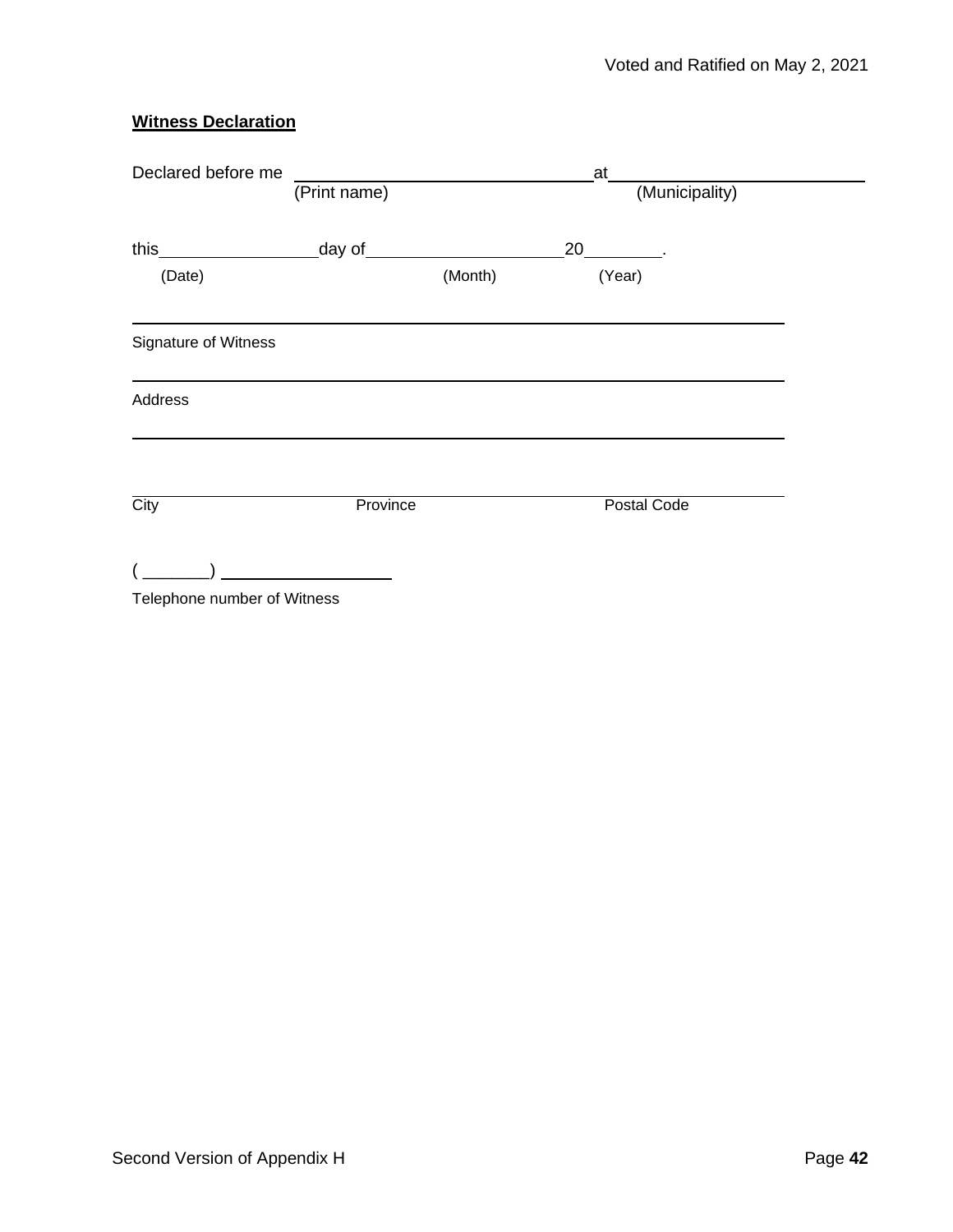#### **SAMAHQUAM CUSTOM ELECTION ACT**

(SECOND VERSION APPENDIX H)

### **NOTICE TO CANDIDATES OF NOMINATION AT AN ELECTION**

Date: **Date: Date: Date: Date: Date:** 

#### **Subject: Election of the SAMAHQUAM**

Dear Candidate:

According to Article 11.3 of the SAMAHQUAM CUSTOM ELECTION ACT (SECOND VERSION

APPENDIX H), I must inform you that on

g, 20<sub>, at</sub> the nomination meeting held at the **summand and the set of the set of the set of the set of the set of the set of the set of the set of the set of the set of the set of the set of the set of the set of the set** 

you were nominated as a candidate for the position of **[Chief / Councillor**] (circle one) for the

SAMAHQUAM election to be held on  $\sim$  , 20

If you choose to accept this nomination you must complete the following documents (1) the Acceptance of Nomination (2) Chief /Councillor Qualification Certificate (both documents must be sworn before a Commissioner for taking Affidavits, Notary Public, a Justice of the Peace, or the Electoral Officer. (3) Copy of your Criminal Record Check (4) Candidate's ballot information. Copies of all required documents are attached.) All documents must be received by

the Electoral Officer by no later than \_\_\_\_\_\_\_\_\_\_\_\_\_\_\_\_\_\_\_\_\_\_\_\_\_ .

If you choose **not** to accept this nomination, you must submit to the Electoral Officer a written withdrawal of nomination (copy attached), signed by yourself, either in my presence or the presence of a justice of the peace, a notary public, or a commissioner for oaths.

| If you fail to inform me of your withdrawal by                                            | 20, your name will be included |
|-------------------------------------------------------------------------------------------|--------------------------------|
| on the ballot. However, if you fail to forward the first (3) documents indicated above by |                                |
| I will consider that you have withdrawn, and your name will not be included on the        |                                |

Second Version of Appendix H **Page 43 Page 43** ballot. If you forward the first 3 documents but not the fourth (Candidates Ballot Information) your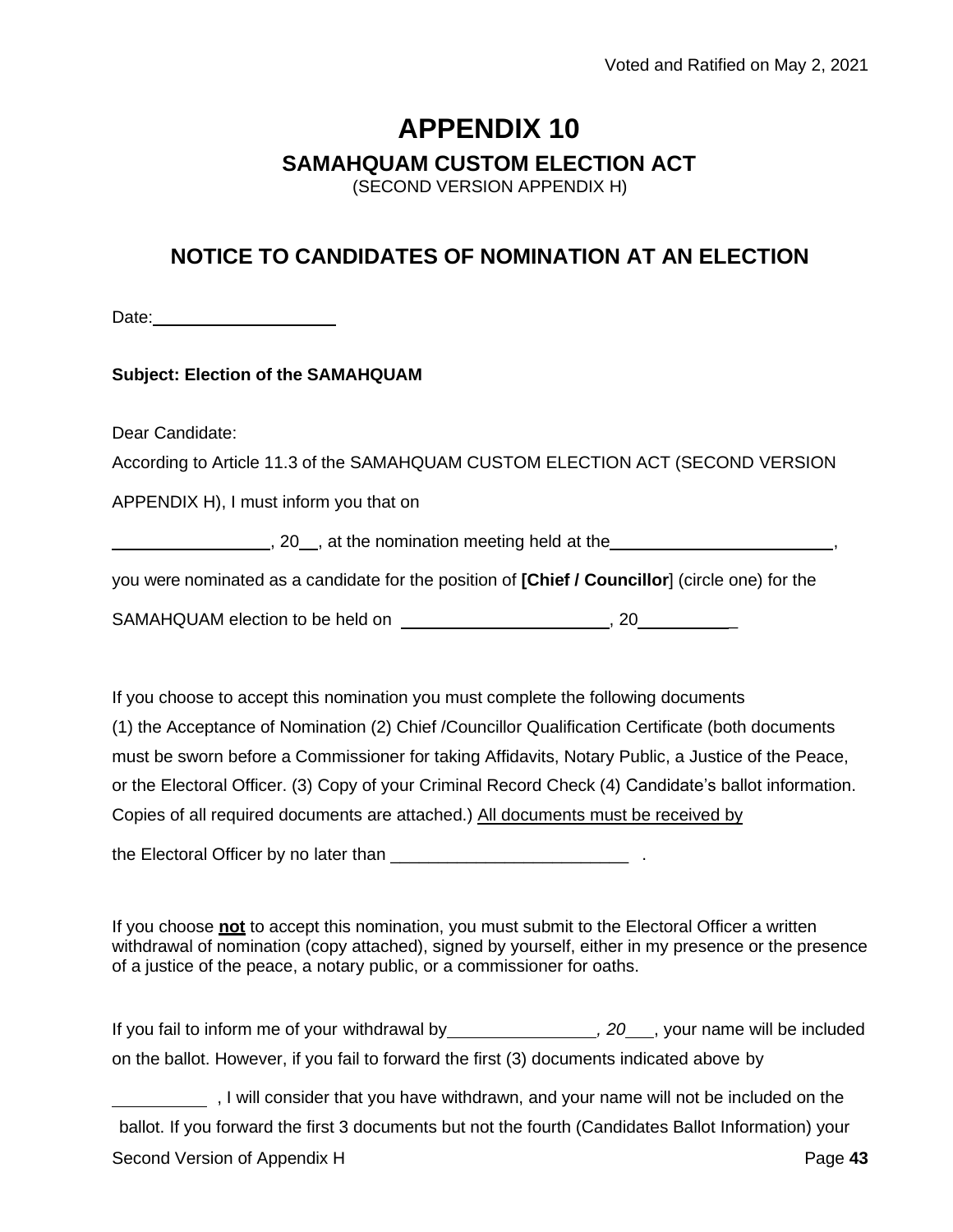name will be shown on the ballot as it appears on the Voters list.

If you accept the nomination and decide prior to the close of polls that you wish to withdraw, you may do so however ballots cast in your favour will not be counted.

Each candidate is allowed to have **no more than one** (1) scrutineer at any one time inside the polling station to observe the proceedings on Election Day. You may appoint more than one scrutineer provided only two are present at the polling station at any one time. Please advise me in writing or by phone of the names of your scrutineers prior to Election Day.

In the event of a tie vote, Article 23.9 of the SAMAHQUAM CUSTOM ELECTION ACT (SECOND VERSION APPENDIX H) requires the Electoral Officer shall immediately call for a public recount of the ballots for the tied candidates. If after the completion of the Public recount, a tie vote still exists, the Electoral Officer shall adhere to articles 23.10 through to 23.11.1.4.

If you have any questions concerning the election process, please do not hesitate to contact me at the address and/or telephone number appearing at the bottom of this letter.

Yours truly,

Electoral Officer – SAMAHQUAM Phone: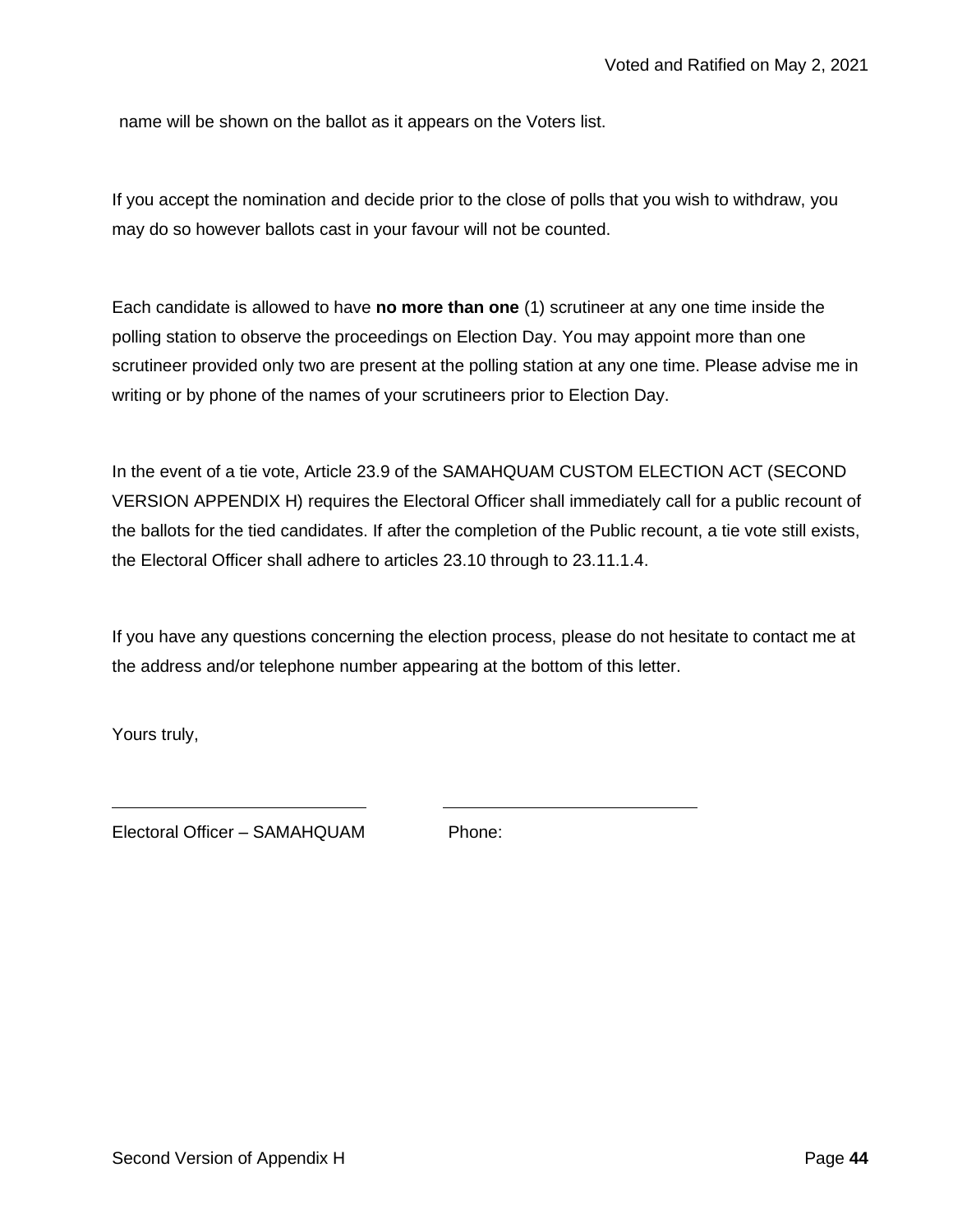# **APPENDIX 11 SAMAHQUAM CUSTOM ELECTION ACT**

(SECOND VERSION APPENDIX H)

# **URGENT***:*

### **WRITTEN WITHDRAWAL OF NOMINATION**

FAX TO: The SAMAHQUAM Electoral Officer FAX NUMBER:

I, 1. 2012 1. A member of SAMAHQUAM, having been nominated as a candidate for

**Chief/Council** for SAMAHQUAM, at a nomination meeting held at \_\_\_\_\_\_\_\_\_\_\_\_\_\_\_\_\_\_\_\_\_\_\_\_\_on the

day of  $\qquad \qquad$ , 20  $\qquad$  A.D., at  $\qquad \qquad$ 

**I, Solution HEREBY WITHDRAW** my name as candidate for the said Office of

**Chief/Councillor** for the said SAMAHQUAM.

SWORN TO BEFORE ME at in the Province of

this day of this day of this the set of the set of the set of the set of the set of the set of the set of the s

(day) (month) (year)

Signature of Nominee

<sup>(</sup>Commissioner for Taking Affidavits for The Province of British Columbia) or the Electoral Officer, or a Justice of the Peace or a Notary Public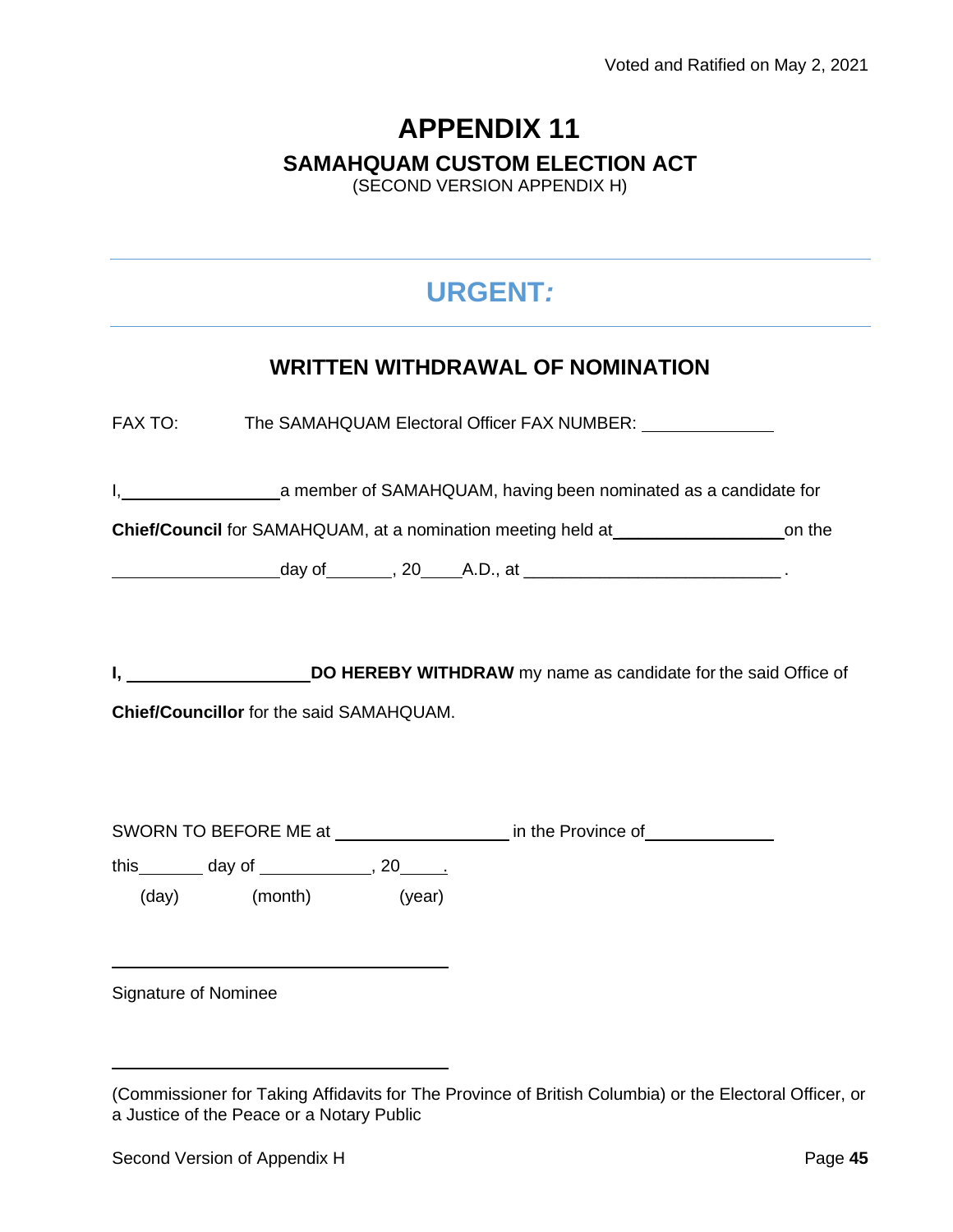#### **SAMAHQUAM CUSTOM ELECTION ACT**

(SECOND VERSION APPENDIX H)

### **ELECTORAL OFFICERS NOMINATION MEETING REPORT**

1. Name of First Nation: SAMAHQUAM 2. Band number:**567**

3. Total number of band members: 1. The manufacture of band members:

- 4. The band council is composed of one chief and three (3) councillors.
- 5. The notice of nomination meeting was:
	- a) Posted on the  $\qquad \qquad$  day of  $\qquad \qquad$ , 20  $\qquad \qquad$ , at the following locations:

b) Mailed to (#) off-reserve electors during the period from the day

of to the day of the contract of the contract of  $\alpha$  .

6. The nomination meeting was held on the  $\Box$  day of  $\Box$ , 20 ,

at at to the state of the state of the state of the state of the state of the state of the state of the state of the state of the state of the state of the state of the state of the state of the state of the state of the s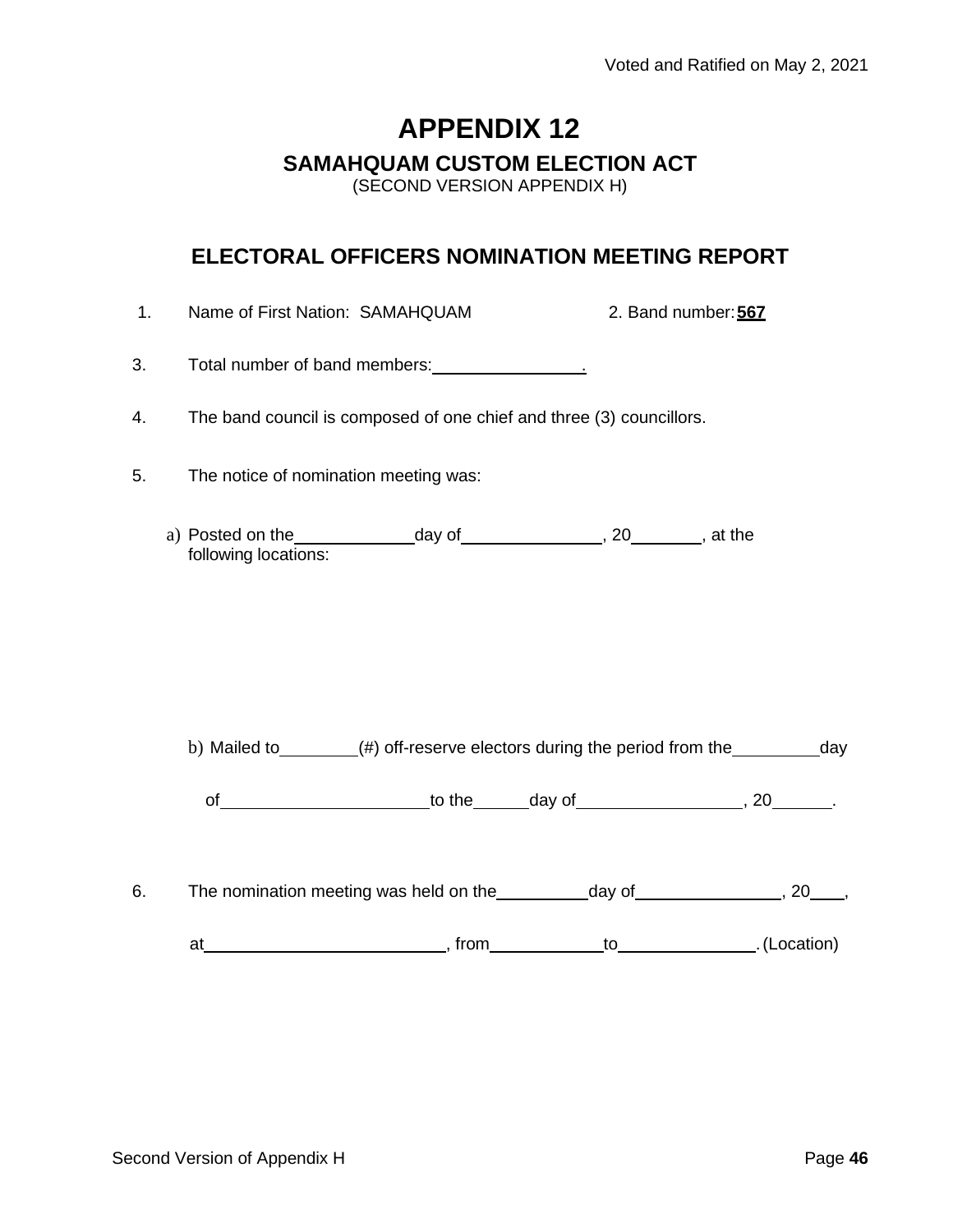#### 7. Nominations for Chief

| <b>Candidates Name</b><br>and Band Number | <b>Candidates Address</b> | <b>Nominators Name and</b><br><b>Band Number</b> | <b>Seconders Name and</b><br><b>Band Number</b> |
|-------------------------------------------|---------------------------|--------------------------------------------------|-------------------------------------------------|
|                                           |                           |                                                  |                                                 |
|                                           |                           |                                                  |                                                 |
|                                           |                           |                                                  |                                                 |
|                                           |                           |                                                  |                                                 |

#### 8. **Nominations for Councillor**

| <b>Candidates Name</b><br>and Band Number | <b>Candidates Address</b> | <b>Nominators Name and</b><br><b>Band Number</b> | <b>Seconders Name and</b><br><b>Band Number</b> |
|-------------------------------------------|---------------------------|--------------------------------------------------|-------------------------------------------------|
|                                           |                           |                                                  |                                                 |
|                                           |                           |                                                  |                                                 |
|                                           |                           |                                                  |                                                 |
|                                           |                           |                                                  |                                                 |
|                                           |                           |                                                  |                                                 |
|                                           |                           |                                                  |                                                 |
|                                           |                           |                                                  |                                                 |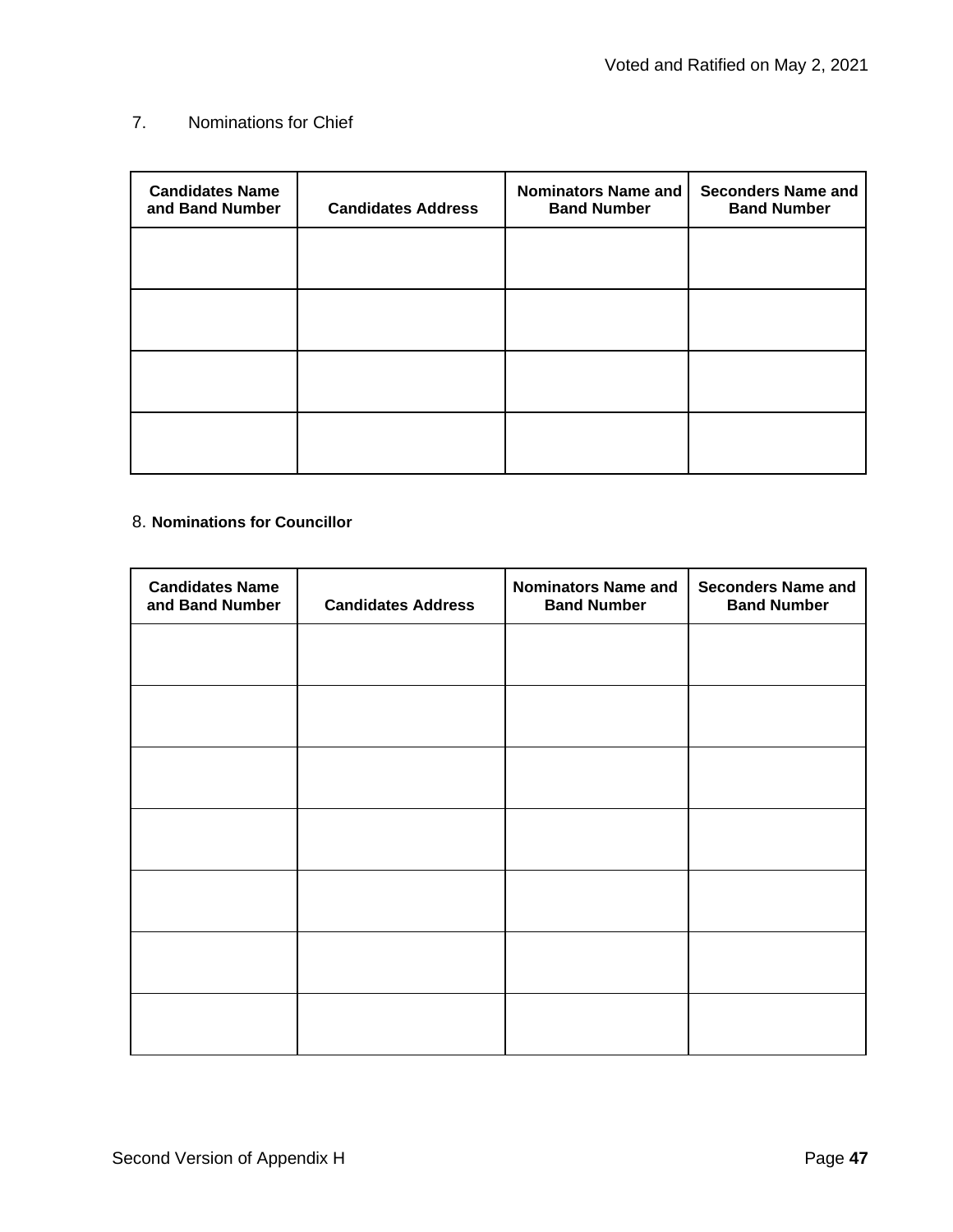9. The following candidates have been declared elected by acclamation pursuant to Article 14 of the SAMAHQUAM CUSTOM ELECTION ACT (SECOND VERSION APPENDIX H):

#### **To the office of Chief:**

Name: when the contract of the contract of the contract of the contract of the contract of the contract of the contract of the contract of the contract of the contract of the contract of the contract of the contract of the

Address:

#### **To the office of Councillor:**

| <b>Name</b> | <b>Address</b> |
|-------------|----------------|
|             |                |
|             |                |
|             |                |
|             |                |

#### 10. I declare that a poll will be held for the office(s) of:

One Chief and **three (3)** Councillors

on the day of , 20 .

11. As Electoral Officer, I declare that all information contained in this report of the nomination meeting are true to the best of my knowledge and that I have carefully and diligently performed all the duties required of me by the SAMAHQUAM CUSTOM ELECTION ACT (SECOND VERSION APPENDIX H) in respect to this nomination meeting.

Signature of the Electoral Officer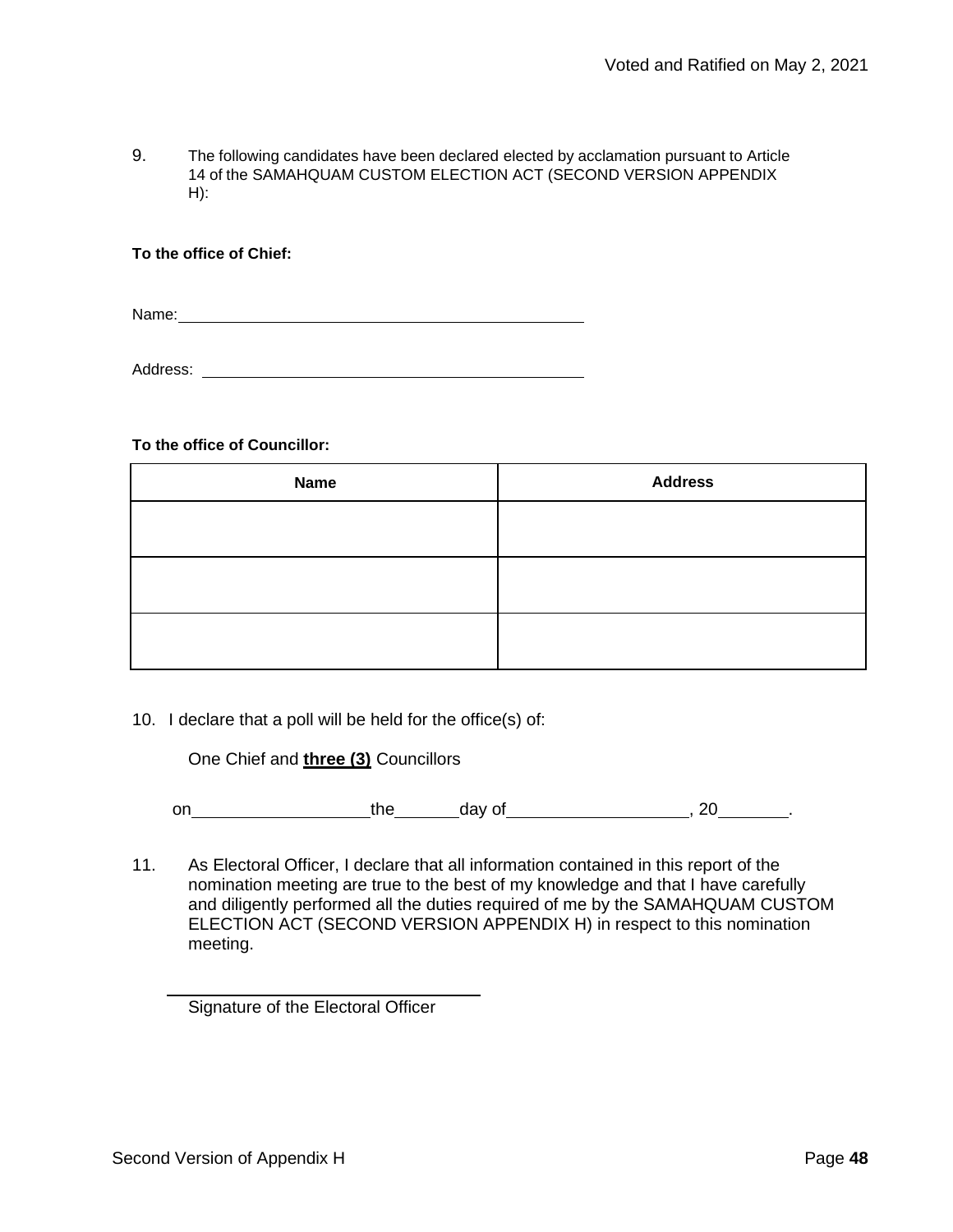**SAMAHQUAM CUSTOM ELECTION ACT**

(SECOND VERSION APPENDIX H)

### **NOTICE OF POLL**

Notice is hereby given to the Eligible Voters of the SAMAHQUAM that a poll will be held to elect the Chief and Council of SAMAHQUAM and that such poll will be open on the

day of \_\_\_\_\_\_\_, 20 \_\_\_\_, from the hour of 9:00 am local time until

8:00 pm local time at\_\_\_\_\_\_\_\_\_\_\_\_\_\_\_(describe the polling places if more than

one). That I will count the votes at (describe the place) on

 $(\text{day})$ , the  $\qquad \qquad \text{day of} \qquad \qquad \text{day}$ , 20 , immediately after the close of the poll and declare the result of the election.

|            | Given under my hand at |        |  |  |
|------------|------------------------|--------|--|--|
| (location) |                        |        |  |  |
| this       | day of                 | 20     |  |  |
| (day)      | (month)                | (year) |  |  |

Electoral Officer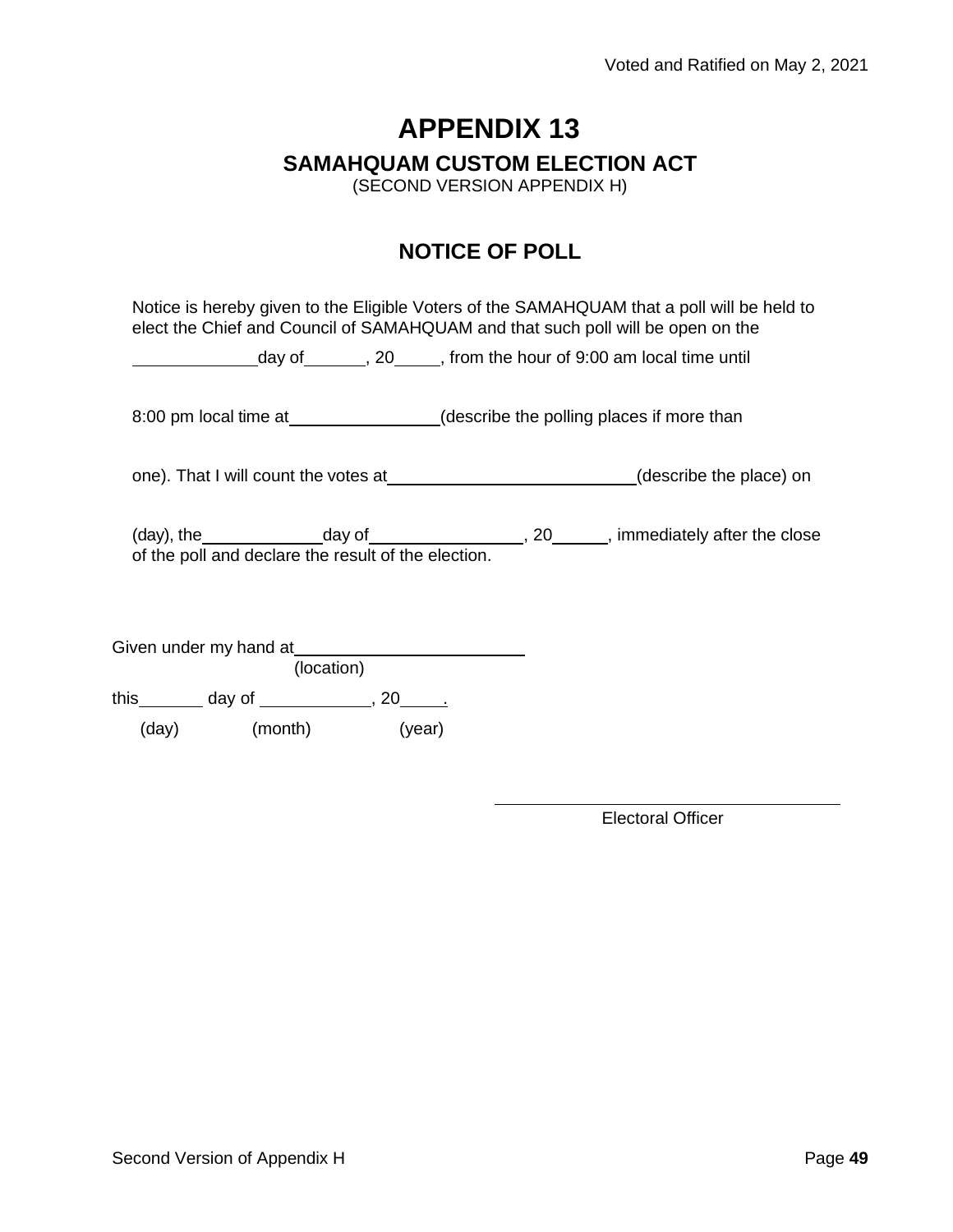### **SAMAHQUAM CUSTOM ELECTION ACT**

(SECOND VERSION APPENDIX H)

THIS DECLARATION MUST BE SIGNED BY YOU AND A WITNESS AND BE RETURNED TO THE ELECTORAL OFFICER WITH YOUR COMPLETED BALLOT, OR YOUR VOTE WILL NOT BE COUNTED.

**Voter Declaration Accompanying the Mail-in Ballot**

In the matter of the election of the SAMAHQUAM, held according to the SAMAHQUAM CUSTOM ELECTION ACT (SECOND VERSION APPENDIX H), I, solemnly declare that:

(Please print your name)

- 1. I am a member of the SAMAHQUAM,
- 2. My status number is **summan**
- 3. My current mailing address is:
- 4. I am at least 18 years of age. My dated of birth is: \_\_\_\_\_\_\_\_\_\_\_\_\_\_\_\_\_\_\_\_\_\_\_\_
- 5. I do not know of any reason why I would be disqualified from voting at this election,

\_\_\_\_\_\_\_\_\_\_\_\_\_\_\_\_\_\_\_\_\_\_\_\_\_\_\_\_\_\_\_\_\_\_\_ \_\_\_\_\_\_\_\_\_\_\_\_\_\_\_\_\_\_\_\_\_\_\_\_\_\_\_\_\_\_\_\_\_\_\_

6. I make this solemn declaration conscientiously believing it to be true and knowing that it has the same force and effect as if made under oath. I understand that it is an offence to make a false statement in this declaration.

Signature of Elector **Date**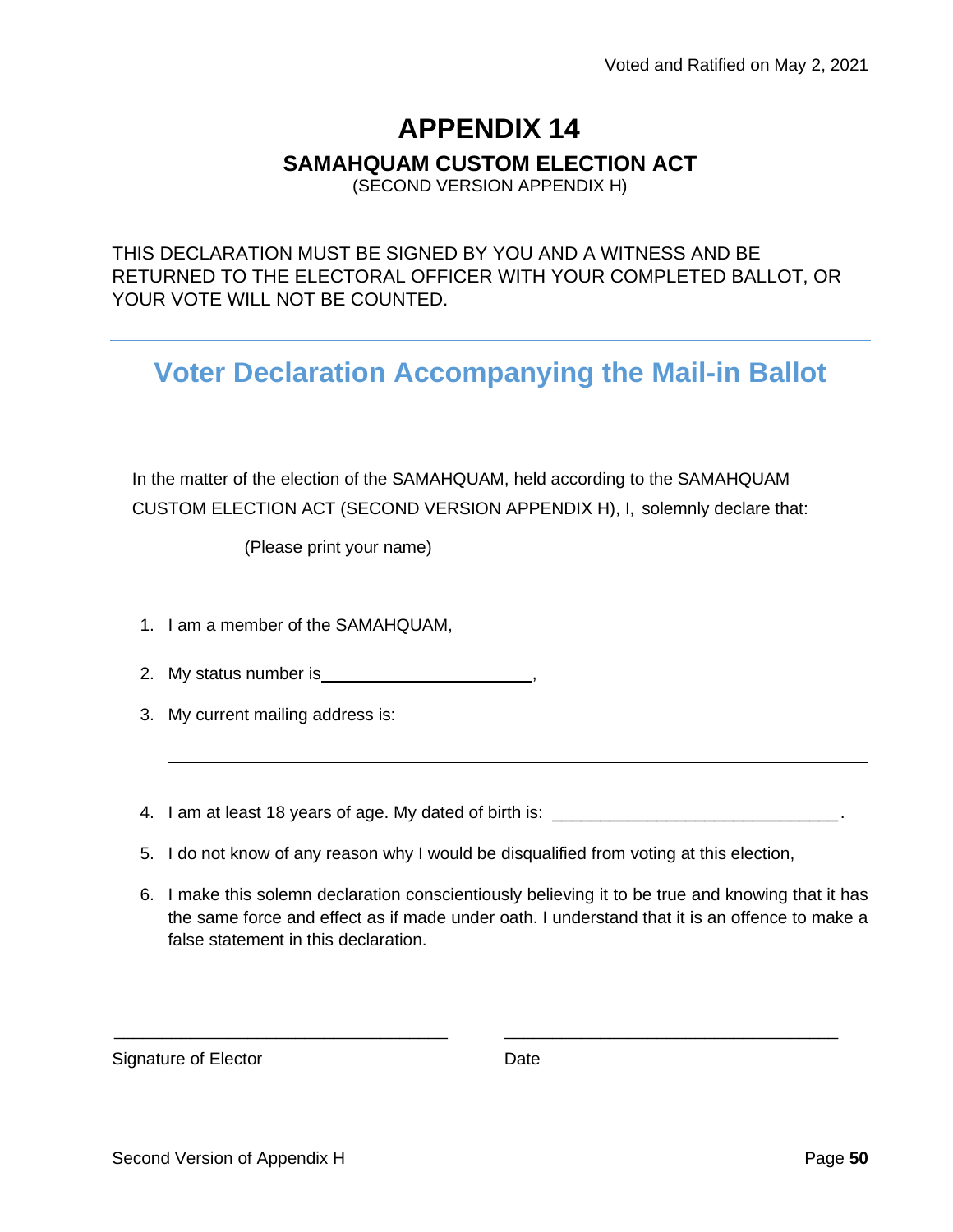#### **Witness Declaration**

| Declared before me          |                                                 | at     | in British Columbia. |  |
|-----------------------------|-------------------------------------------------|--------|----------------------|--|
|                             | Name                                            |        | Municipality         |  |
|                             | this ________ day of _______________, 20_______ |        |                      |  |
| (day)                       | (month)                                         | (year) |                      |  |
| Name of Witness             |                                                 |        |                      |  |
| <b>Signature of Witness</b> |                                                 |        |                      |  |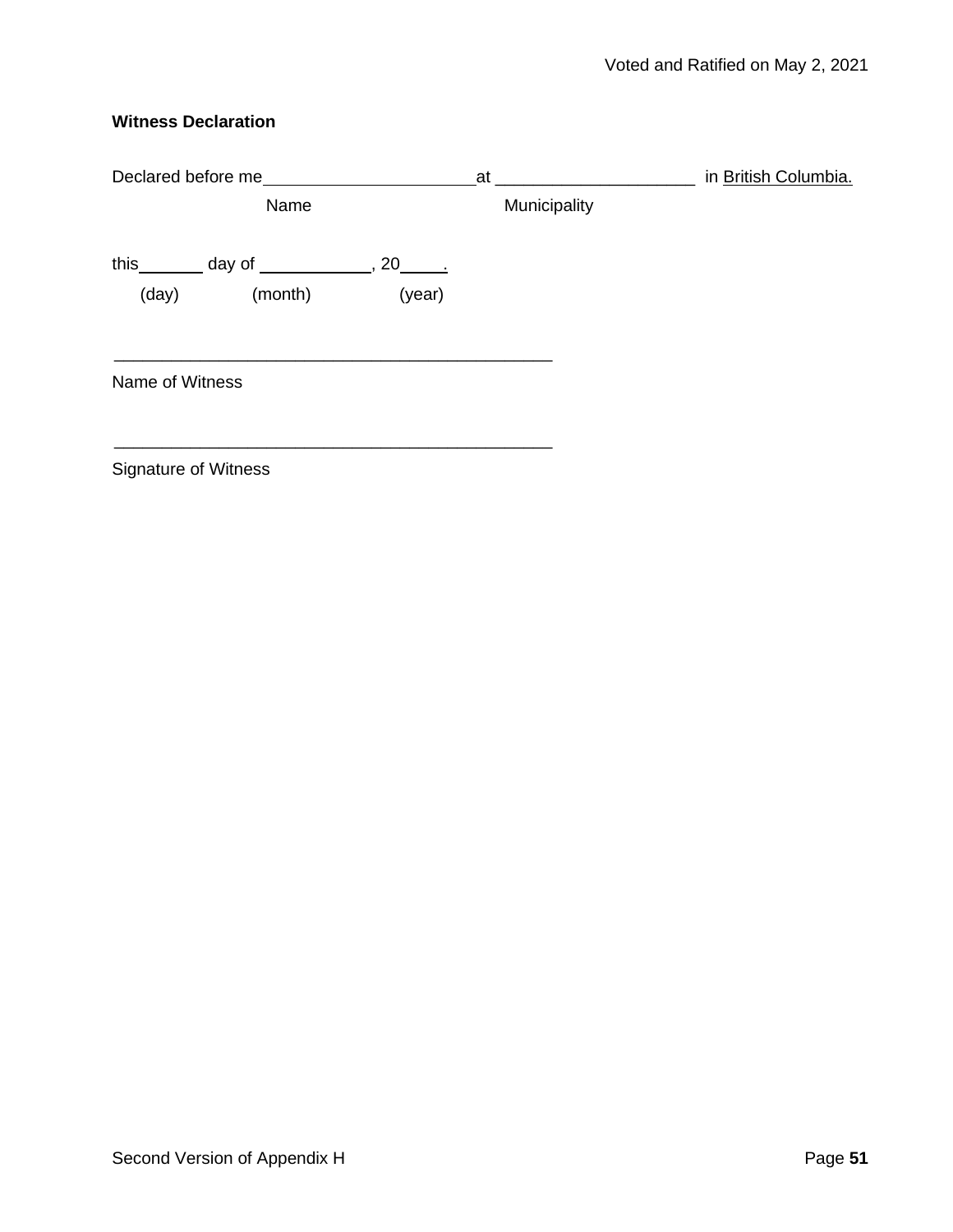### **SAMAHQUAM CUSTOM ELECTION ACT**

(SECOND VERSION APPENDIX H)

# **Sample Ballots**

| <b>SAMAHQUAM BALLOT FOR COUNCILLORS</b>                                                                                                                                      |  |                          |  |  |
|------------------------------------------------------------------------------------------------------------------------------------------------------------------------------|--|--------------------------|--|--|
| - 3 TO BE ELECTED                                                                                                                                                            |  |                          |  |  |
| Please mark your ballot with an X in the circle provided to the right of the candidates' name for your choice of<br>councillors. Please select no more than 2 to be elected. |  |                          |  |  |
| <b>Name of Candidate</b>                                                                                                                                                     |  | <b>Name of Candidate</b> |  |  |
| <b>Name of Candidate</b>                                                                                                                                                     |  | <b>Name of Candidate</b> |  |  |
| <b>Name of Candidate</b>                                                                                                                                                     |  | <b>Name of Candidate</b> |  |  |
| <b>Name of Candidate</b>                                                                                                                                                     |  | <b>Name of Candidate</b> |  |  |
| <b>Name of Candidate</b>                                                                                                                                                     |  | <b>Name of Candidate</b> |  |  |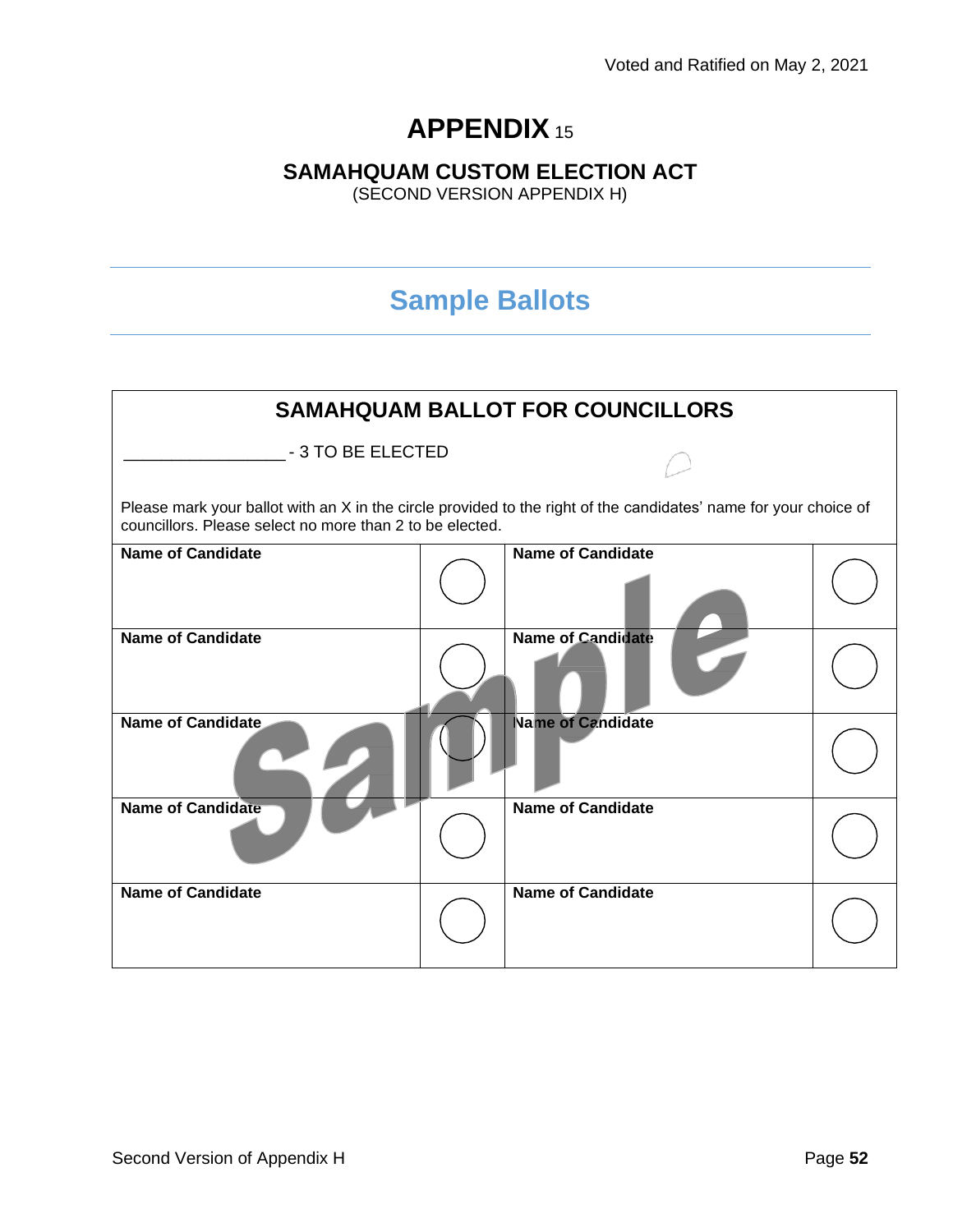#### **SAMAHQUAM CUSTOM ELECTION ACT**

(SECOND VERSION APPENDIX H)

# **Instructions for Mail-In Voting**

Dear Elector:

As per the attached *Polling Notice*, an election for chief and three (3) Councillors of the SAMAHQUAM is currently underway.

As an Eligible Voter of SAMAHQUAM, you are entitled to vote, provided you will be at least 18 years of age on the date of the election. To assist you in casting a vote, please find enclosed a mail-in voting package consisting of:

- a ballot for the position of chief with the Electoral Officer's initials on the back,
- a ballot for the position of councillor with the Electoral Officer's initials on the back,
- an outer, postage-paid pre-addressed return envelope,
- a second inner envelope marked with the word "ballot",
- a *Voter Declaration Accompanying the Mail-in Ballot,*

#### **Carefully follow the steps below to ensure that your ballot is valid and will not be rejected.**

1. On the ballot for chief:

Mark an "**X**" in the box immediately to the right of the name of the candidate of your choice. You must choose only one candidate.

2. On the ballot for Councillor:

Mark an "**X**" in the box immediately to the right of the names of the candidates of your choice. You may vote for up to three (3) Councillors.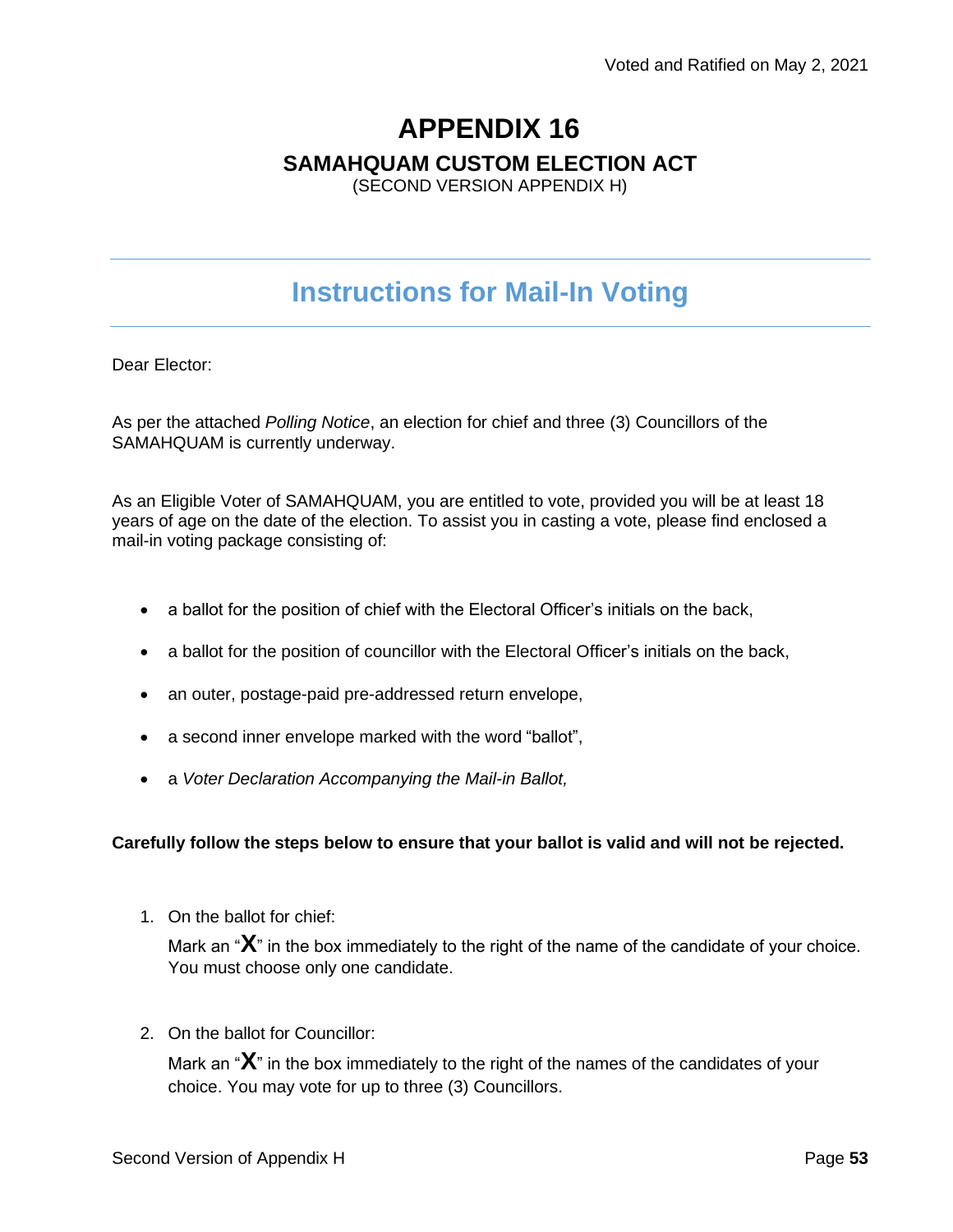- 3. Fold the ballots in the same way as you received it, so that the Electoral Officer's initials on the back are visible.
- 4. Place the ballots back into the envelope marked "Ballot" and seal the envelope.
- 5. Complete the *Voter Declaration Accompanying the Mail-in Ballot* form. Both you and a witness, who is at least 18 years of age, must sign it.
- 6. In the larger postage paid pre-addressed outer envelope, place the completed and signed *Voter Declaration Accompanying the Mail-in Ballot* and the sealed envelope marked "Ballot".
- 7. Seal and drop the return envelope in the mail as soon as possible. It must be received by the Electoral officer no later than 8 pm on Election Day. Note that ballots received after the close of the poll on \_\_\_\_\_\_\_\_, 20 \_\_\_\_\_. will not be counted. You may also hand deliver it to the ElectoralOfficer.

#### **In order for your ballots to be counted, they must be accompanied by a completed voter declaration form, signed by you and a witness.**

Although you have received this mail-in voting package, you may choose to vote on Election Day in person at the polling station whose location(s) are/is indicated on the *Polling Notice*. Only one ballot will be counted.

If you have any questions, please do not hesitate to contact me at

Yours truly,

Electoral Officer

\_\_\_\_\_\_\_\_\_\_\_\_\_\_\_\_\_\_\_\_\_\_\_\_\_\_\_\_\_\_\_\_\_\_\_\_\_\_\_\_\_\_\_\_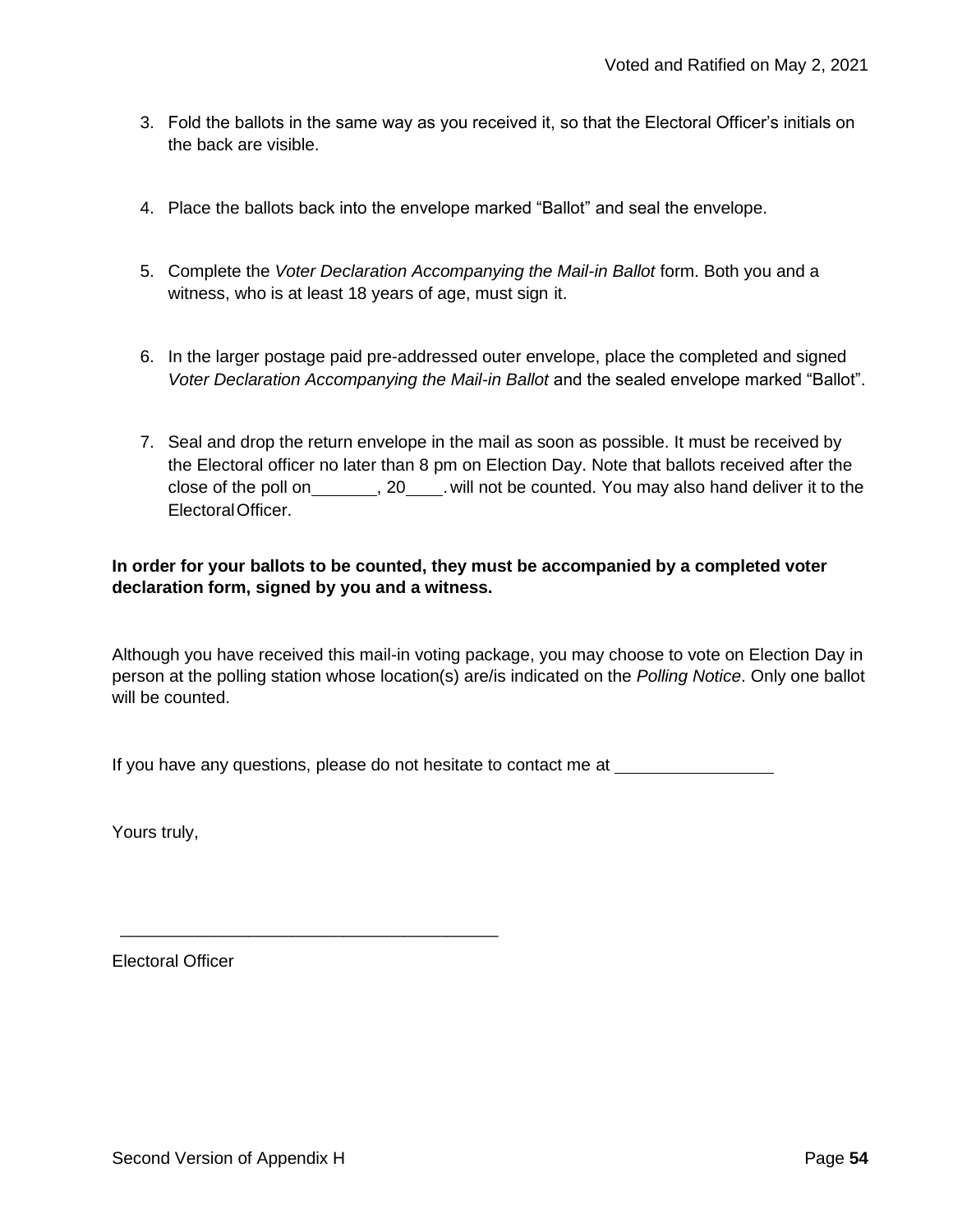## **APPENDIX 17 SAMAHQUAM CUSTOM ELECTION ACT** (SECOND VERSION APPENDIX H)

### **NOTICE APPOINTING SCRUTINEERS**

I, being nominated for the position of Chief/Councillor for

SAMAHQUAM do hereby appoint the following persons in accordance with Article 15.2 of the

SAMAHQUAM Election Act to act as Scrutineers to oversee the election poll on

 $\frac{1}{2}$  , 20  $\frac{1}{2}$  , 20  $\frac{1}{2}$ 

\_\_\_\_\_\_\_\_\_\_\_\_\_\_\_\_\_\_\_\_\_\_\_\_\_\_\_\_\_\_\_\_\_\_\_

\_\_\_\_\_\_\_\_\_\_\_\_\_\_\_\_\_\_\_\_\_\_\_\_\_\_\_\_\_\_\_\_\_\_\_

\_\_\_\_\_\_\_\_\_\_\_\_\_\_\_\_\_\_\_\_\_\_\_\_\_\_\_\_\_\_\_\_\_\_\_

**Scrutineer** 

Nominee

Date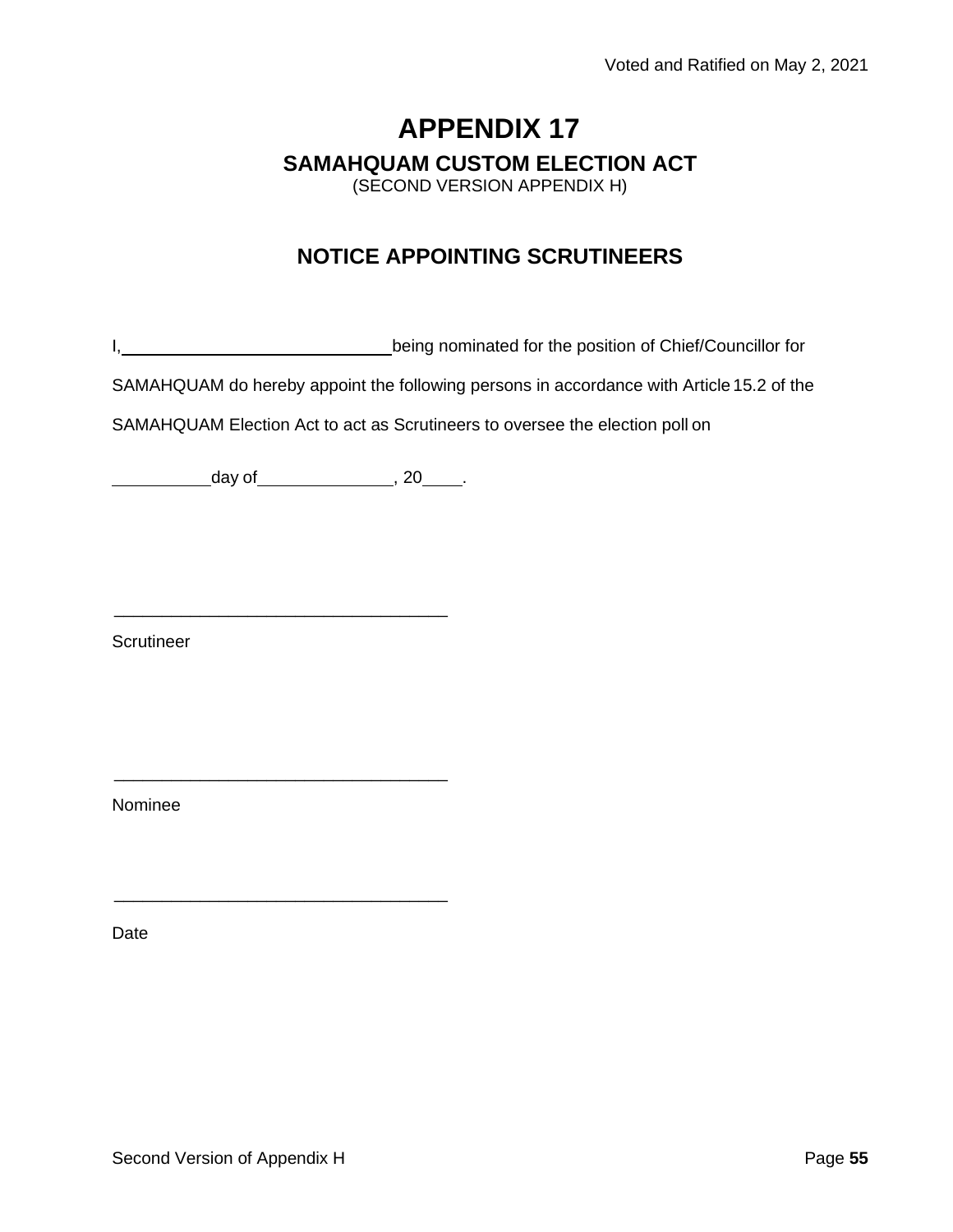#### **SAMAHQUAM CUSTOM ELECTION ACT**

(SECOND VERSION APPENDIX H)

### **DECLARATION OF ELECTOR'S RIGHT TO VOTE**

In the matter of Article 18.2 of the SAMAHQUAM Election Act, I, solemnly declare that:

- 1. I am a member of SAMAHQUAM,
- 2. I am the full age of eighteen (18) years,
- 3. I have not previously voted at this election,
- 4. I am not disqualified from voting at SAMAHQUAM elections.

I make this solemn declaration conscientiously believing it to be true and knowing that it has the same force and effect as if made under oath. I understand that it is an offense to make a false statement in this declaration.

\_\_\_\_\_\_\_\_\_\_\_\_\_\_\_\_\_\_\_\_\_\_\_\_\_\_\_\_\_\_\_\_\_\_\_ \_\_\_\_\_\_\_\_\_\_\_\_\_\_\_\_\_\_\_\_\_\_\_\_\_\_\_\_\_\_\_\_\_\_\_

Date **Signature of Elector** 

Declared before me at \_\_\_\_\_\_\_\_\_\_\_\_\_\_\_\_\_\_\_\_\_\_\_\_\_\_\_\_\_\_\_\_ in the Province of British Columbia this  $day of$  ,  $20$  .

I am satisfied that the above-named person has the right to vote based on the above declaration and the representations by the aforesaid person.

\_\_\_\_\_\_\_\_\_\_\_\_\_\_\_\_\_\_\_\_\_\_\_\_\_\_\_\_\_\_\_\_\_\_\_ \_\_\_\_\_\_\_\_\_\_\_\_\_\_\_\_\_\_\_\_\_\_\_\_\_\_\_\_\_\_\_\_\_\_\_

Date **(Deputy)** Electoral Officer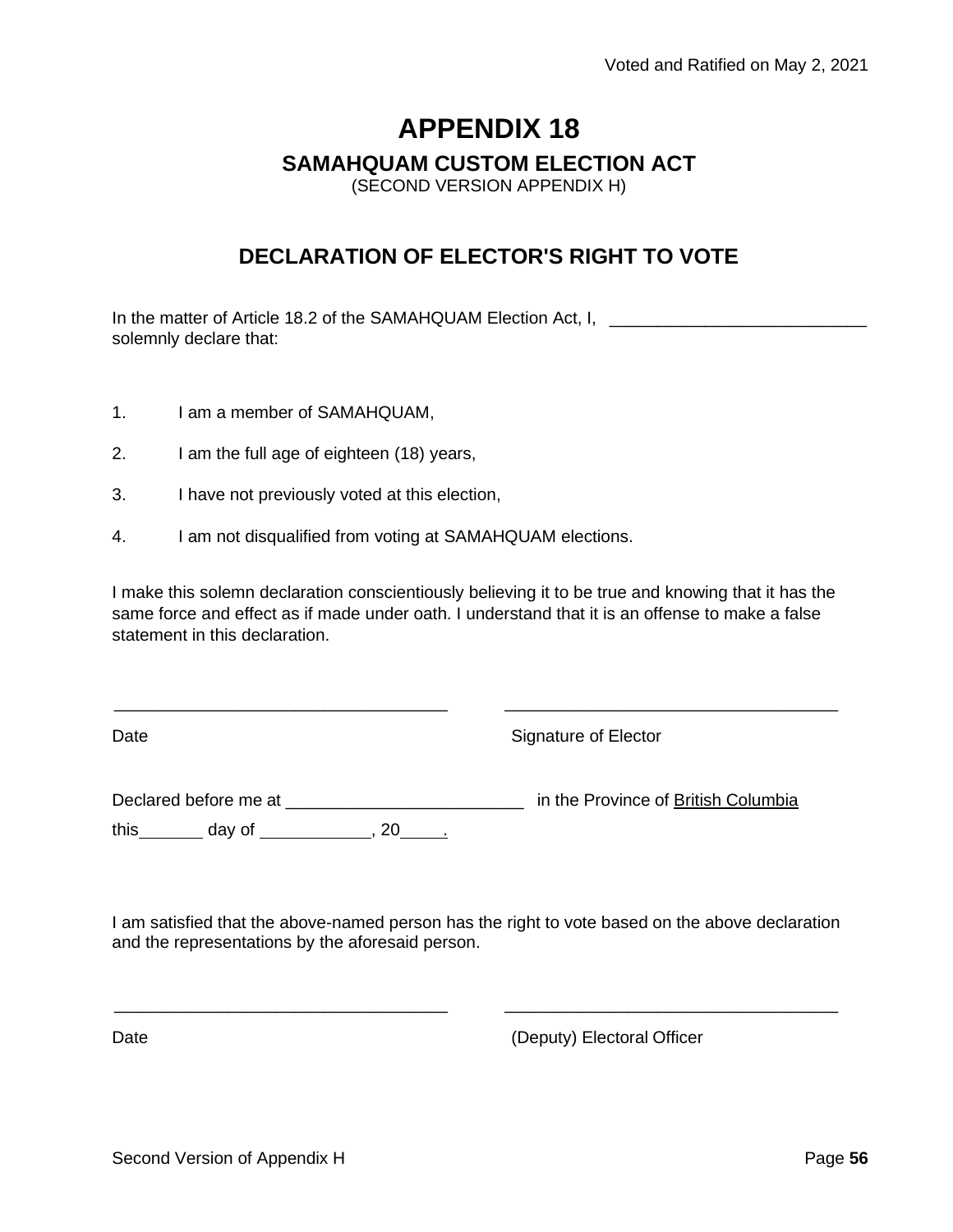# **SAMAHQUAM CUSTOM ELECTION ACT**

(SECOND VERSION APPENDIX H)

# **VOTING INSTRUCTIONS**

#### **ONE (1) PERSON FOR CHIEF TO BE ELECTED**

#### **THREE (3) COUNCILLORS TO BE ELECTED**

- 1. USING AN X MARK ONLY IN THE CIRCLE BESIDE THE NAME OF THE CANDIDATE(S) THAT YOU WISH TO VOTE FOR. (1- FOR CHIEF, 3 FOR COUNCILLORS)
- 2. IF YOU MAKE A MISTAKE WITH YOUR BALLOT, RETURN IT TO THE ELECTORAL OFFICER WHO WILL GIVE YOU ANOTHER BALLOT.
- 3. DO NOT MAKE ANY OTHER MARK ON THE BALLOT.
- 4. DO NOT VOTE FOR ANY MORE CANDIDATES THAN ARE TO BE ELECTED.
- 5. WHEN YOU ARE DONE, FOLD EACH BALLOT SO THAT THE INITIALS OF THE ELECTORAL OFFICER OR THE DEPUTY ELECTORAL OFFICER CAN BE SEEN (WITHOUT SHOWING HOW YOU VOTED), AND HAND THE BALLOTS TO THE ELECTORAL OFFICER OR THE DEPUTY FOR INSERTION INTO THE BALLOT BOX.
- 6. PLEASE WATCH THE ELECTORAL OFFICER OR THE DEPUTY INSERT YOUR BALLOTS INTO THE BALLOT BOX.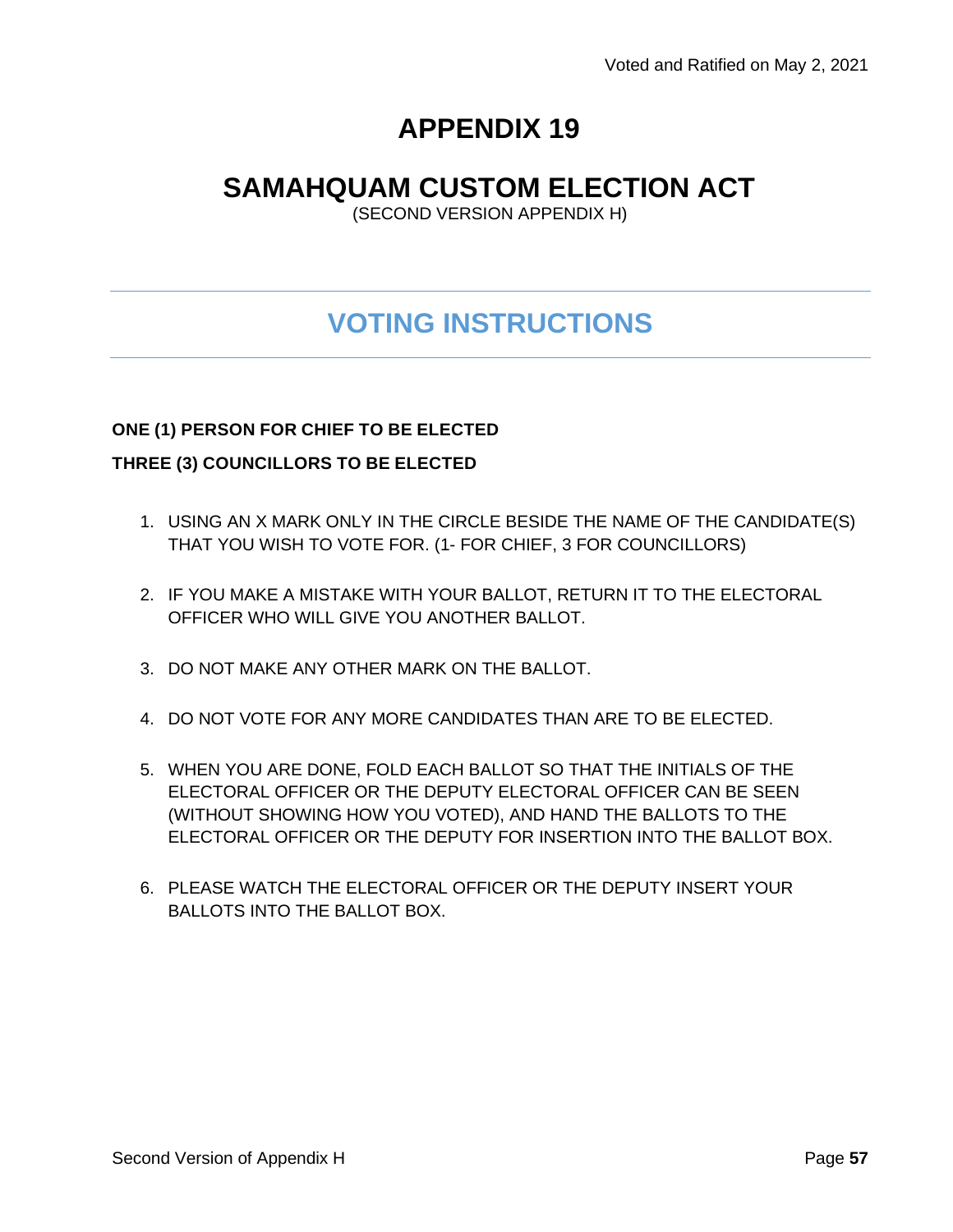#### **SAMAHQUAM CUSTOM ELECTION ACT**

(SECOND VERSION APPENDIX H)

### **ELECTOR'S LOST BALLOT DECLARATION**

In the matter of Article 18 of the SAMAHQUAM CUSTOM ELECTION ACT (SECOND VERSION APPENDIX H), I, solemnly declare that:

- 1. I am a member of the SAMAHQUAM.
- 2. My band number is, 1.1 and my date of birth is 1.1 and my date of birth is 1.1 and my date of birth is 2.1 and my date of birth is 2.1 and my date of birth is 2.1 and my date of birth is 2.1 and my date of birth is 2.1

#### **Check where applicable:**

| I have lost the mail-in ballot that was mailed, delivered, or provided to me. |
|-------------------------------------------------------------------------------|
| I have not received the mail-in ballot that was mailed to me.                 |
| I have not used the mail-in ballot that was mailed to me.                     |

I make this solemn declaration conscientiously believing it to be true and knowing that it has the same force and effect as if made under oath. I understand that it is an offence to make a false statement in this declaration.

| Date                       |                                                           |        | Signature of Elector                 |
|----------------------------|-----------------------------------------------------------|--------|--------------------------------------|
|                            | DECLARED BEFORE ME at                                     |        | in the Province of British Columbia, |
| (day)                      | this ________ day of ______________, 20_______<br>(month) | (year) |                                      |
| (Deputy) Electoral Officer |                                                           |        |                                      |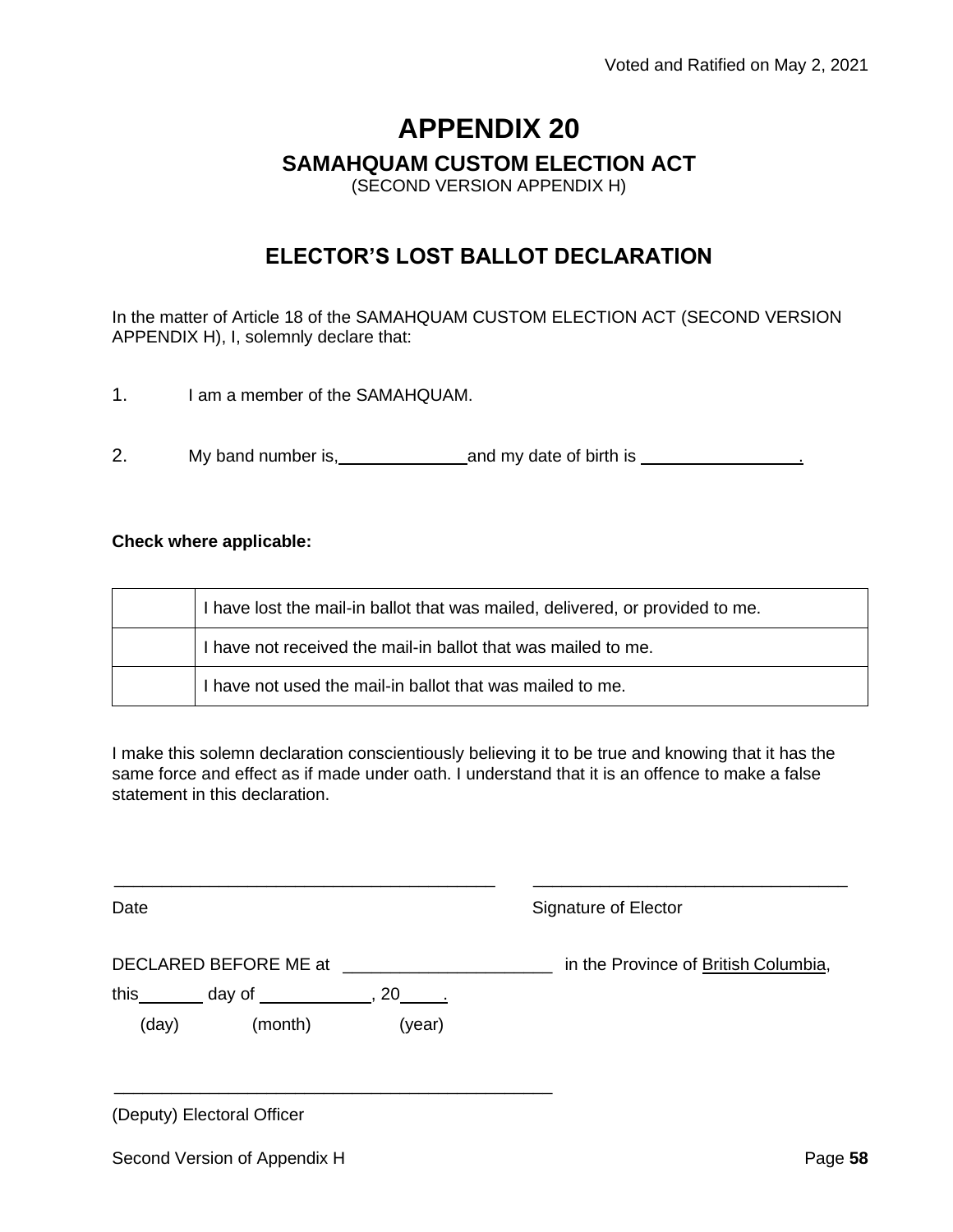#### **SAMAHQUAM CUSTOM ELECTION ACT**

(SECOND VERSION APPENDIX H)

# **CERTIFICATE RE: BALLOT BOX(S)**

# **SAMAHQUAM ELECTION**

This is to certify that we examined the ballot boxes to be used at the Poll held to elect the Chief and Council of SAMAHQUAM on  $\Box$  and found the ballot boxes to be empty. The ballot boxes were locked and sealed in our presence by the Electoral Officer.

Signed by Witnesses:

Signature of Witness

\_\_\_\_\_\_\_\_\_\_\_\_\_\_\_\_\_\_\_\_\_\_\_\_\_\_\_\_\_\_\_\_\_\_\_\_\_\_\_\_\_\_\_\_\_\_

\_\_\_\_\_\_\_\_\_\_\_\_\_\_\_\_\_\_\_\_\_\_\_\_\_\_\_\_\_\_\_\_\_\_\_\_\_\_\_\_\_\_\_\_\_\_

\_\_\_\_\_\_\_\_\_\_\_\_\_\_\_\_\_\_\_\_\_\_\_\_\_\_\_\_\_\_\_\_\_\_\_\_\_\_\_\_\_\_\_\_\_\_

Signature of Witness

Signature of Electoral Officer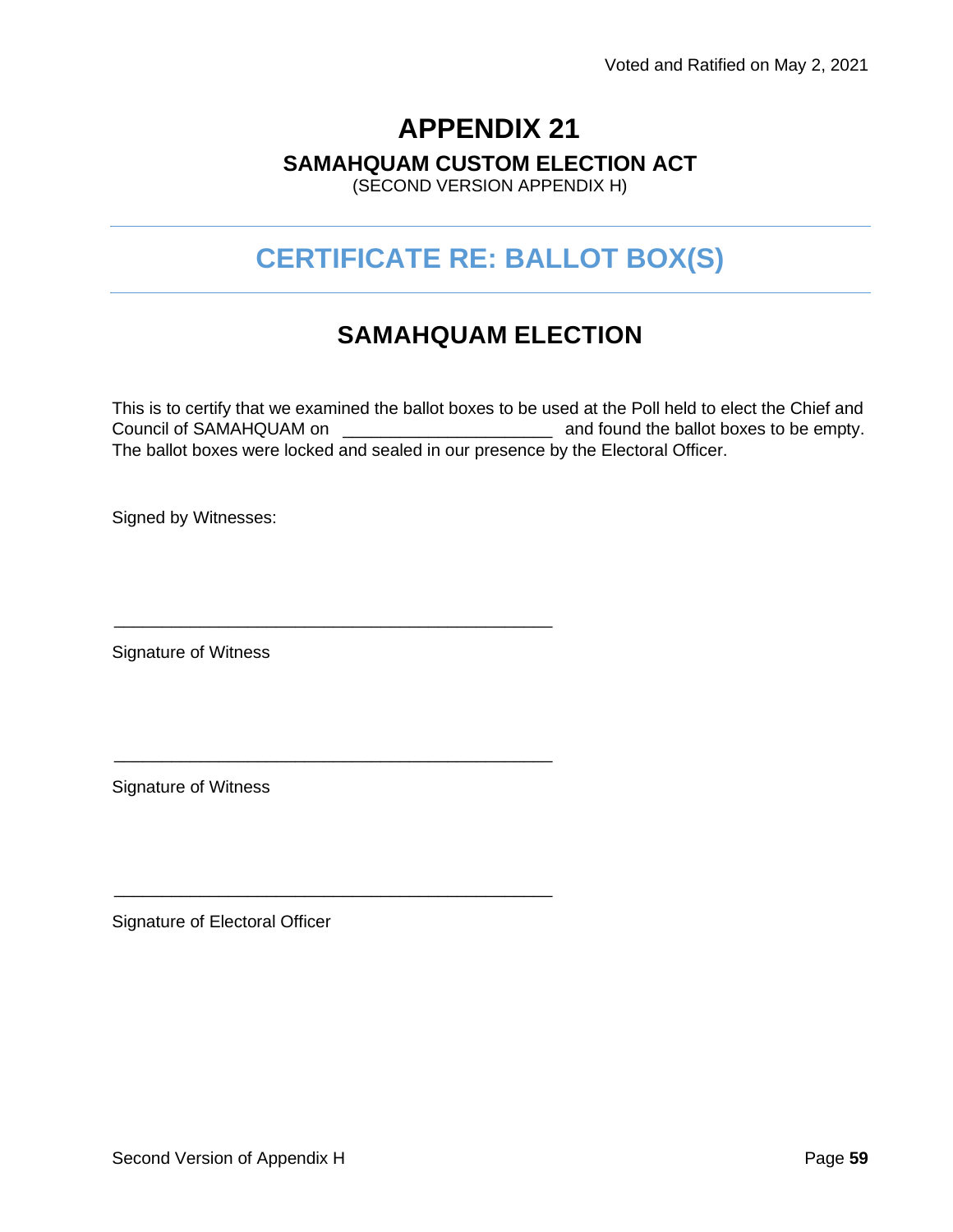### **APPENDIX 22 SAMAHQUAM CUSTOM ELECTION ACT** (SECOND VERSION APPENDIX H)

**CERTIFICATE – OPENING OF BALLOT BOXES CHIEF AND COUNCIL ELECTION \_\_\_\_\_\_\_\_\_\_\_\_\_\_\_\_ , 20**

This is to certify that we were present at 8:00 pm on\_\_\_\_\_\_\_\_\_\_\_\_\_\_\_\_\_\_\_\_\_\_, 20 \_\_\_\_\_\_ at the closing of the polls. We certify that no one was permitted to vote after the closure except those persons who were in the polling station at closure. We further certify that we examined the ballot box(es) prior to opening of same. The ballot box(es) was sealed and there was no evidence of tampering of any kind. The ballot box(es) was opened in our presence and all ballots within the box(es) were removed and counted.

Signed by witnesses:

**Witness Number One:**

| <b>Signature of Witness</b> | Date |
|-----------------------------|------|
| <b>Print Name</b>           | Time |
|                             |      |

\_\_\_\_\_\_\_\_\_\_\_\_\_\_\_\_\_\_\_\_\_\_\_\_\_\_\_\_\_\_\_\_\_\_\_\_\_\_\_\_ \_\_\_\_\_\_\_\_\_\_\_\_\_\_\_\_\_\_\_\_\_\_\_\_\_\_\_\_\_\_\_\_\_

**Address**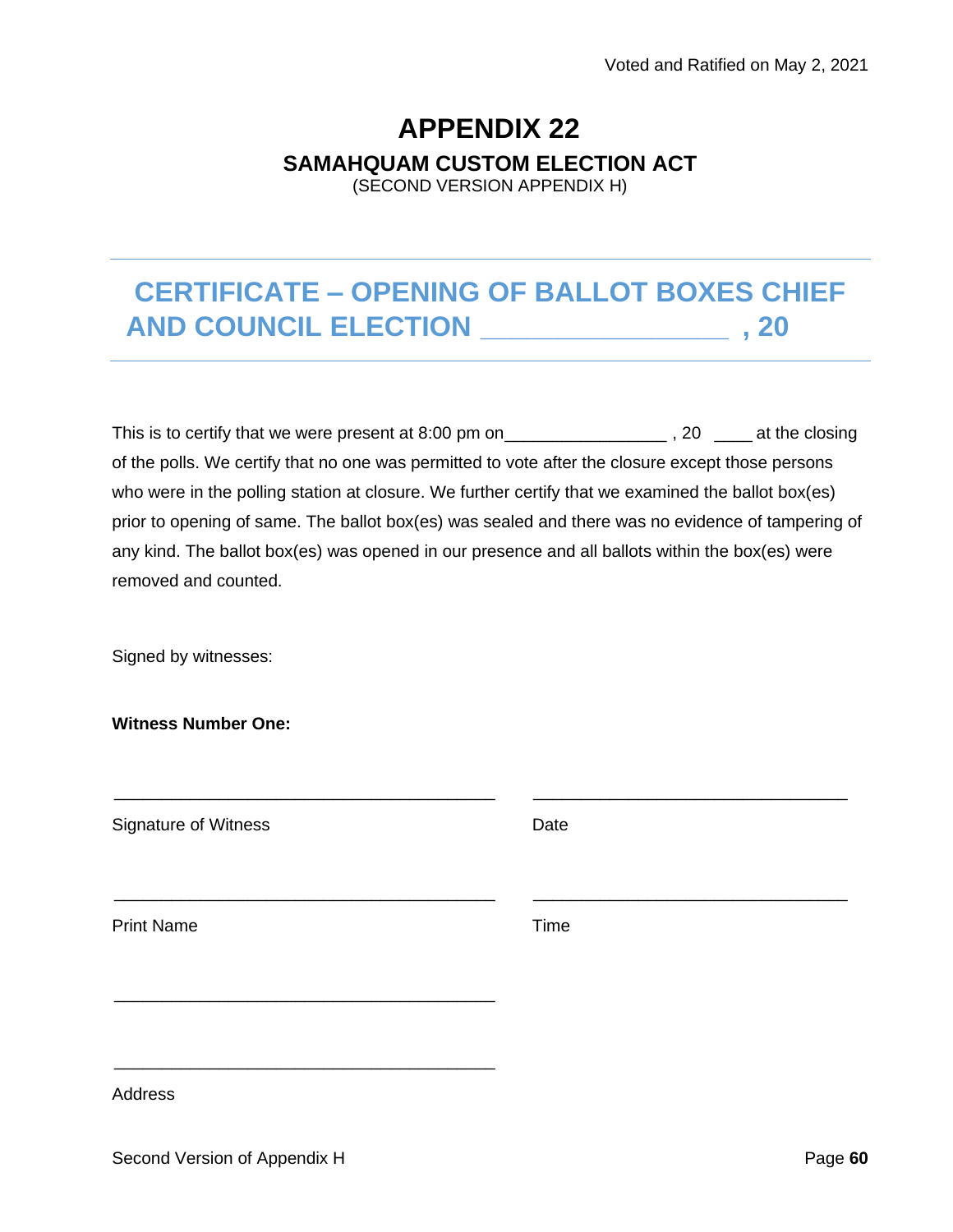#### **Witness Number Two:**

| Signature of Witness | Date |  |
|----------------------|------|--|
| <b>Print Name</b>    | Time |  |
| Address              |      |  |

(Signature of Electoral Officer

\_\_\_\_\_\_\_\_\_\_\_\_\_\_\_\_\_\_\_\_\_\_\_\_\_\_\_\_\_\_\_\_\_\_\_\_\_\_\_\_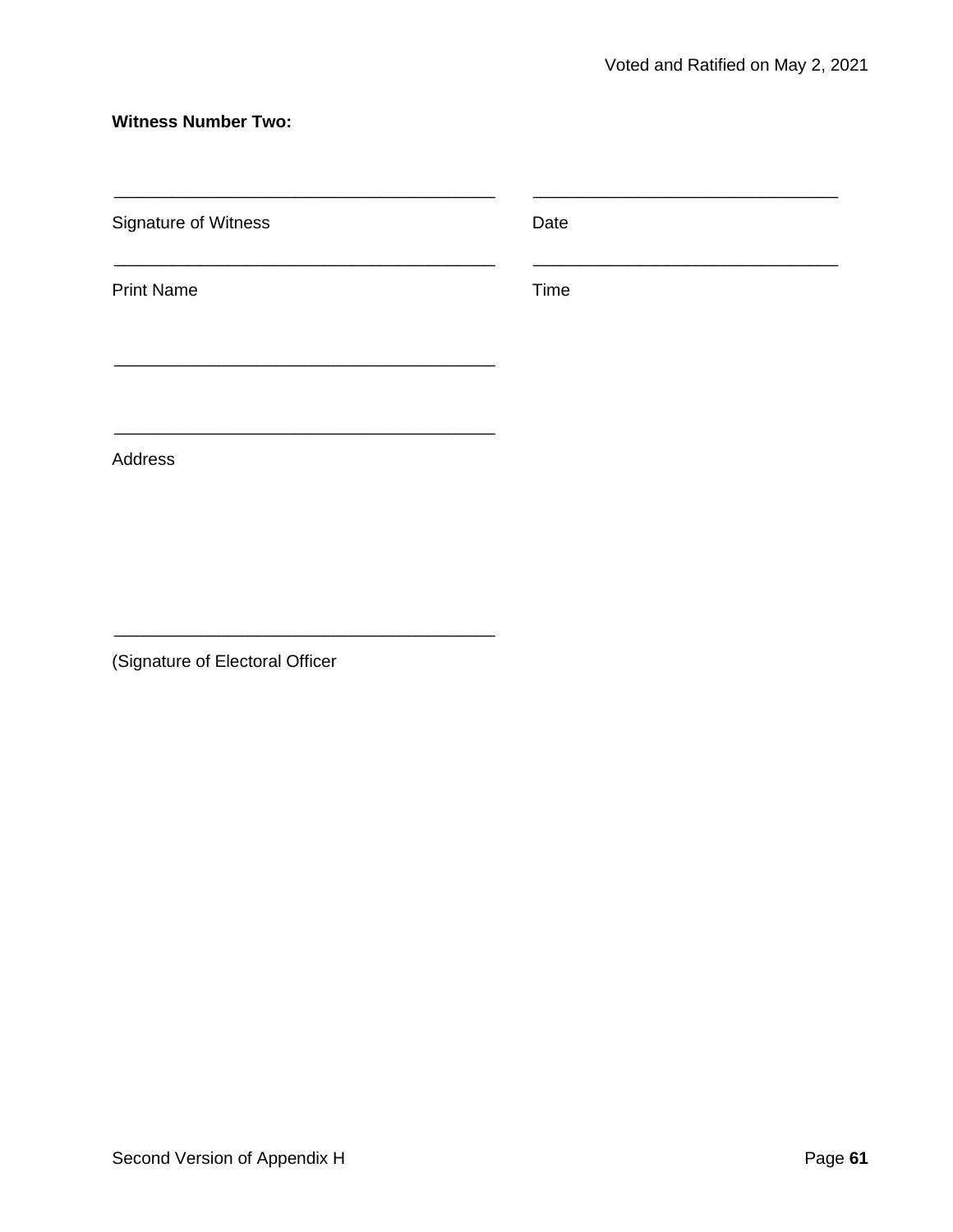#### **SAMAHQUAM CUSTOM ELECTION ACT**

(SECOND VERSION APPENDIX H)

### **ELECTORAL OFFICERS REPORT**

| 1.  |                                                                                                                                                                                                                                      | Name: SAMAHQUAM                                                                                                                                     |  |  |
|-----|--------------------------------------------------------------------------------------------------------------------------------------------------------------------------------------------------------------------------------------|-----------------------------------------------------------------------------------------------------------------------------------------------------|--|--|
| 2.  | Band Number: 567                                                                                                                                                                                                                     |                                                                                                                                                     |  |  |
| 3.  | Date of Election: <u>contract and the set of the set of the set of the set of the set of the set of the set of the set of the set of the set of the set of the set of the set of the set of the set of the set of the set of the</u> |                                                                                                                                                     |  |  |
| 4.  |                                                                                                                                                                                                                                      |                                                                                                                                                     |  |  |
| 5.  |                                                                                                                                                                                                                                      |                                                                                                                                                     |  |  |
| 6.  |                                                                                                                                                                                                                                      | Total number of Eligible Voters: National Protocology of Eligible Voters:                                                                           |  |  |
| 7.  |                                                                                                                                                                                                                                      |                                                                                                                                                     |  |  |
| 8.  |                                                                                                                                                                                                                                      | The SAMAHQUAM is composed of one chief and three (3) councillors.                                                                                   |  |  |
| 9.  |                                                                                                                                                                                                                                      | The notice of nomination meeting was:                                                                                                               |  |  |
|     | a.                                                                                                                                                                                                                                   | locations:                                                                                                                                          |  |  |
|     | b <sub>1</sub>                                                                                                                                                                                                                       | Mailed to $\mu$ (#) off-reserve electors during the period from the<br>_____________ day of ______________ to the ______ day of ____________,20 ___ |  |  |
| 10. |                                                                                                                                                                                                                                      | The nomination meeting was held on the __________ day of _____________, 20 ____,                                                                    |  |  |
|     |                                                                                                                                                                                                                                      | at __________________________(Location), from (Time) __________ to______________.                                                                   |  |  |
| 11. | The Polling Notice was posted on the day of, 20, at the following locations:                                                                                                                                                         |                                                                                                                                                     |  |  |
| 12. | Total number of mail-in ballot packages sent to:                                                                                                                                                                                     |                                                                                                                                                     |  |  |
|     |                                                                                                                                                                                                                                      | a. Off-reserve electors: ___________                                                                                                                |  |  |
|     |                                                                                                                                                                                                                                      | b. Electors residing on the reserve: ____________                                                                                                   |  |  |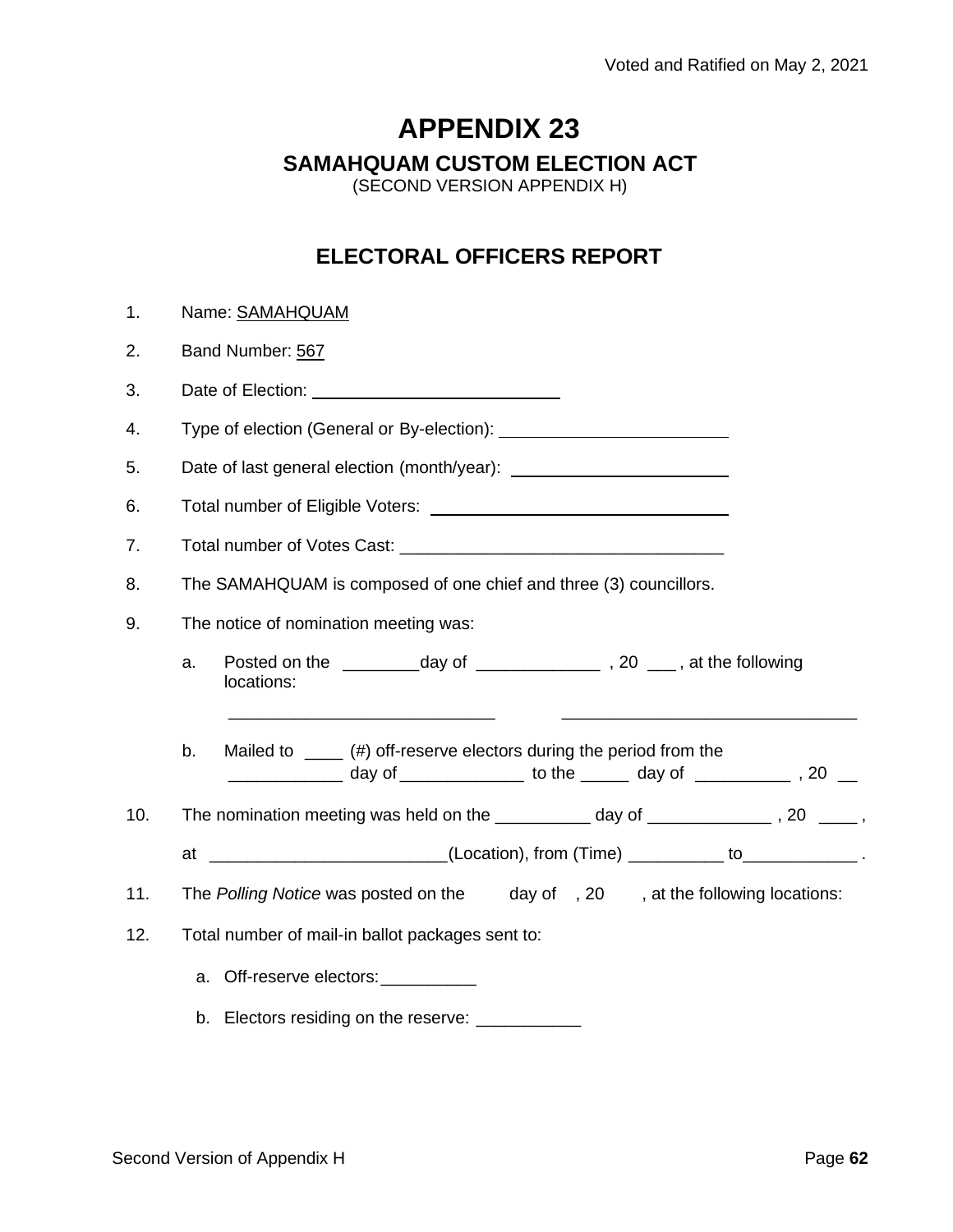13. The poll was held on the \_\_\_\_\_ day of \_\_\_\_\_\_\_\_\_\_\_\_\_\_\_, 20 \_\_\_, at the following locations: \_\_\_\_\_\_\_\_\_\_\_\_\_\_\_\_\_\_\_\_\_\_\_\_\_\_\_\_\_\_\_\_ \_\_\_\_\_\_\_\_\_\_\_\_\_\_\_\_\_\_\_\_\_\_\_\_\_\_\_\_\_\_\_

14. Mail-in Ballots:

|              |                                                                                                                                               | <b>For Chief</b> | <b>For Councillor</b> |
|--------------|-----------------------------------------------------------------------------------------------------------------------------------------------|------------------|-----------------------|
| A            | Total number of mail-in ballot packages sent<br>(includes second or third packages sent to the<br>same elector as well as those sent by DEOs) |                  |                       |
| B            | Total number of mail-in packages returned as<br>undeliverable                                                                                 |                  |                       |
| $\mathsf{C}$ | Total number of mail-in ballots returned by the<br>elector who voted in person at the polling station                                         |                  |                       |
| D            | Total number of mail-in ballots rejected and not<br>placed in the ballot box (during the opening of the<br>envelopes)                         |                  |                       |
| E            | Total number of mail-in ballots deposited in the<br>ballot box                                                                                |                  |                       |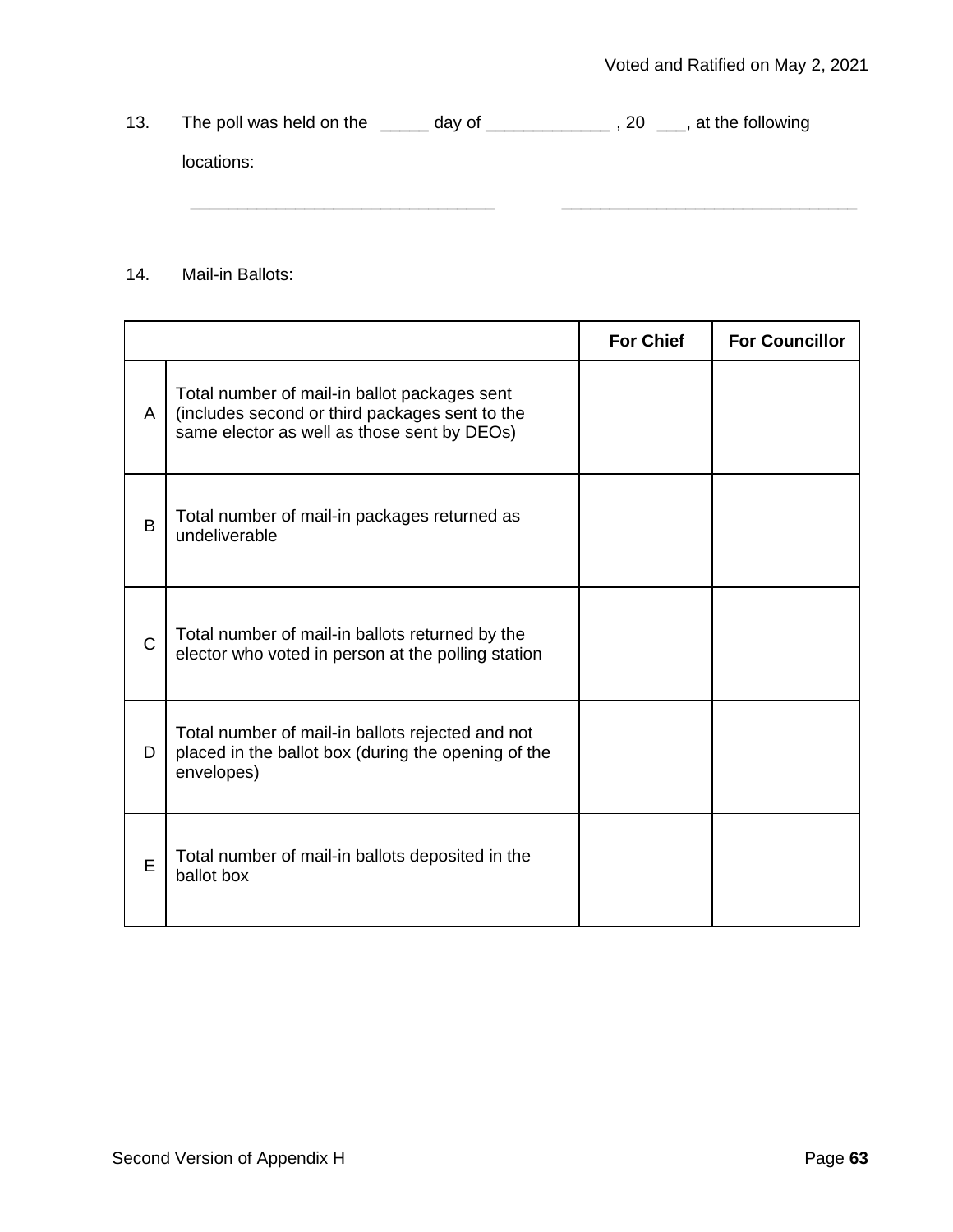#### 15. Ballot Reconciliation

|             |                                                                                                                          | <b>For Chief</b> | <b>For Councillor</b> |
|-------------|--------------------------------------------------------------------------------------------------------------------------|------------------|-----------------------|
| A           | Number of valid ballots cast                                                                                             |                  |                       |
| B           | Number of ballots cast and rejected                                                                                      |                  |                       |
| $\mathsf C$ | Number of ballots spoiled<br>(never placed in the ballot box)                                                            |                  |                       |
| D           | Number of unused ballots                                                                                                 |                  |                       |
| E           | Total number of mail-in packages returned as<br>undeliverable (same as 15 B)                                             |                  |                       |
| F           | Total number of mail-in ballots returned by the<br>elector who voted in person at the polling<br>station. (same as 15 C) |                  |                       |
| G           | Number of mail-in ballots rejected before being<br>placed in the ballot box (same as 15 D)                               |                  |                       |
| H           | Total provided at 15 F<br>(Mail-in ballot discrepancy)                                                                   |                  |                       |
| I           | Total number of ballots<br>$(A + B + C + D + E + F + G + H)$                                                             |                  |                       |
| J           | Total number of ballots printed<br>(Should equal total at I above)                                                       |                  |                       |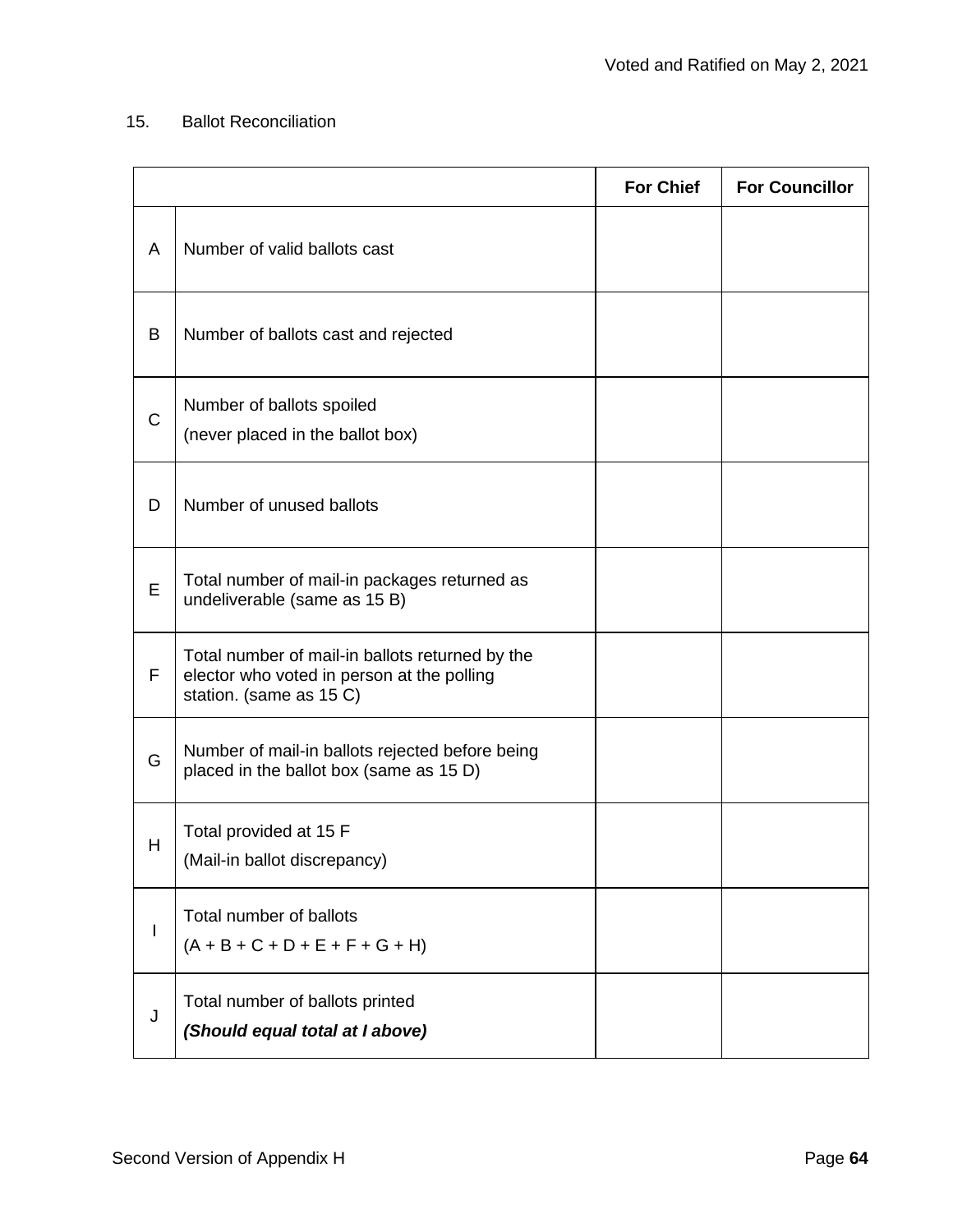16. Please complete all three columns below:

| <b>Name of Candidate</b><br>for Chief | <b>Mailing Address</b> | <b>Total Votes</b><br><b>Received</b> |
|---------------------------------------|------------------------|---------------------------------------|
|                                       |                        |                                       |
|                                       |                        |                                       |
|                                       |                        |                                       |

- 17. Number of rejected ballots for chief: \_\_\_\_\_\_
- 18. Please complete all three columns below:

| Name of Candidate for<br><b>Councillor</b> | <b>Mailing Address</b> | <b>Total Votes</b><br><b>Received</b> |
|--------------------------------------------|------------------------|---------------------------------------|
|                                            |                        |                                       |
|                                            |                        |                                       |
|                                            |                        |                                       |
|                                            |                        |                                       |
|                                            |                        |                                       |
|                                            |                        |                                       |
|                                            |                        |                                       |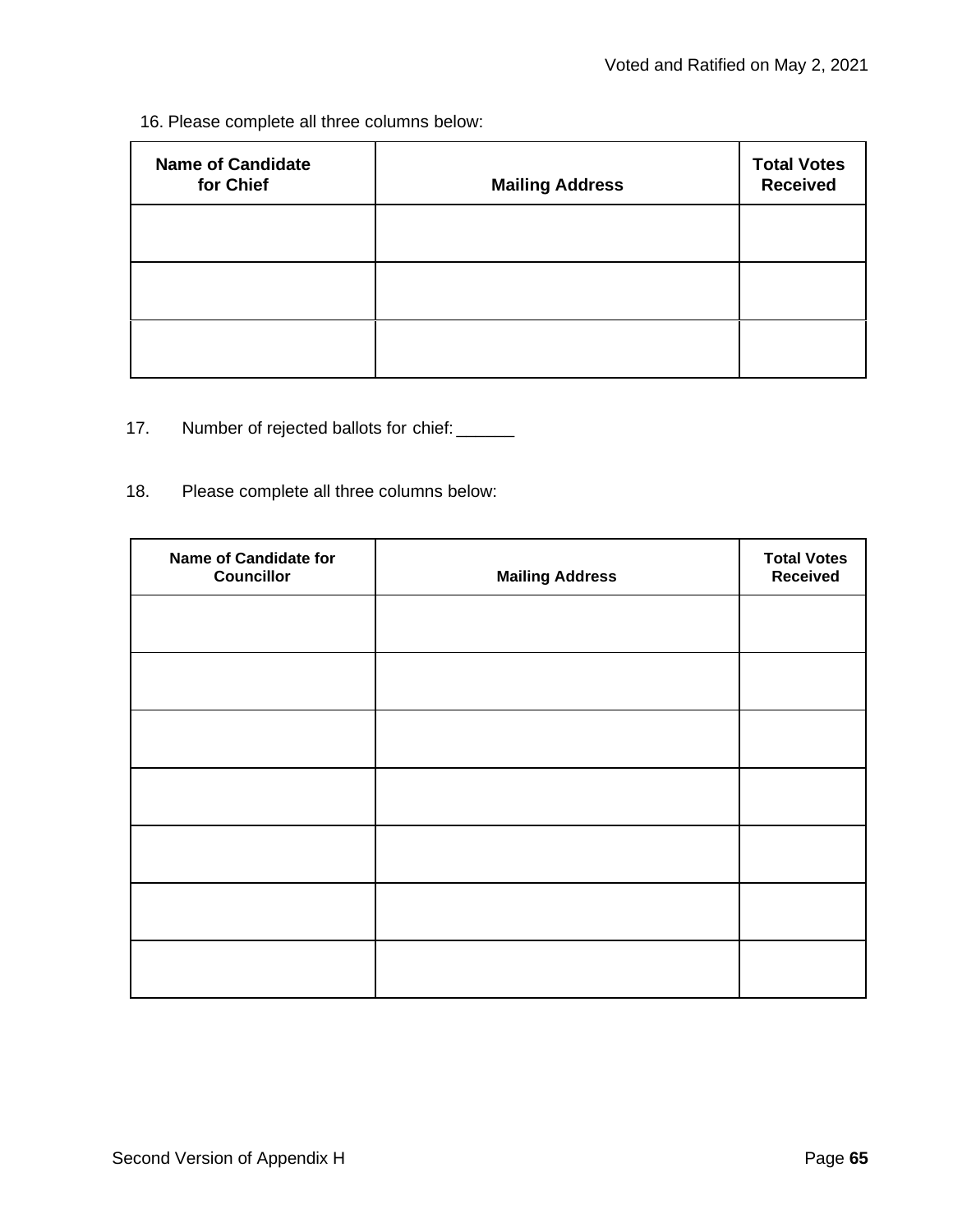19. Number of rejected ballots for councillor:

- 20. The following candidates have been publicly declared elected:
	- **a. To the Office of Chief:**

Name:

**b. To the Office of Councillor:**

| Name: | <u> 1980 - John Stein, Amerikaansk politiker (</u> † 1920) |
|-------|------------------------------------------------------------|
|       |                                                            |
| Name: |                                                            |
|       |                                                            |
|       |                                                            |
|       |                                                            |

- 21. The term of office commences on the \_\_\_\_\_\_\_ day of \_\_\_\_\_\_\_\_\_\_\_\_\_\_\_\_\_\_\_, 20 \_\_\_\_\_\_\_.
- 22. This report is produced in three (3) original copies delivered on the day following the closing of the Election, to the following:

\_\_\_\_\_\_\_\_\_\_\_\_\_\_\_\_\_\_\_\_\_\_\_\_\_\_\_\_\_\_\_\_\_\_\_\_\_\_\_\_\_\_\_\_\_\_\_\_\_\_\_\_\_\_\_\_\_\_\_\_\_\_\_\_\_\_

\_\_\_\_\_\_\_\_\_\_\_\_\_\_\_\_\_\_\_\_\_\_\_\_\_\_\_\_\_\_\_\_\_\_\_\_\_\_\_\_\_\_\_\_\_\_\_\_\_\_\_\_\_\_\_\_\_\_\_\_\_\_\_\_\_\_

\_\_\_\_\_\_\_\_\_\_\_\_\_\_\_\_\_\_\_\_\_\_\_\_\_\_\_\_\_\_\_\_\_\_\_\_\_\_\_\_\_\_\_\_\_\_\_\_\_\_\_\_\_\_\_\_\_\_\_\_\_\_\_\_\_\_

\_\_\_\_\_\_\_\_\_\_\_\_\_\_\_\_\_\_\_\_\_\_\_\_\_\_\_\_\_\_\_\_\_\_\_\_\_\_\_\_\_\_\_\_\_\_\_\_\_\_\_\_\_\_\_\_\_\_\_\_\_\_\_\_\_\_

\_\_\_\_\_\_\_\_\_\_\_\_\_\_\_\_\_\_\_\_\_\_\_\_\_\_\_\_\_\_\_\_\_\_\_\_\_\_\_\_\_\_\_\_\_\_\_\_\_\_\_\_\_\_\_\_\_\_\_\_\_\_\_\_\_\_

- a. SAMAHQUAM Nation Government,
- b. Indian Services Canada (ISC),
- c. Canada Indigenous Relations & Northern Affairs Canada.

#### 23. Additional Comments: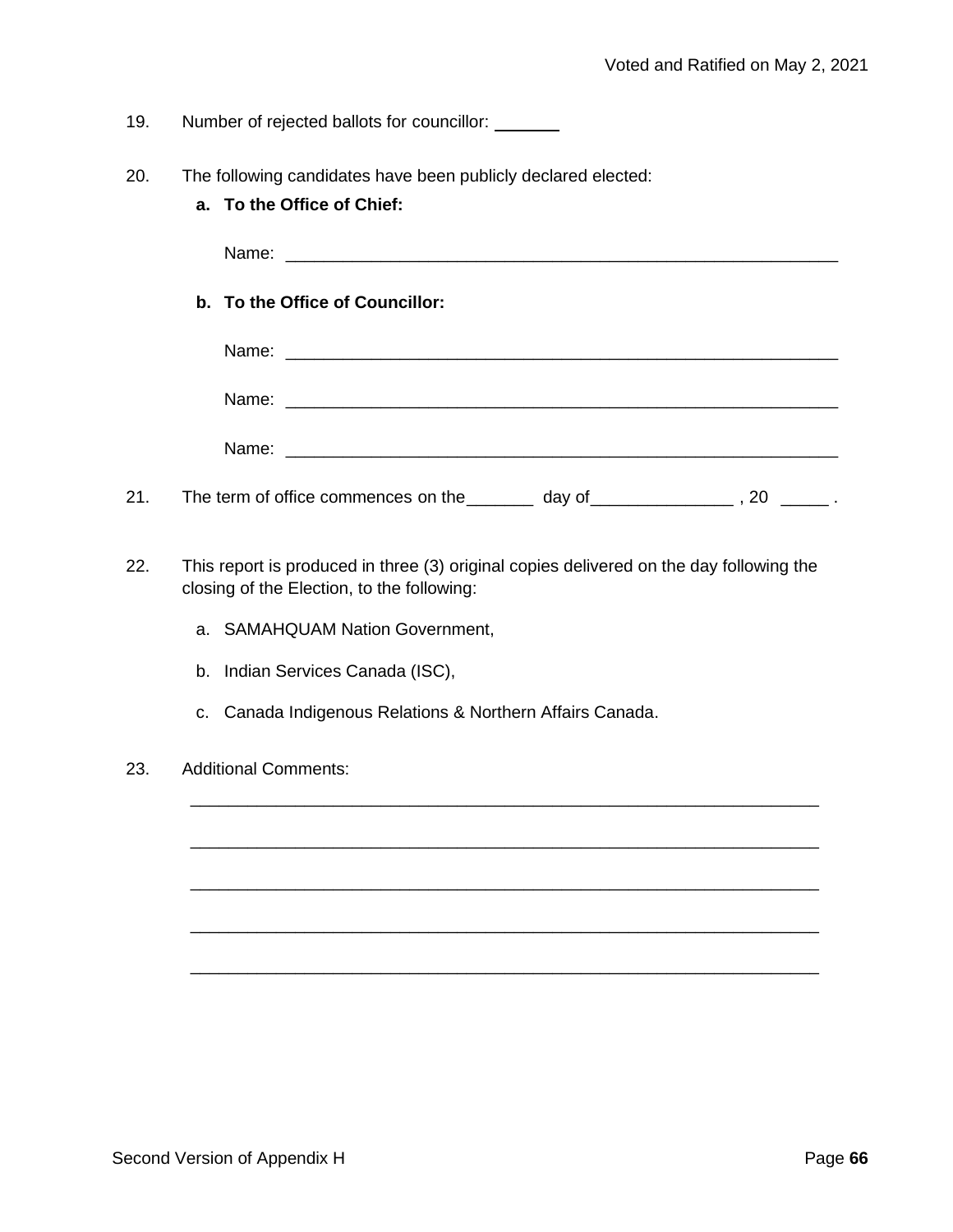#### **24. Declaration**

I, 1. 2008 1. 2019 The position of Electoral Officer on the day of \_\_\_\_\_\_\_\_\_\_\_\_\_\_\_ 20 , for the SAMAHQUAM\_\_\_\_\_\_\_\_\_\_\_\_\_\_\_\_ (position), declare that the polling place(s) was kept open between the hours of 9:00 am and 8:00 pm (local time), and that I have correctly counted the votes cast for each candidate and have performed all other duties required of me by the SAMAHQUAM CUSTOM ELECTION ACT (SECOND VERSION APPENDIX H). I further declare that a copy of the *Official Statement of Results of Election* will be posted at each place where the *Polling Notice* was posted and will be mailed to the last known address of offreserve electors.

\_\_\_\_\_\_\_\_\_\_\_\_\_\_\_\_\_\_\_\_\_\_\_\_\_\_\_\_\_\_\_\_\_\_\_\_\_\_\_\_\_\_\_\_ \_\_\_\_\_\_\_\_\_\_\_\_\_\_\_\_\_\_\_\_\_\_\_\_\_\_\_\_\_\_\_\_\_\_\_\_\_

\_\_\_\_\_\_\_\_\_\_\_\_\_\_\_\_\_\_\_\_\_\_\_\_\_\_\_\_\_\_\_\_\_\_\_\_\_\_\_\_\_\_\_\_ \_\_\_\_\_\_\_\_\_\_\_\_\_\_\_\_\_\_\_\_\_\_\_\_\_\_\_\_\_\_\_\_\_\_\_\_\_

Signature Address

Dated Address and Address and Address and Address and Address and Address and Address and Address and Address and Address and Address and Address and Address and Address and Address and Address and Address and Address and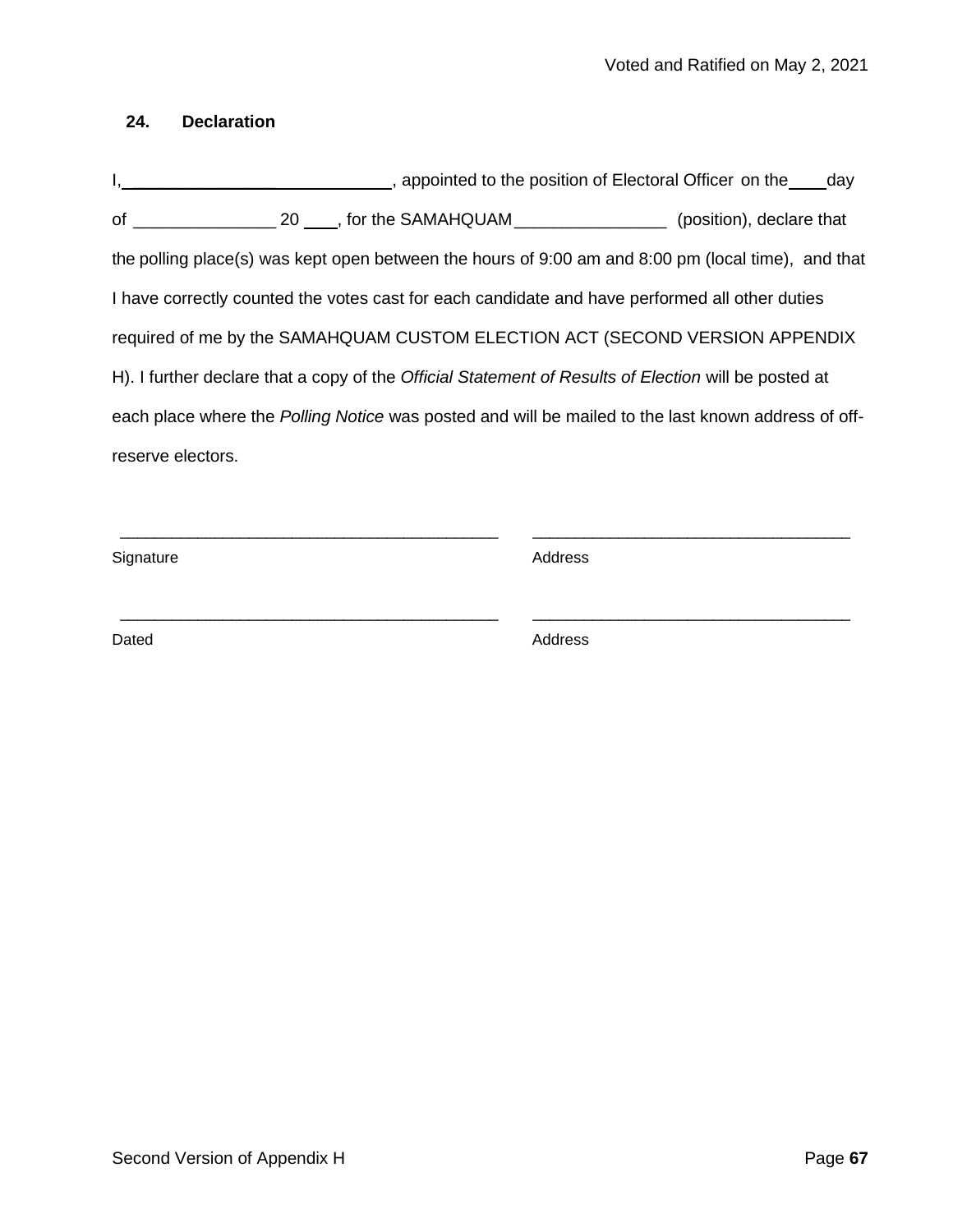### **SAMAHQUAM CUSTOM ELECTION ACT**

(SECOND VERSION APPENDIX H)

# **SAMAHQUAM Election**

# **OFFICIAL STATEMENT OF RESULTS OF ELECTION**

CANDIDATES AND VOTES CAST

| <b>CHIEF</b> | <b>VOTES</b> | <b>COMMENTS</b> |
|--------------|--------------|-----------------|
|              |              |                 |
|              |              |                 |
|              |              |                 |
|              |              |                 |

1. Number of Ballots Cast for Chief: \_\_\_\_\_\_\_\_\_\_\_\_\_\_\_\_

2. Number of Rejected Ballots for Chief: \_\_\_\_\_\_\_\_\_\_\_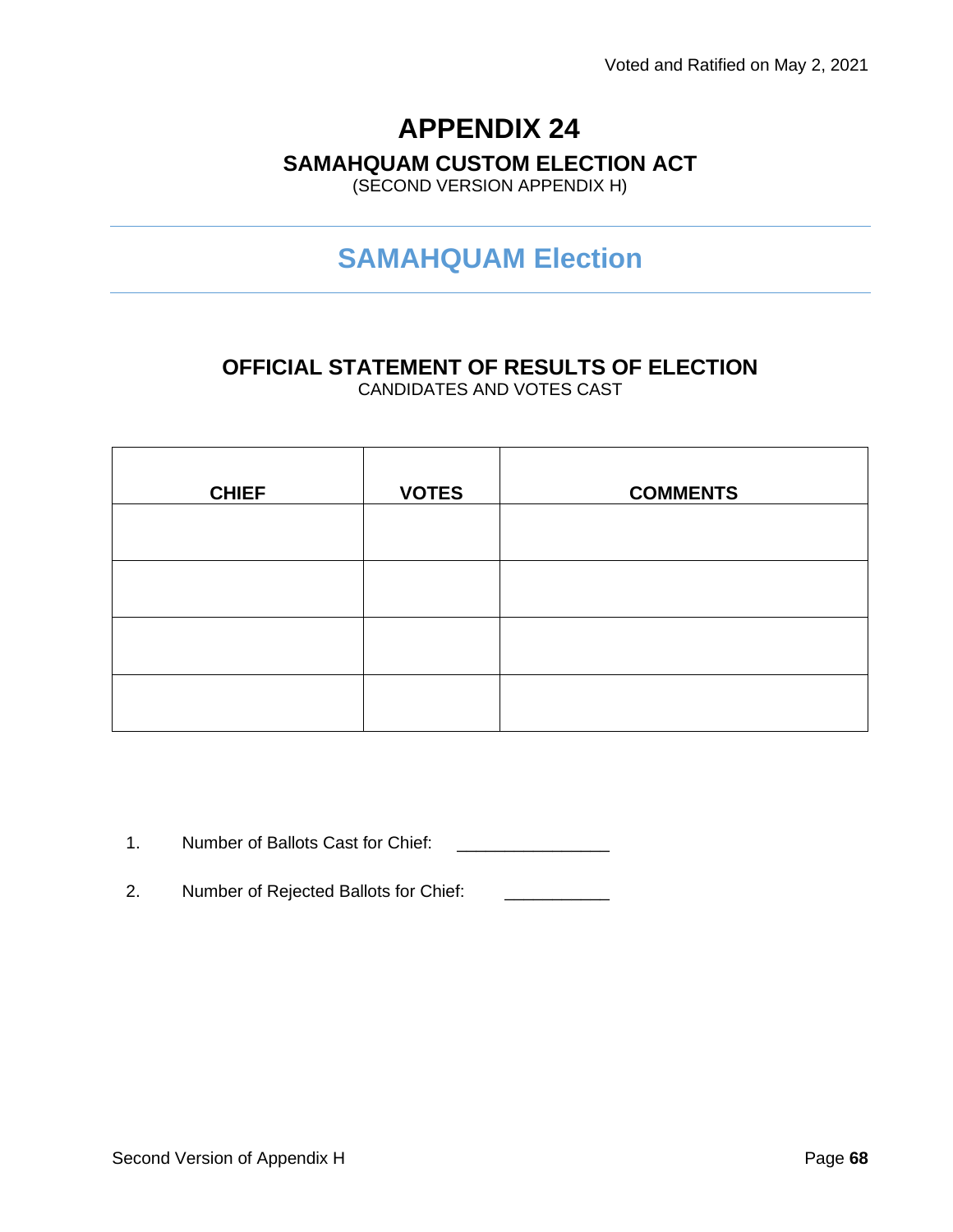| <b>COUNCILLOR</b> | <b>VOTES</b> | <b>COMMENTS</b> |
|-------------------|--------------|-----------------|
|                   |              |                 |
|                   |              |                 |
|                   |              |                 |
|                   |              |                 |
|                   |              |                 |
|                   |              |                 |
|                   |              |                 |
|                   |              |                 |
|                   |              |                 |
|                   |              |                 |
|                   |              |                 |
|                   |              |                 |

1. Number of Ballots Cast for Councillor: \_\_\_\_\_\_\_\_\_\_\_\_\_\_\_\_\_

2. Number of Rejected Ballots for Councillor: \_\_\_\_\_\_\_\_\_\_\_\_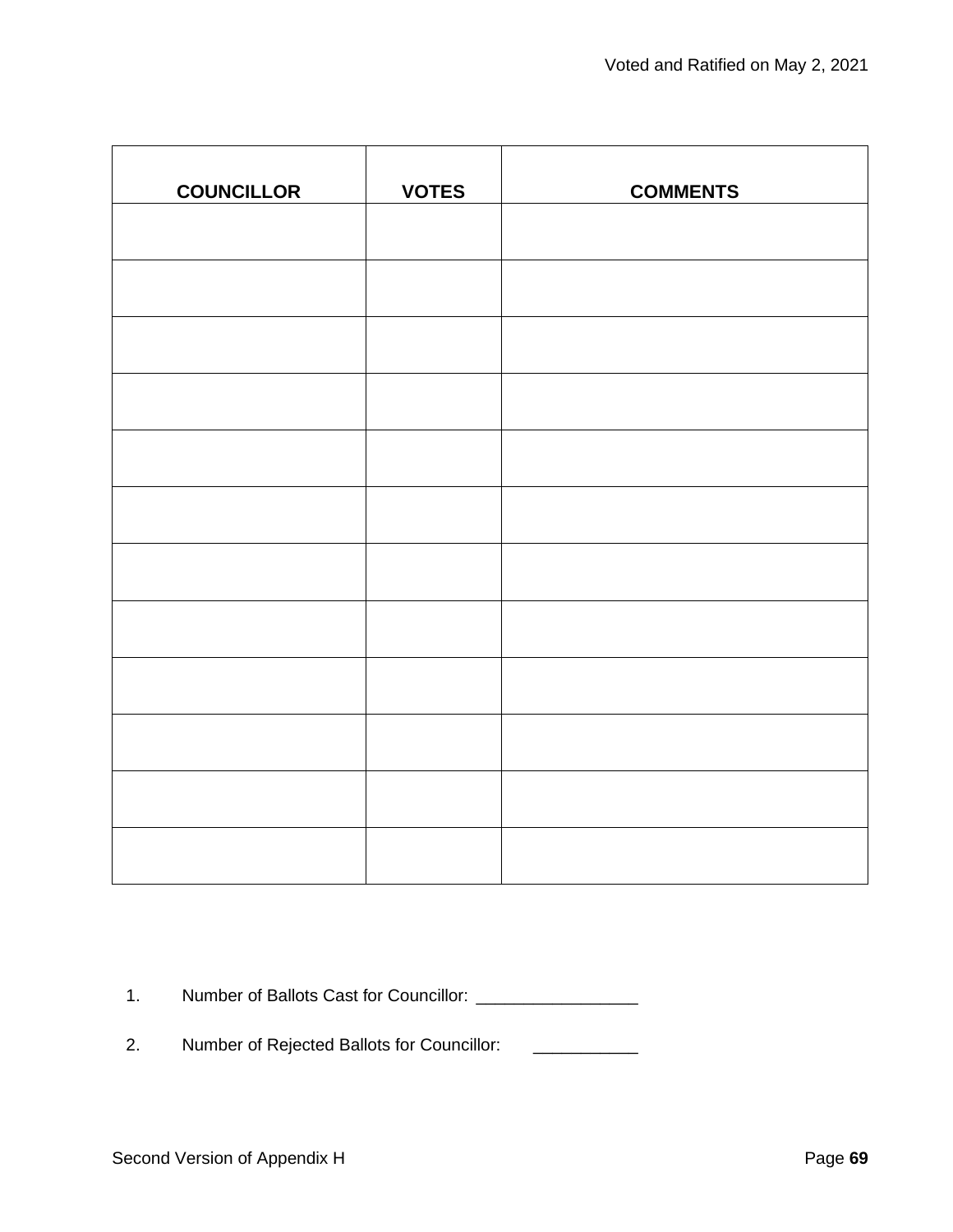# **SAMAHQUAM Election Results**

Date: \_\_\_\_\_\_\_\_\_\_\_\_\_\_\_\_\_\_\_\_\_\_\_\_\_\_\_\_\_\_

### **ELECTED CANDIDATES**

**To the Office of Chief:**

**To the Office of Councillor:**

THE COUNT WAS DILIGENTLY CONDUCTED IN ACCORDANCE WITH THE SAMAHQUAM ELECTION ACT

\_\_\_\_\_\_\_\_\_\_\_\_\_\_\_\_\_\_\_\_\_\_\_\_\_\_\_\_\_\_\_\_\_\_\_\_\_\_\_\_ \_\_\_\_\_\_\_\_\_\_\_\_\_\_\_\_\_\_\_\_\_\_\_\_\_\_\_\_\_\_

\_\_\_\_\_\_\_\_\_\_\_\_\_\_\_\_\_\_\_\_\_\_\_\_\_\_\_\_\_\_\_\_\_\_\_\_\_\_\_\_ \_\_\_\_\_\_\_\_\_\_\_\_\_\_\_\_\_\_\_\_\_\_\_\_\_\_\_\_\_\_

\_\_\_\_\_\_\_\_\_\_\_\_\_\_\_\_\_\_\_\_\_\_\_\_\_\_\_\_\_\_\_\_\_\_\_\_\_\_\_\_ \_\_\_\_\_\_\_\_\_\_\_\_\_\_\_\_\_\_\_\_\_\_\_\_\_\_\_\_\_\_

Electoral Officer – SAMAHQUAM Deputy Electoral Officer

Witness Signature **Date** 

Witness Signature **Date**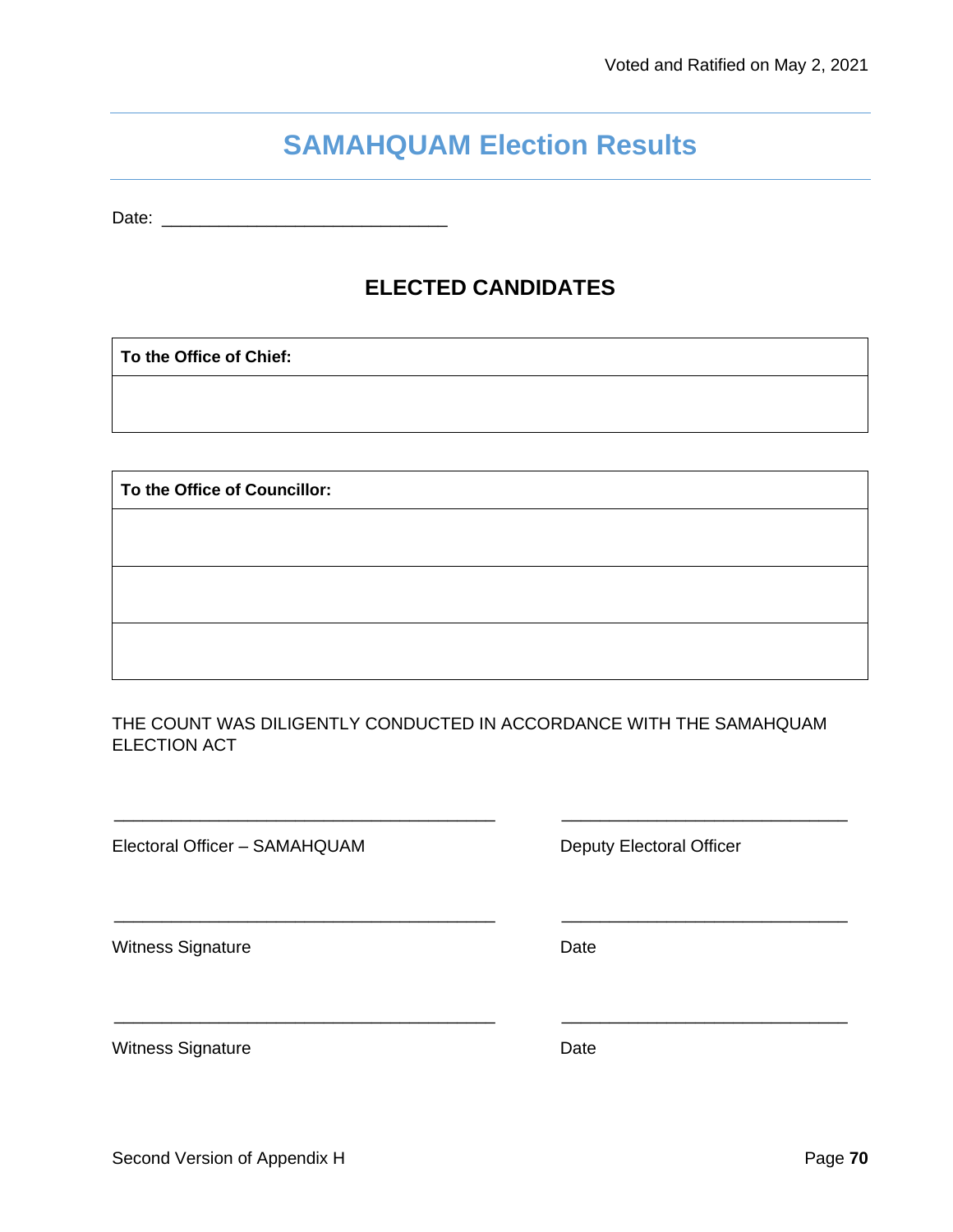#### **SAMAHQUAM CUSTOM ELECTION ACT**

(SECOND VERSION APPENDIX H)

# **CERTIFICATE OF DESTRUCTION OF BALLOTS RESULTING FROM THE ELECTION HELD ON**

|                                                                                                 |                        | This is to confirm that we _______________________ were present and hereby certify that we     |  |
|-------------------------------------------------------------------------------------------------|------------------------|------------------------------------------------------------------------------------------------|--|
|                                                                                                 |                        | witnessed the Electoral Officer _________________ destroy all ballots on _____________________ |  |
| being 90 days after the SAMAHQUAM Election, which was held on ________________________________, |                        |                                                                                                |  |
| such destruction being in accordance with Article 24.1 of the SAMAHQUAM CUSTOM ELECTION         |                        |                                                                                                |  |
| ACT (SECOND VERSION APPENDIX H).                                                                |                        |                                                                                                |  |
|                                                                                                 |                        |                                                                                                |  |
| Signed this _________ day of _________________, 20 ____, in _______________, British Columbia.  |                        |                                                                                                |  |
| Month<br>Day                                                                                    | Year Location          |                                                                                                |  |
| <b>Witness One:</b>                                                                             |                        |                                                                                                |  |
| <b>Witness Name</b>                                                                             | Date                   |                                                                                                |  |
| <b>Witness Signature</b>                                                                        | <b>Witness Address</b> |                                                                                                |  |
| <b>Witness Two:</b>                                                                             |                        |                                                                                                |  |
| <b>Witness Name</b>                                                                             | Date                   |                                                                                                |  |
| <b>Witness Signature</b>                                                                        | <b>Witness Address</b> |                                                                                                |  |
| Second Version of Appendix H                                                                    |                        | Page 71                                                                                        |  |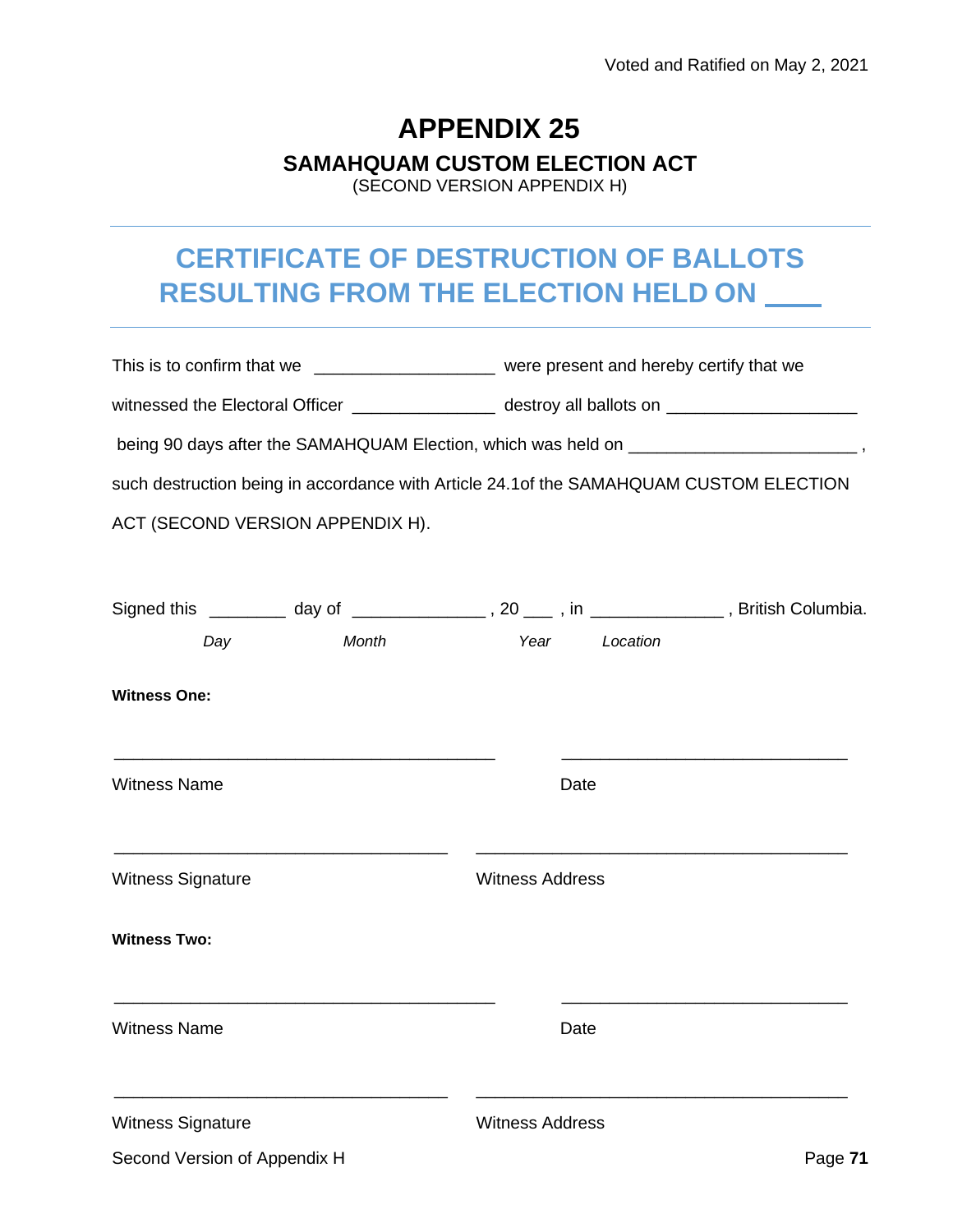# **APPENDIX 26 SAMAHQUAM CUSTOM ELECTION ACT**

(SECOND VERSION APPENDIX H)

# **OATH FOR CHIEF and COUNCILLORS**

A person who has been elected Chief and Council shall, before taking his office, make the following declaration before a Notary Public, the SAMAHQUAM Electoral Officer or a duly appointed Commissioner for Taking of Oaths and file with the Administrator the completed declaration before officially taking his or her seat on the Chief and Council.

- 1. Canada:
- 2. Province of British Columbia:
- 3. SAMAHQUAM Reserve No. \_\_\_\_\_\_and any other lands lawfully under the jurisdiction of the SAMAHQUAM.

I, \_\_\_\_\_\_\_\_\_\_\_\_\_\_\_\_\_\_\_\_\_\_\_\_\_\_\_\_\_\_\_\_\_elected as Chief / Councillor of the SAMAHQUAM, do solemnly declare as follows:

- 1. I am qualified to be a member of the Band Council under Article 3 of the SAMAHQUAM CUSTOM ELECTION ACT (SECOND VERSION APPENDIX H).
- 2. That I will faithfully perform the duties of my office and will not allow any private interest to influence my conduct in public matters.
- 3. That I will uphold the laws of SAMAHQUAM, to preserve and enhance our culture and heritage, to faithfully discharge of my duties in a fair and equitable manner and to involve all Members of SAMAHQUAM willing to participate in a common effort to improve our lives.
- 4. That I will be joining my people through British Columbia and Canada for a just settlement against all people, to achieve for our people our right to self-determination and self-reliance and a level of economic opportunity, education, health, and housing equal to that of other members of Canadian society; and I will extend the hand of friendship and co-operation to all like-minded Canadians in pursuit of these goals.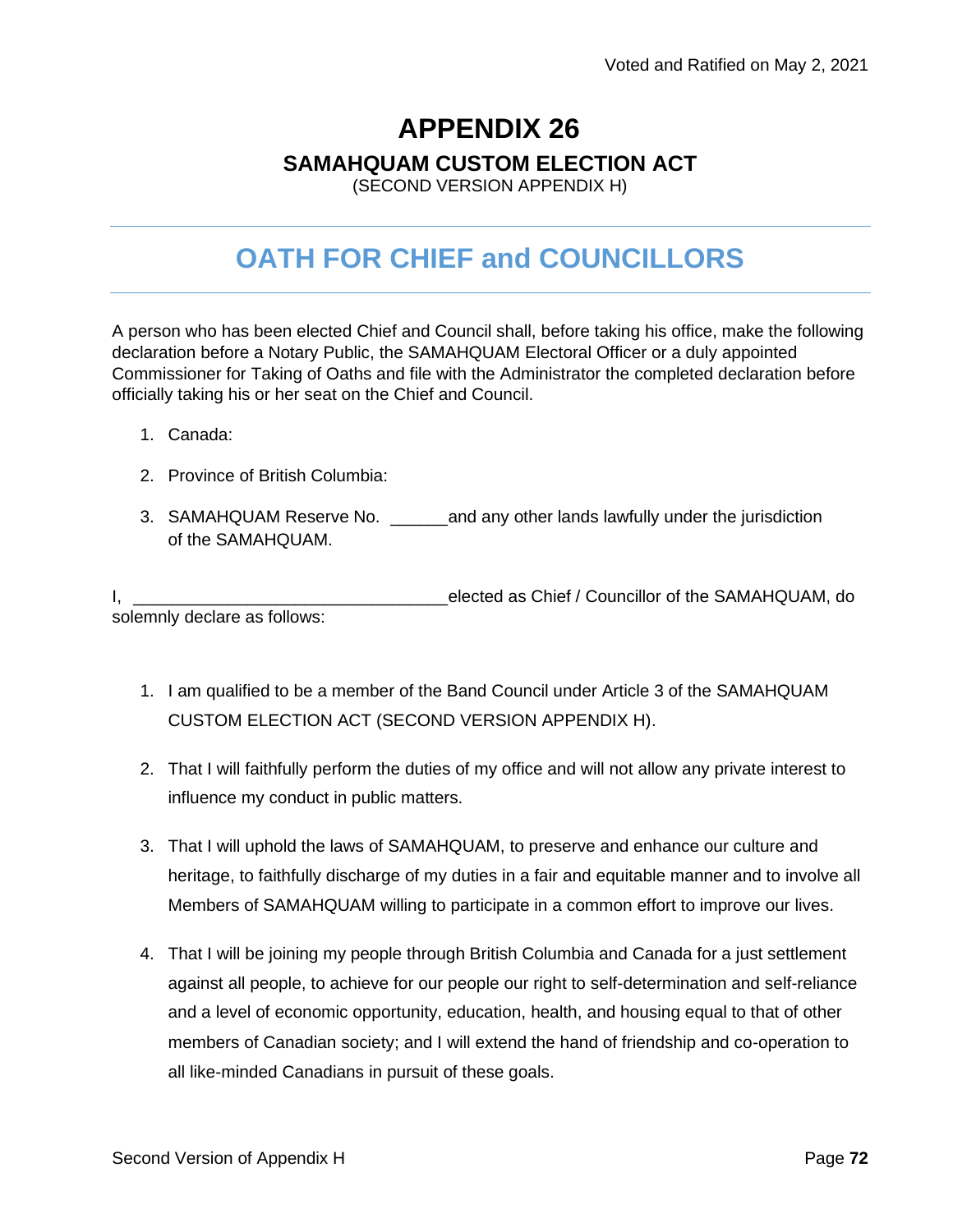- 5. That I have not, nor will I have, while holding office any voluntary interest, directly or indirectly, in any contract or services connected with the SAMAHQUAM; save and exempt those public utilities and services available to all band members.
- 6. That I have not, by myself or any other person knowingly employed any bribery, corruption, or intimidation to gain my election.
- 7. That I have read and signed the '**SAMAHQUAM Rules of Conduct – Chief and Council'**

| SWORN TO BEFORE ME at __________________________ in the province of ________                                                      |      |
|-----------------------------------------------------------------------------------------------------------------------------------|------|
|                                                                                                                                   |      |
|                                                                                                                                   |      |
| Signature of Nominee                                                                                                              | Date |
| Commissioner for Taking Affidavits for the<br>Province of British Columbia or the Electoral Officer<br>or a Justice of the Peace. | Date |